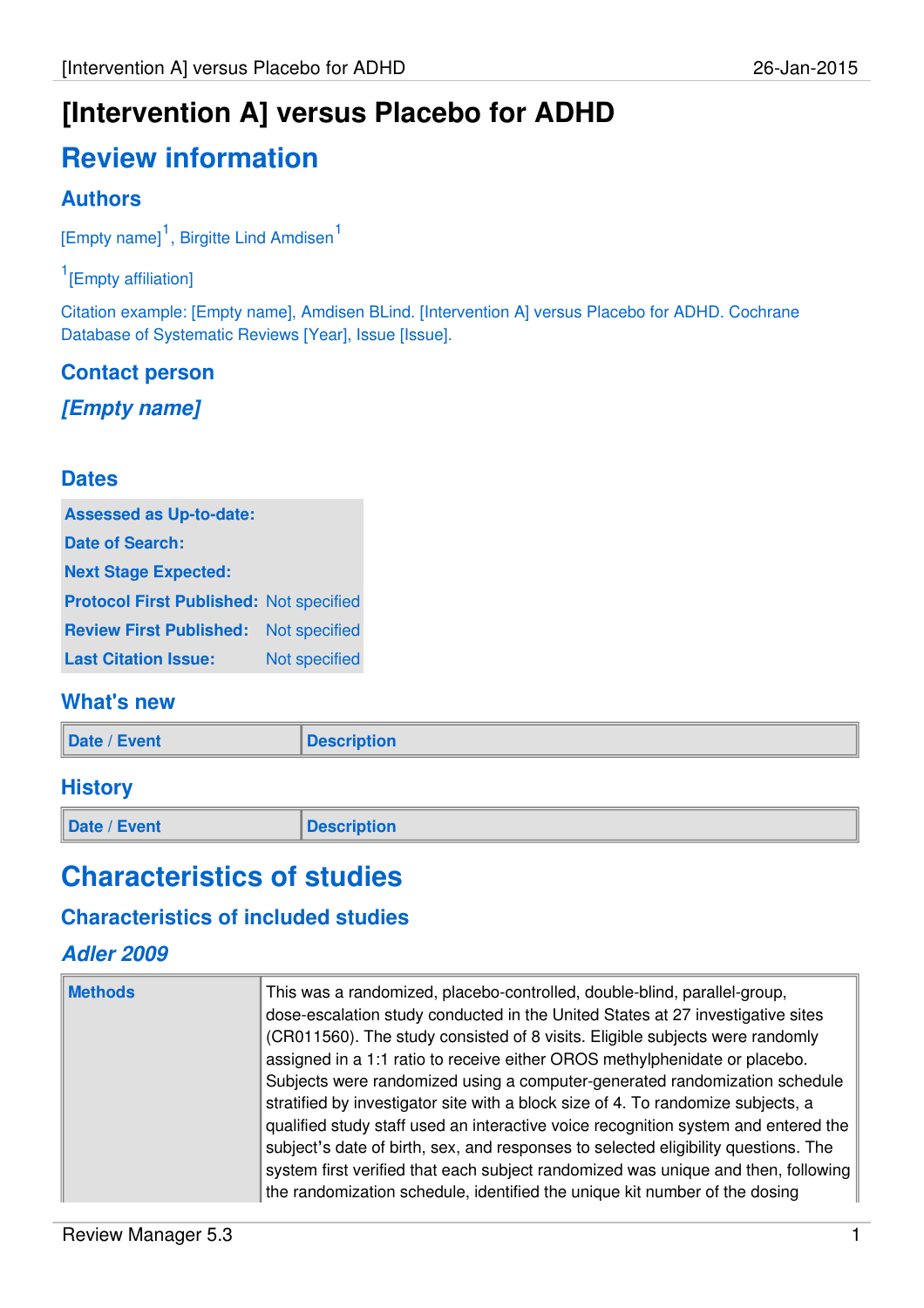|                     | package that the study staff was to dispense to the subject at the baseline visit.<br>Each investigator received an allotment of double-blind medication before the<br>study started, and each subject received overencapsulated tablets that appeared<br>identical to the treatment of all other subjects at the beginning of the study. The<br>subjects returned any remaining study medication and received a new supply at<br>each of the 5 dose-titration visits regardless of their randomized treatment group.                                                                                                                                                                                                                                                                                                                                                                                                                                                                                                                                                                                                                                                                                                                                                                                                                                                                                                                                                                                                                                                                                                                                                                                                                                                                                                                                                                                                                                                                                                                                                                                                                                                                                                                                                                                                                                                                                                                                                                                                                                                                                                                                                                                                                                                                                                                                                                                                                                                                                                                                                                                                                                                                                                                                                                                                                                                                                                                                                                                                                                                                                                                                                                                |
|---------------------|------------------------------------------------------------------------------------------------------------------------------------------------------------------------------------------------------------------------------------------------------------------------------------------------------------------------------------------------------------------------------------------------------------------------------------------------------------------------------------------------------------------------------------------------------------------------------------------------------------------------------------------------------------------------------------------------------------------------------------------------------------------------------------------------------------------------------------------------------------------------------------------------------------------------------------------------------------------------------------------------------------------------------------------------------------------------------------------------------------------------------------------------------------------------------------------------------------------------------------------------------------------------------------------------------------------------------------------------------------------------------------------------------------------------------------------------------------------------------------------------------------------------------------------------------------------------------------------------------------------------------------------------------------------------------------------------------------------------------------------------------------------------------------------------------------------------------------------------------------------------------------------------------------------------------------------------------------------------------------------------------------------------------------------------------------------------------------------------------------------------------------------------------------------------------------------------------------------------------------------------------------------------------------------------------------------------------------------------------------------------------------------------------------------------------------------------------------------------------------------------------------------------------------------------------------------------------------------------------------------------------------------------------------------------------------------------------------------------------------------------------------------------------------------------------------------------------------------------------------------------------------------------------------------------------------------------------------------------------------------------------------------------------------------------------------------------------------------------------------------------------------------------------------------------------------------------------------------------------------------------------------------------------------------------------------------------------------------------------------------------------------------------------------------------------------------------------------------------------------------------------------------------------------------------------------------------------------------------------------------------------------------------------------------------------------------------------|
| <b>Participants</b> | The subjects were adults between 18 to 65 years of age (inclusive) with ADHD<br>and weighed a minimum of 100 lb (45.4 kg). At subject screening, the diagnosis<br>of ADHD inattentive, hyperactive/impulsive, or combined type as defined by the<br>Diagnostic and Statistical Manual of Mental Disorders, Fourth Edition (DSM-IV)<br>criteria was established through clinical evaluation by the investigator. The<br>subject must have described a chronic course of ADHD symptoms from<br>childhood to adulthood, have had an AISRS score of 24 or greater, and have had<br>a global assessment of functioning score of between 41 and 60 (inclusive),<br>indicating moderate or serious symptoms (according to DSM-IV criteria).<br>Previous formal diagnosis of and/or treatment of ADHD were not required. The<br>Hamilton Anxiety Rating Scale (HAM-A) and the Hamilton Depression Rating<br>Scale (HAM-D) were administered to assess possible symptoms of anxiety and<br>depression, and subjects with symptoms of marked anxiety, tension, agitation, or<br>a HAM-A score of 21 or greater or with symptoms of moderate severity of<br>depression ratings using a HAM-D score of 17 or higher were excluded. The<br>patients who met the DSMIV criteria for depressive or anxiety disorders were<br>excluded from the study, even if their HAM scores did not reach these cutoffs.<br>Known nonresponders to methylphenidate were also excluded, as were subjects<br>with a history of allergy to methylphenidate; any coexisting medical condition or<br>taking any medication that was likely to interfere with the safe administration of<br>methylphenidate; known or suspected structural cardiac abnormality as assessed<br>by history, physical examination, or electrocardiogram (ECG); diagnosis or family<br>history of Tourette syndrome or motor or verbal tics; or history of seizure<br>disorder, uncontrolled hyperthyroidism, or hypothyroidism. Patients with<br>comorbid psychiatric diagnosis per DSM-IV criteria of bipolar disorder,<br>cyclothymic disorder, schizophrenia, pervasive developmental disorder, severe<br>obsessive-compulsive disorders, or any other diagnosis that in the judgment of<br>the investigator could have deemed the subject to be inappropriate for the study<br>were excluded. Subjects with a history of drug or alcohol abuse within the past 6<br>months or with suicidal ideation or behavior during the past year were also<br>excluded, as were subjects with a current or history of an eating disorder for the<br>last 3 years. Patients taking antipsychotic medication, bupropion, modafinil,<br>clonidine or other alpha-2 adrenergic receptor agonists, tricyclic antidepressants,<br>theophylline, coumarin anticoagulants, anticonvulsants, monoamine oxidase<br>inhibitors, guanethidine, or a serotonin norepinephrine reuptake inhibitor (eg,<br>venlafaxine and duloxetine) were excluded from the study. Because serotonin<br>reuptake inhibitors, downward adjustments to these drugs were permitted, but<br>patients taking a selective serotonin reuptake inhibitor (eg, fluoxetine, paroxetine,<br>sertraline, citalopram, or escitalopram) who were not stable on their medication<br>for at least 30 days before the screening visit were excluded. Subjects were to<br>continue their usual necessary medical therapies, within the inclusion and<br>exclusion criteria, with no medically unnecessary changes in their diet, pattern of<br>physical activity, or lifestyle; such changes were monitored through clinical<br>interview. All medications taken within 30 days before the screening visit were |
|                     |                                                                                                                                                                                                                                                                                                                                                                                                                                                                                                                                                                                                                                                                                                                                                                                                                                                                                                                                                                                                                                                                                                                                                                                                                                                                                                                                                                                                                                                                                                                                                                                                                                                                                                                                                                                                                                                                                                                                                                                                                                                                                                                                                                                                                                                                                                                                                                                                                                                                                                                                                                                                                                                                                                                                                                                                                                                                                                                                                                                                                                                                                                                                                                                                                                                                                                                                                                                                                                                                                                                                                                                                                                                                                                      |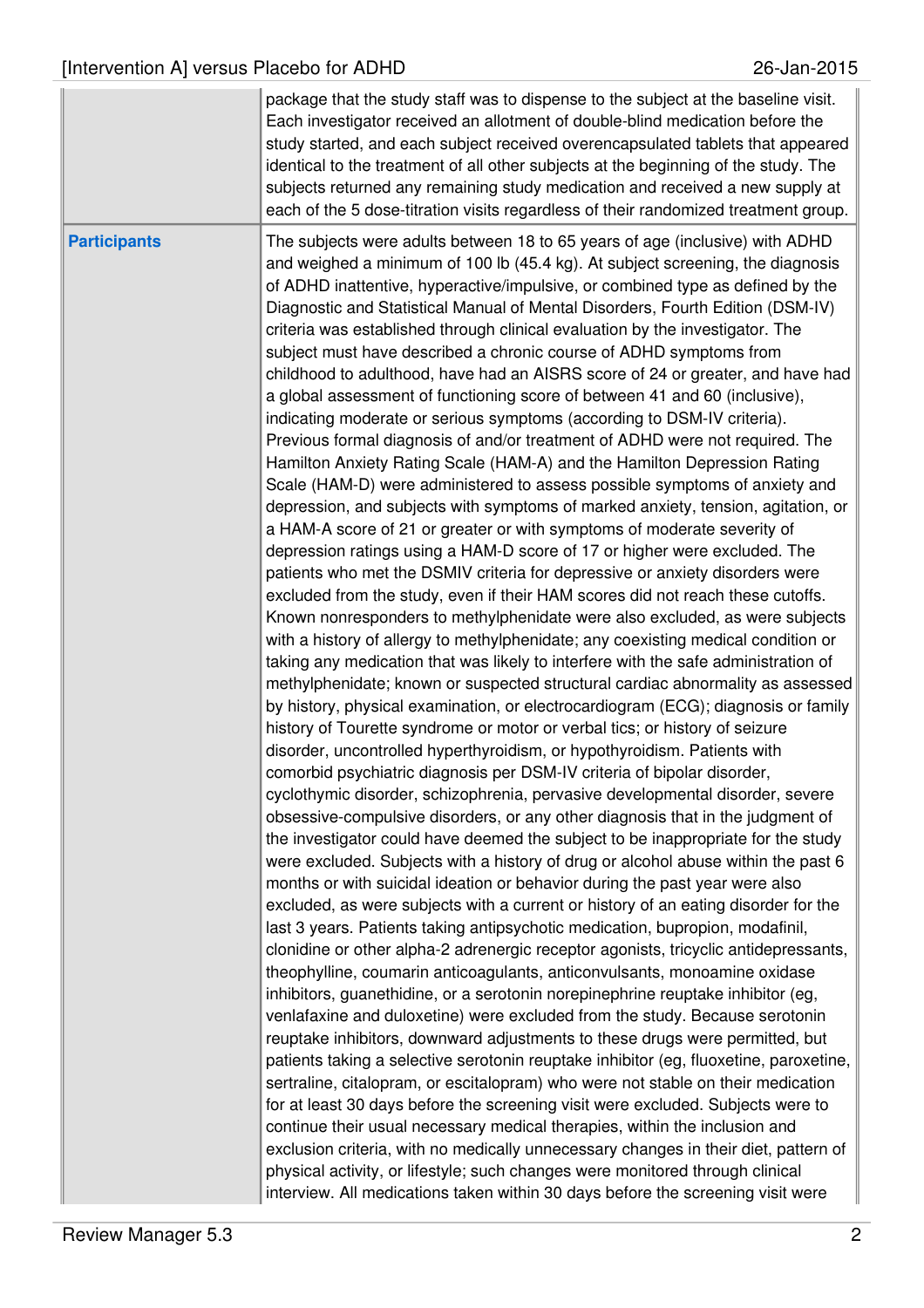|                      | recorded as a concomitant medication. During the study, all new concomitant<br>medications were listed. Subjects being treated for ADHD at screening were<br>washed out from all ADHD medication for 7 to 14 days before beginning the<br>study. At the baseline visit, the diagnosis of ADHD was confirmed by the Adult<br>ADHD Clinical Diagnostic Scale, and the eligible subject and the investigator<br>completed the rating scales assessing the subject's behavior while taking no<br>medication for ADHD.                                                                                                                                                                                                                                                                                                                                                                                                                                                                                                                                                                                                                                                                                                                                                                                                                                                                                                                                                     |
|----------------------|-----------------------------------------------------------------------------------------------------------------------------------------------------------------------------------------------------------------------------------------------------------------------------------------------------------------------------------------------------------------------------------------------------------------------------------------------------------------------------------------------------------------------------------------------------------------------------------------------------------------------------------------------------------------------------------------------------------------------------------------------------------------------------------------------------------------------------------------------------------------------------------------------------------------------------------------------------------------------------------------------------------------------------------------------------------------------------------------------------------------------------------------------------------------------------------------------------------------------------------------------------------------------------------------------------------------------------------------------------------------------------------------------------------------------------------------------------------------------|
| <b>Interventions</b> | All subjects initiated treatment with 36 mg of study medication and continued with<br>incremental increases of 18 mg every 7 days (+2 days) until an individualized<br>dose was achieved (36 mg, 54 mg, 72 mg, 90 mg, or 108 mg). An individualized<br>dose (or minimal effective dose) was achieved when AISRS decreased by 30%<br>from baseline and a CGI-I rating of 1 (verymuch improved) or 2 (much improved)<br>was achieved or titration to the maximum dose of 108 mg was reached. Subjects<br>could have their dose reduced by 18 mg once during the study if a limiting<br>adverse event occurred, but once reduced, the dose could not be changed again<br>for the duration of the study. Downward dose titration was also required for<br>resting a heart rate greater than 100 beats per minute (bpm), a systolic blood<br>pressure greater than 140 mm Hg, or a diastolic blood pressure greater than 90<br>mm Hg. Subjects unable to tolerate the<br>initial dose of 36 mg were discontinued from the study. Once an individualized<br>dose was achieved, subjects remained on that dose for the remaining duration of<br>the 5-week titration period and for the 2 weeks before the final<br>visit/2-week efficacy assessment visit. Drug holidays and additional<br>methylphenidate beyond that provided by the investigator were not permitted.<br>Subjects who completed the study were expected to receive study medication for<br>$49 + 2$ days. |
| <b>Outcomes</b>      | ADHD symptoms, functioning, adverse events                                                                                                                                                                                                                                                                                                                                                                                                                                                                                                                                                                                                                                                                                                                                                                                                                                                                                                                                                                                                                                                                                                                                                                                                                                                                                                                                                                                                                            |
| <b>Notes</b>         | <b>Ref ID 1621</b>                                                                                                                                                                                                                                                                                                                                                                                                                                                                                                                                                                                                                                                                                                                                                                                                                                                                                                                                                                                                                                                                                                                                                                                                                                                                                                                                                                                                                                                    |

| <b>Bias</b>                                                  | <b>Authors'</b><br>judgement | <b>Support for judgement</b>                                                                                                                                                                                                                               |
|--------------------------------------------------------------|------------------------------|------------------------------------------------------------------------------------------------------------------------------------------------------------------------------------------------------------------------------------------------------------|
| Random sequence generation<br>(selection bias)               | <b>High risk</b>             | Used date of birth and sex to randomise                                                                                                                                                                                                                    |
| <b>Allocation concealment</b><br>(selection bias)            | Low risk                     | Computer 'identified the unique kit number of the dosing<br>package that the study staff was to dispense to the subject at<br>the baseline visit'.                                                                                                         |
| Blinding of participants and<br>personnel (performance bias) | Low risk                     | Each investigator received an allotment of double-blind<br>medication before the study started, and each subject<br>received overencapsulated tablets that appeared identical to<br>the treatment of all other subjects at the beginning of the<br>study.' |
| <b>Blinding of outcome</b><br>assessment (detection bias)    | Low risk                     | Clinican assessors not described.                                                                                                                                                                                                                          |
| Incomplete outcome data<br>(attrition bias)                  | <b>High risk</b>             | 158/226 patients accounted for                                                                                                                                                                                                                             |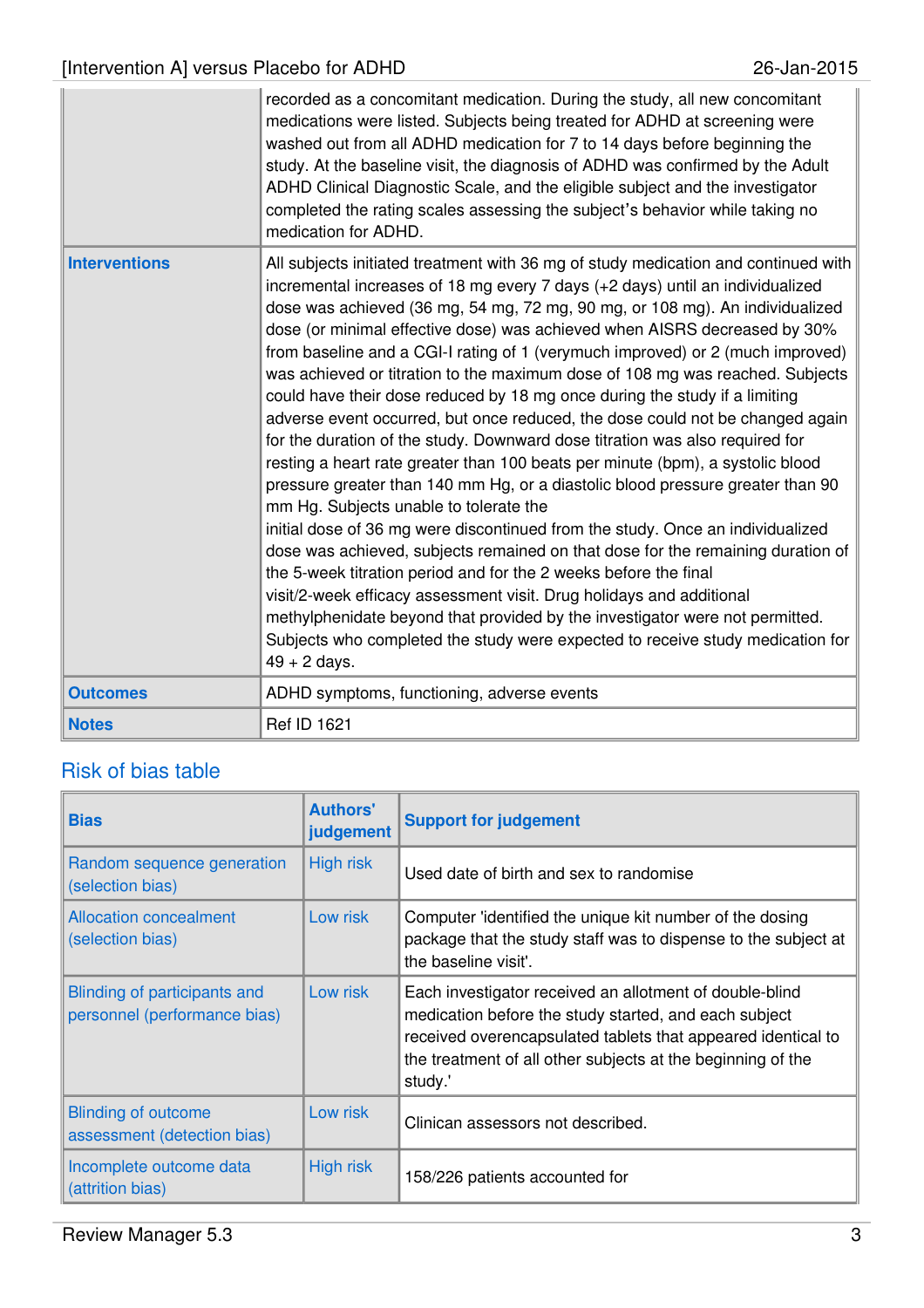| Selective reporting (reporting<br>$\ $ bias) | Low risk         | Outcomes reported as in protocol<br>http://clinicaltrials.gov/show/NCT00326391                      |
|----------------------------------------------|------------------|-----------------------------------------------------------------------------------------------------|
| Other bias                                   | <b>High risk</b> | LOCF reporting used for side effects and cardiovascular<br>results, None responders to MPH excluded |

# **Biederman 2006**

| <b>Methods</b>       | This was a double-blind, randomized, 6-week, placebo-controlled, parallel-design<br>study of OROS MPH. Patients were randomized to OROS MPH or placebo at a<br>ratio of 1:1.                                                                                                                                                                                                                                                                                                                                                                                                                                                                                                                                                                                                                                                                                                                                                                                                                                                                                                                                                                                                                    |
|----------------------|-------------------------------------------------------------------------------------------------------------------------------------------------------------------------------------------------------------------------------------------------------------------------------------------------------------------------------------------------------------------------------------------------------------------------------------------------------------------------------------------------------------------------------------------------------------------------------------------------------------------------------------------------------------------------------------------------------------------------------------------------------------------------------------------------------------------------------------------------------------------------------------------------------------------------------------------------------------------------------------------------------------------------------------------------------------------------------------------------------------------------------------------------------------------------------------------------|
| <b>Participants</b>  | Subjects were outpatient adults with ADHD aged 19-60 years. To be included,<br>subjects had to satisfy full diagnostic criteria for DSM-IV ADHD on the basis of<br>clinical assessment andfor anxiety disorders and depression who were receiving<br>a stable medication regimen for at least 3 months and who had a<br>disorder-specific Clinical Global Impression Scale (CGI)-Severity score of 3 or<br>less (mildly ill) were not excluded. Thus, subjects receiving stable doses of<br>non-monoamine oxidase inhibitor antidepressants or benzodiazepines for more<br>than 3 months were eligible for this study. We excluded potential subjects if they<br>had clinically significant chronic medical conditions, abnormal baseline laboratory<br>values, intelligence quotient less than 80, delirium, dementia, or amnesic<br>disorders, other clinically unstable psychiatric conditions (i.e., bipolar disorder,<br>psychosis, suicidality), drug or alcohol abuse or dependence within the 6 months<br>preceding the study, or a previous adequate trial of MPH. We also excluded<br>pregnant or nursing women. confirmation by structured diagnostic interview.<br>Subjects treated |
| <b>Interventions</b> | Medication was titrated to optimal response (a maximum daily dose of 1.3 mg/kg;<br>initial dose of 36 mg). During titration to optimal response, dose was increased<br>by 36 mg/day but only for subjects who failed to attain an a priori definition of<br>improvement (CGI-Improvement of 1 or 2 or a reduction in the Adult ADHD<br>Investigator System Report Scale [AISRS] score greater than 30%) and who did<br>not experience adverse effects. All doses of OROS MPH and placebo were<br>delivered in identical-appearing tablets.                                                                                                                                                                                                                                                                                                                                                                                                                                                                                                                                                                                                                                                      |
| <b>Outcomes</b>      | ADHD symptoms, depression, anxiety, functionin?, adverse events                                                                                                                                                                                                                                                                                                                                                                                                                                                                                                                                                                                                                                                                                                                                                                                                                                                                                                                                                                                                                                                                                                                                 |
| <b>Notes</b>         | Ref ID 1622                                                                                                                                                                                                                                                                                                                                                                                                                                                                                                                                                                                                                                                                                                                                                                                                                                                                                                                                                                                                                                                                                                                                                                                     |

| <b>Bias</b>                                                  | <b>Authors'</b><br>judgement | <b>Support for judgement</b>                                                          |
|--------------------------------------------------------------|------------------------------|---------------------------------------------------------------------------------------|
| Random sequence generation<br>(selection bias)               | Unclear risk                 | Not described 'Patients were ran-domized to OROS<br>MPH or placebo at a ratio of 1:1' |
| <b>Allocation concealment (selection</b><br>bias)            | Unclear risk                 | Not described 'Patients were ran-domized to OROS<br>MPH or placebo at a ratio of 1:1' |
| Blinding of participants and<br>personnel (performance bias) | Low risk                     | Not described 'Patients were ran-domized to OROS<br>MPH or placebo at a ratio of 1:1' |
| Blinding of outcome assessment<br>(detection bias)           | Low risk                     | not described                                                                         |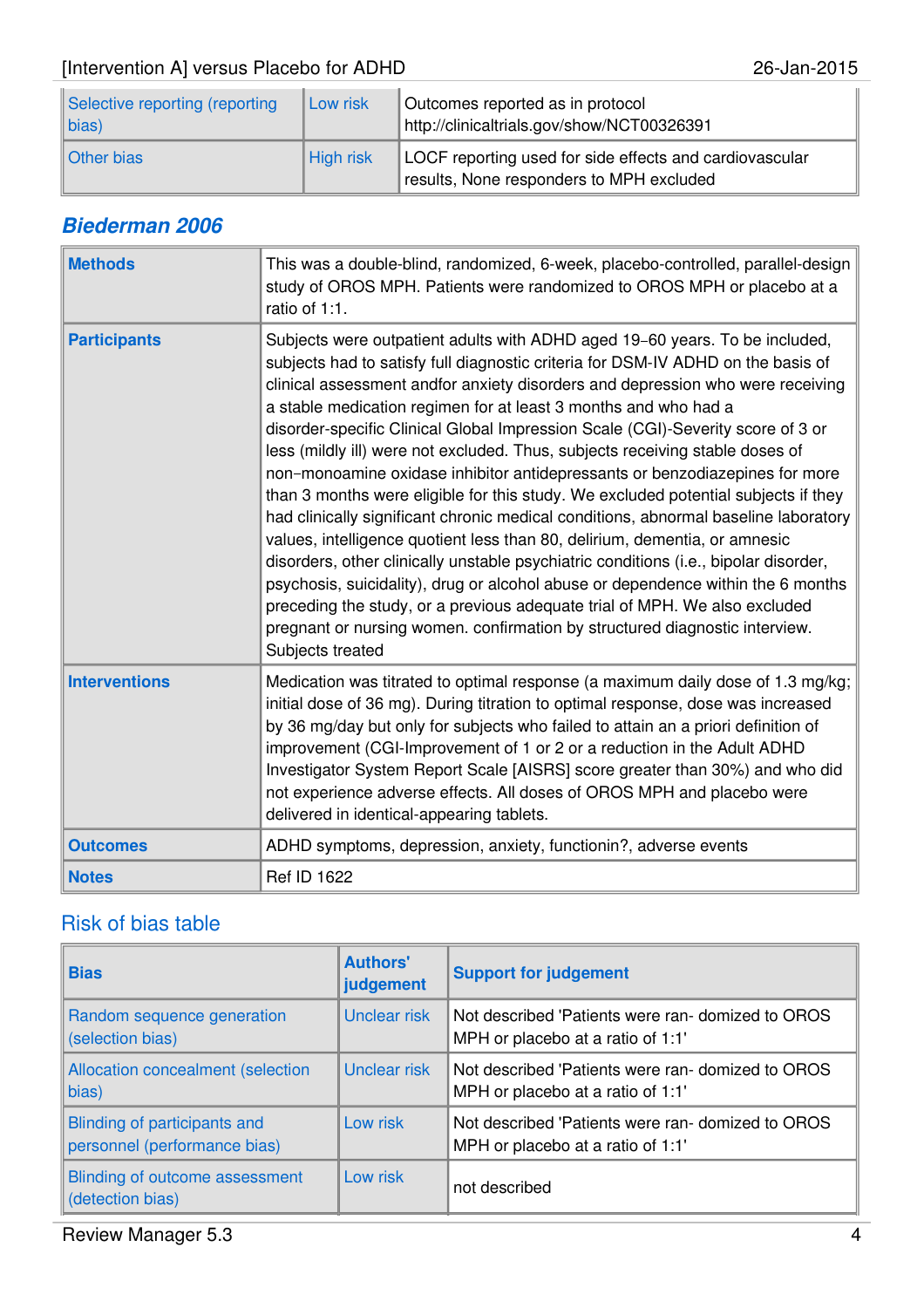| Incomplete outcome data (attrition   | Low risk  |                                                            |
|--------------------------------------|-----------|------------------------------------------------------------|
| $\ $ bias)                           |           | 120/149 patients were accounted for                        |
| Selective reporting (reporting bias) | High risk | DSM IV ADHD-compulsive, CGI-S & GAF scores not<br>reported |
| Other bias                           | Low risk  | No other bias detected                                     |

### **Biederman 2010**

| <b>Methods</b>       | Phase 1 was a double-blind, randomized, 6 week, placebo controlled, parallel<br>design study of OROS-MPH. Patients were randomized to OROS-MPH or<br>placebo at a ratio of 1:1.                                                                                                                                                                                                                                                                                                                                                                                                                                                                                                                                                                                                                                                                                                                                                                                                                                                                                                                                                                |
|----------------------|------------------------------------------------------------------------------------------------------------------------------------------------------------------------------------------------------------------------------------------------------------------------------------------------------------------------------------------------------------------------------------------------------------------------------------------------------------------------------------------------------------------------------------------------------------------------------------------------------------------------------------------------------------------------------------------------------------------------------------------------------------------------------------------------------------------------------------------------------------------------------------------------------------------------------------------------------------------------------------------------------------------------------------------------------------------------------------------------------------------------------------------------|
| <b>Participants</b>  | Subjects were outpatient adults with ADHD between 19 and 60 years of age. To<br>be included, subjects had to satisfy full diagnostic criteria of ADHD based on<br>DSM-IV with childhoodonset and persistent symptoms based on clinical<br>assessment and confirmed by structured diagnostic interview and an Adult<br>ADHD Investigator Symptom Report Scale (AISRS) score of 24 or higher.<br>Subjects treated for anxiety disorders and depression who were on a stable<br>medication regimen for at least 3 months and who had a disorder-specific Clinical<br>Global Impression (CGI)-Severity score of 3 or lower (mildly ill) were included.<br>We excluded potential subjects if they had clinically significant chronic medical<br>conditions, abnormal baseline laboratory values, IQ of less than 80, delirium,<br>dementia, or amnestic disorders, other clinically unstable psychiatric conditions<br>(ie, bipolar disorder, psychosis, suicidality), drug or alcohol abuse<br>or dependence within the 6 months preceding the study, or a previous adequate<br>trial of MPH. We also excluded pregnant or breast-feeding females. |
| <b>Interventions</b> | Medication was titrated to optimal response (a maximum daily dosage of 1.3<br>mg/kg; initial dose of 36 mg). During titration to optimal response, dosage was<br>increased by 36 mg/d but only for subjects who failed to attain an a priori<br>definition of improvement (CGI-I of 1 or 2 or a reduction in the AISRS score of<br>larger than 30%) and who did not experience adverse effects.                                                                                                                                                                                                                                                                                                                                                                                                                                                                                                                                                                                                                                                                                                                                                |
| <b>Outcomes</b>      | ADHD symptoms, Anxiety, Depression, Adverse events                                                                                                                                                                                                                                                                                                                                                                                                                                                                                                                                                                                                                                                                                                                                                                                                                                                                                                                                                                                                                                                                                             |
| <b>Notes</b>         | Ref ID 1652                                                                                                                                                                                                                                                                                                                                                                                                                                                                                                                                                                                                                                                                                                                                                                                                                                                                                                                                                                                                                                                                                                                                    |

| <b>Bias</b>                                                  | <b>Authors'</b><br>judgement | <b>Support for judgement</b>                                                                                        |
|--------------------------------------------------------------|------------------------------|---------------------------------------------------------------------------------------------------------------------|
| Random sequence generation<br>(selection bias)               | Unclear risk                 | randomizid 1:1 not futher described                                                                                 |
| <b>Allocation concealment</b><br>(selection bias)            | Low risk                     | Medications were administrered by the reseach phamacy at<br>the Massachusetts general Hospital in identical tablets |
| Blinding of participants and<br>personnel (performance bias) | Low risk                     | Double blind                                                                                                        |
| <b>Blinding of outcome</b><br>assessment (detection bias)    | Low risk                     | Double blind                                                                                                        |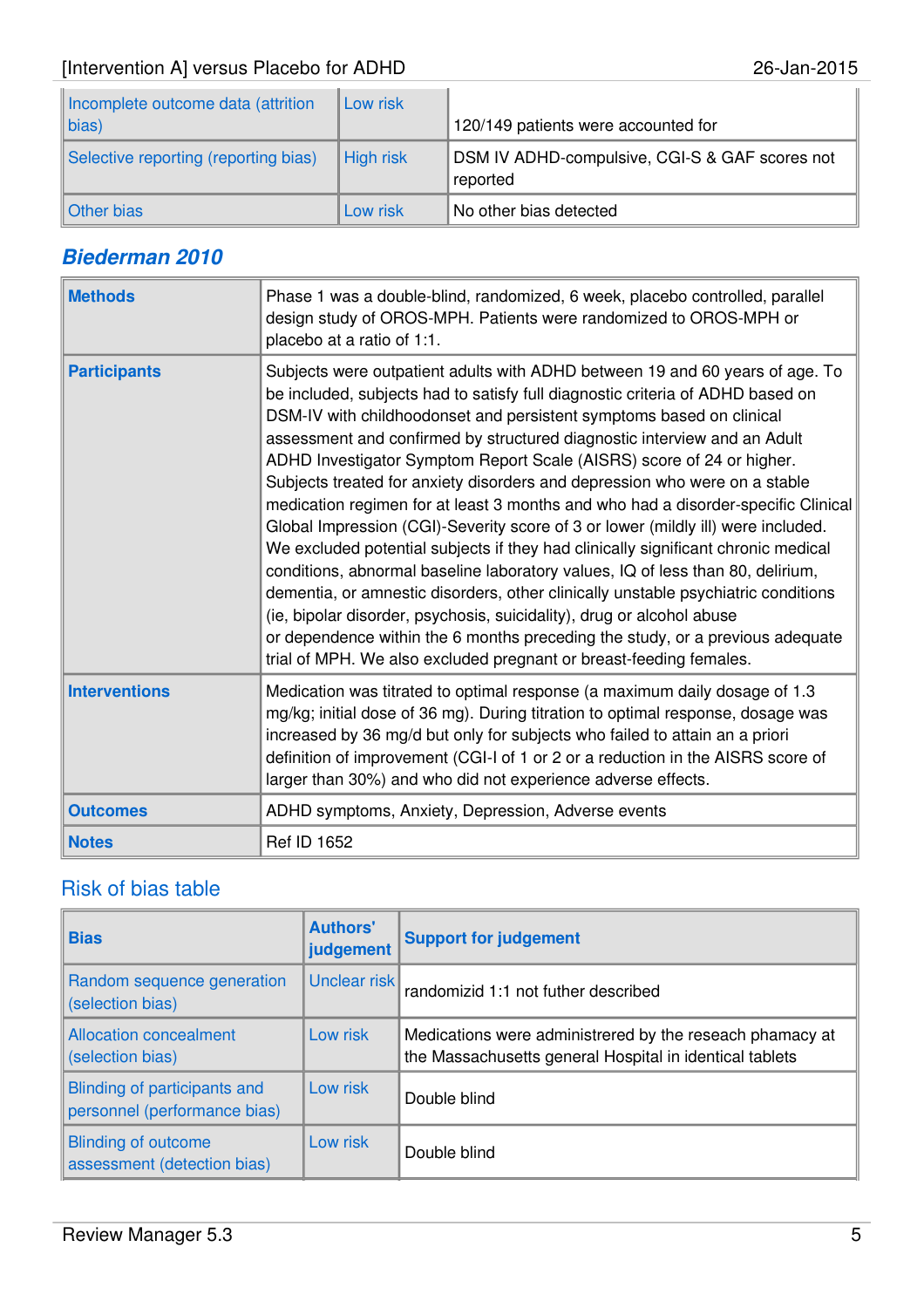| Incomplete outcome data<br>cattrition bias)  | <b>High risk</b> | Drop out rate described Only 4 dropout out of 227 |
|----------------------------------------------|------------------|---------------------------------------------------|
| Selective reporting (reporting<br>$\ $ bias) | Low risk         | All outcome reported                              |
| Other bias                                   | <b>High risk</b> | Only responders to MPH in earlier 6 week phase    |

# **Bouffard 2003**

| <b>Methods</b>       | The trial was designed as a double-blind crossover comparison of 2 dosages of<br>methylphenidate (10 mg 3 times daily and 15 mg 3 times daily) to each other and<br>to equivalent dosages of placebo. The placebo was a commercially available<br>sugar pill. Each dosage was given for 2 weeks. Subjects were randomly<br>assigned to start either methylphenidate or placebo. We gave the hospital<br>pharmacy a numbered list indicating a randomly chosen (from a hat) order of<br>medication to start first (either methylphenidate or placebo) and assigned each<br>subject a number. Subjects gave their number to the pharmacist when picking up<br>their prescriptions.                                                                                                                                                                                                                                                                                                                                                                                                                   |
|----------------------|----------------------------------------------------------------------------------------------------------------------------------------------------------------------------------------------------------------------------------------------------------------------------------------------------------------------------------------------------------------------------------------------------------------------------------------------------------------------------------------------------------------------------------------------------------------------------------------------------------------------------------------------------------------------------------------------------------------------------------------------------------------------------------------------------------------------------------------------------------------------------------------------------------------------------------------------------------------------------------------------------------------------------------------------------------------------------------------------------|
| <b>Participants</b>  | Subjects had to meet the following inclusion-exclusion criteria to participate in the<br>study:<br>1. DSM-IV criteria for ADHD<br>2. 1.5 or more on at least 1ADHDself-report questionnaire (either Conners' Adult<br>ADHD Rating Scale [12] or the Adult ADHD Problem Behaviours [13] scale)<br>3. Estimated IQ of 80 or above on abbreviated WAIS-R<br>4. No psychiatric conditions that better accounted for their current symptoms or<br>required other treatment<br>5. No substance abuse in the preceding 6 months<br>6. No medical condition contraindicating stimulants (that is, hypertension or<br>cardiac disease)                                                                                                                                                                                                                                                                                                                                                                                                                                                                      |
| <b>Interventions</b> | Medication was started with a 3-day lead-in of increasing dosages, as follows:<br>day 1, 5 mg 3 times daily; day 2, 10 mg 3 times daily; day 3, 15 mg 3 times daily.<br>All subjects were asked to call in or fax a side effect scale for each day of the<br>lead-in. If no prohibitive side effects were found, the subjects resumed the lower<br>dosage (10 mg 3 times daily) and returned to the clinic after 2 weeks for a profile,<br>focused physical exam, self-reported ADHD symptom<br>profile, and objective testing on computers). We requested subjects to take their<br>medication 1 hour before testing to ensure a satisfactory level of medication<br>during testing. The dosage was increased to 15 mg 3 times daily for 2<br>subsequent weeks, after which we asked subjects to return for a reevaluation<br>similar to that undertaken after the first 2 weeks. At the end of this 4-week period,<br>each subject had a minimum 5-day washout. The sequence starting with the<br>lead-in was then repeated with the second "medication" (either methylphenidate<br>or placebo). |
| <b>Outcomes</b>      | ADHD symptoms, depression, anxiety, heat rate, blood pressure, weigth, AE                                                                                                                                                                                                                                                                                                                                                                                                                                                                                                                                                                                                                                                                                                                                                                                                                                                                                                                                                                                                                          |
| <b>Notes</b>         | Ref ID 1623                                                                                                                                                                                                                                                                                                                                                                                                                                                                                                                                                                                                                                                                                                                                                                                                                                                                                                                                                                                                                                                                                        |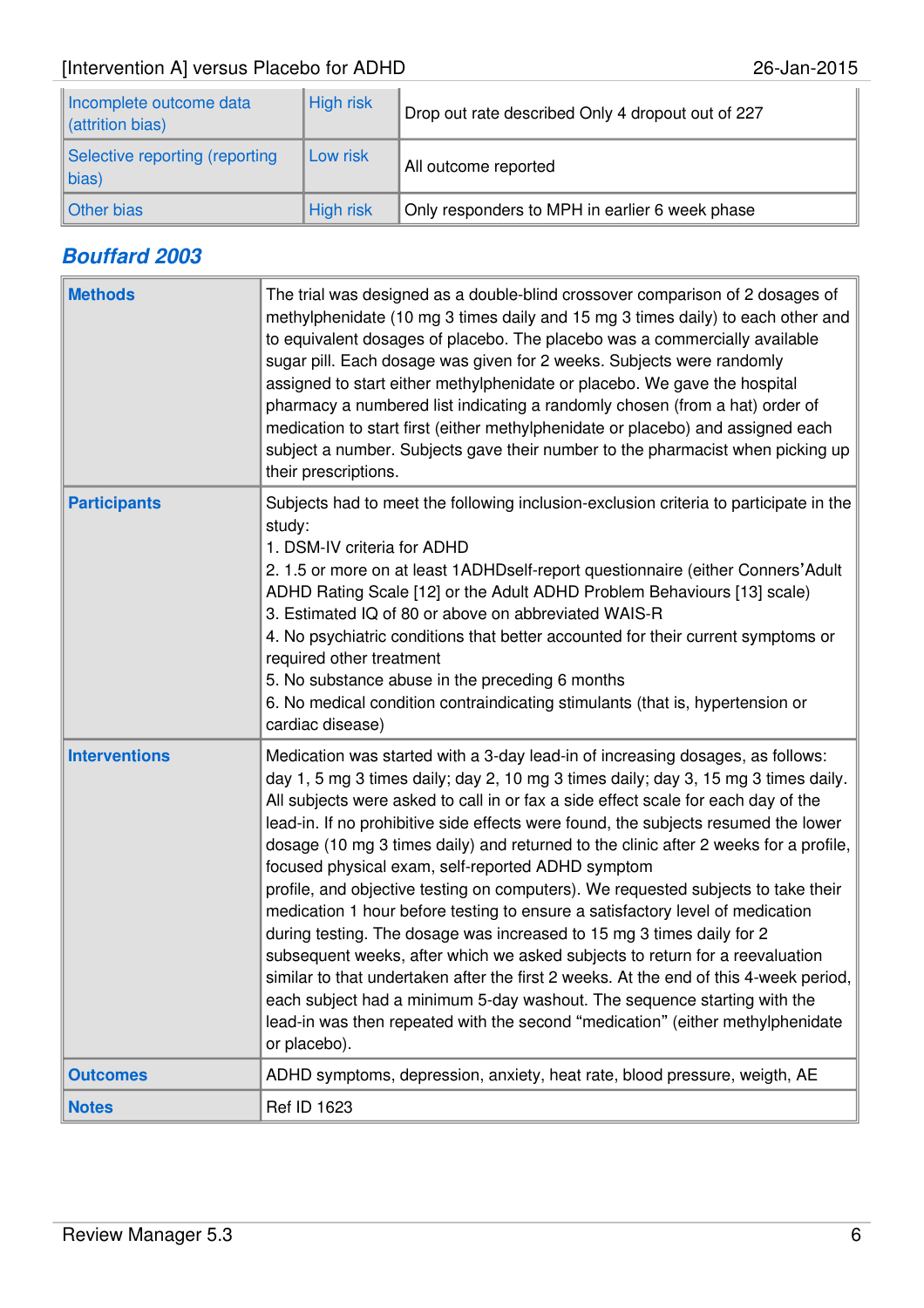| <b>Bias</b>                                                   | <b>Authors'</b><br>judgement | <b>Support for judgement</b>                                                                                                 |
|---------------------------------------------------------------|------------------------------|------------------------------------------------------------------------------------------------------------------------------|
| Random sequence generation<br>(selection bias)                | Low risk                     | Numbers chosen from a hat                                                                                                    |
| <b>Allocation concealment</b><br>(selection bias)             | Low risk                     | Centrally allocated by pharmacist                                                                                            |
| Blinding of participants and<br>personnel (performance bias)  | Unclear risk                 | Unclear if commercially available sugar pill was identical in<br>appearance, taste, etc                                      |
| Blinding of outcome assessment   Low risk<br>(detection bias) |                              | Not stated                                                                                                                   |
| Incomplete outcome data<br>(attrition bias)                   | Low risk                     | 30/38 patients completed the trial                                                                                           |
| Selective reporting (reporting<br>bias)                       | <b>High risk</b>             | Some Medication & Placebo 1 results are not reported                                                                         |
| <b>Other bias</b>                                             |                              | Unclear risk Unclear if half of each crossover intervention's results can be<br>meaningfully merged like the study has done. |

# **Carpentier 2005**

| <b>Methods</b>       | A small-scale pilot study, double-blind, placebo-controlled, multiple crossover<br>design was used that lasted 8 weeks (four treatment phases of 2 weeks each).<br>Each patient completed two phases of placebo (A) and two phases of active<br>medication (B). They were randomised independently by a clinical<br>pharmacologist to follow the A-B-A-B or B-A-B-A schedule. Owing to study<br>limitations, there was no chance to titrate the medication dosage for each<br>participant. All the patients were put on a fixed dosage schedule of three doses a<br>day. To our knowledge, this is the first European study that compared<br>methylphenidate to placebo in a sample of adult substance abusers diagnosed<br>with ADHD.                                                                                                                                                                                             |
|----------------------|------------------------------------------------------------------------------------------------------------------------------------------------------------------------------------------------------------------------------------------------------------------------------------------------------------------------------------------------------------------------------------------------------------------------------------------------------------------------------------------------------------------------------------------------------------------------------------------------------------------------------------------------------------------------------------------------------------------------------------------------------------------------------------------------------------------------------------------------------------------------------------------------------------------------------------|
| <b>Participants</b>  | Twenty-five participants were recruited from a group of in-patients at an open<br>addiction treatment facility; they remained on clinical rehabilitation treatment<br>throughout the study. A positive diagnosis of ADHD was the primary<br>inclusion criterion; newly diagnosed patients, as well as patients with a negative<br>therapeutic response to alternative medication were eligible for participation. As<br>the study aimed to reflect clinical practice, psychiatric comorbidity was not a<br>reason for exclusion, unless its severity prevented compliance with the<br>requirements of the trial or necessitated urgent treatment. Participants had to<br>remain abstinent for the total duration of the study: if detoxification was<br>necessary, the study was started 3 weeks at the earliest after achieving<br>abstinence. Participants had to stop all psychotropic medication before entering<br>the trial. |
| <b>Interventions</b> | All the patients were put on a fixed dosage schedule of three doses a day (see<br>Table 1). The maximum daily dose for all the participants was 45 mg MPH. This<br>design enabled us not only to compare the group results of MPH and placebo,<br>but also to obtain a clear result regarding the effectiveness of the trial medication                                                                                                                                                                                                                                                                                                                                                                                                                                                                                                                                                                                            |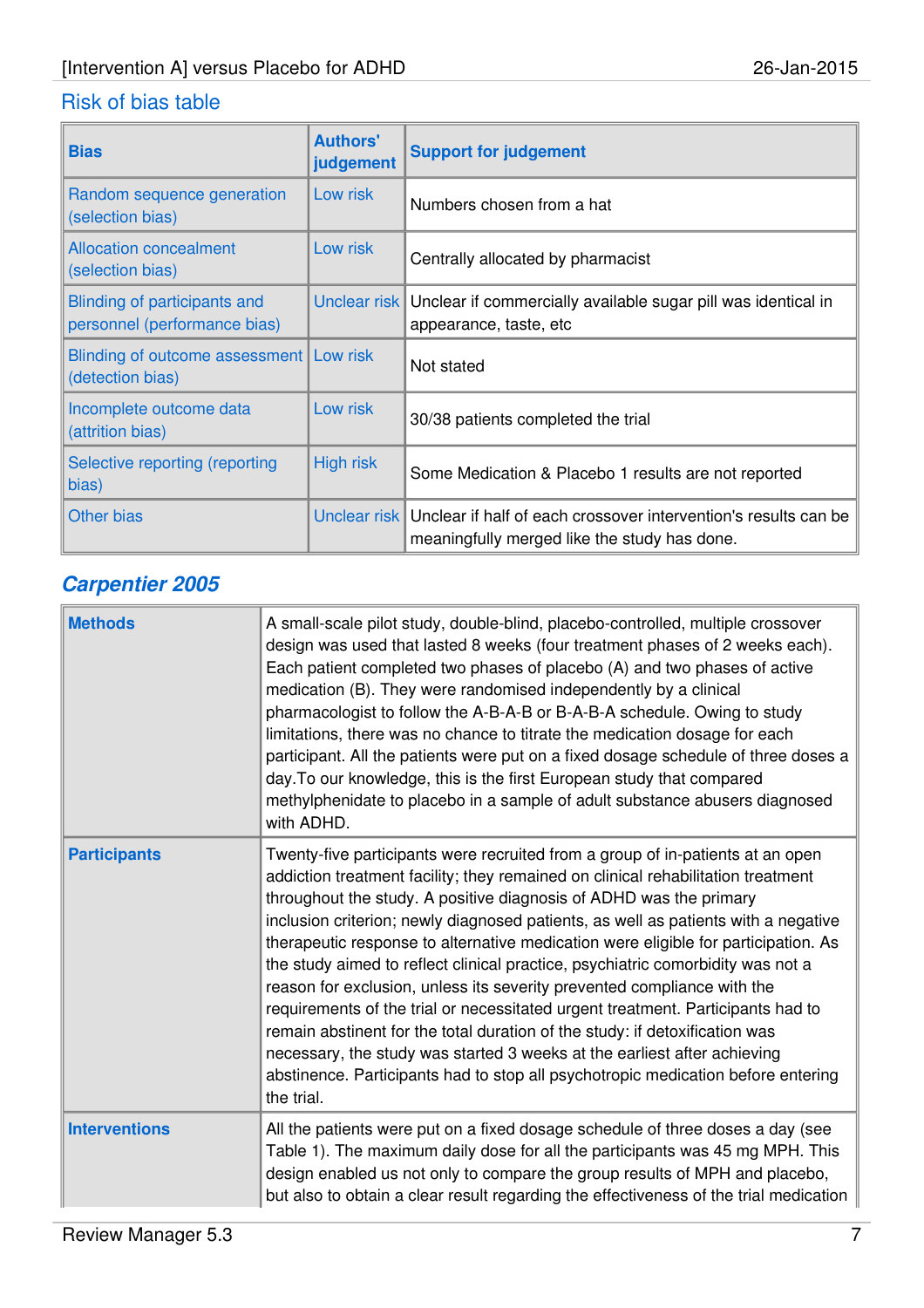|                 | in each individual. As an indication of robust effectiveness, a positive response<br>was defined as improvement of at least 30% on all three treatment scales. The<br>nursing staff monitored medication compliance. To check for abstinence (e.g.<br>during weekend leave), urine samples were tested weekly for all the major drugs<br>of abuse. |
|-----------------|----------------------------------------------------------------------------------------------------------------------------------------------------------------------------------------------------------------------------------------------------------------------------------------------------------------------------------------------------|
| <b>Outcomes</b> | ADHD symptoms, functioning (CGI)                                                                                                                                                                                                                                                                                                                   |
| <b>Notes</b>    | <b>Ref ID 1624</b>                                                                                                                                                                                                                                                                                                                                 |

# Risk of bias table

| <b>Bias</b>                                                  | <b>Authors'</b><br>judgement | <b>Support for judgement</b>                                                                                                                           |
|--------------------------------------------------------------|------------------------------|--------------------------------------------------------------------------------------------------------------------------------------------------------|
| Random sequence generation<br>(selection bias)               | Unclear risk                 | Not described                                                                                                                                          |
| <b>Allocation concealment</b><br>(selection bias)            | Low risk                     | Randomized indepently by a clinical pharmacologist to follow<br>the A-B-AB or B-A-B-A and medication was carried out by<br>the clinical psarmacologist |
| Blinding of participants and<br>personnel (performance bias) | Low risk                     | Double blinded patients                                                                                                                                |
| <b>Blinding of outcome</b><br>assessment (detection bias)    | Unclear risk                 | Not descibed                                                                                                                                           |
| Incomplete outcome data<br>(attrition bias)                  | Low risk                     | No differential attrition                                                                                                                              |
| Selective reporting (reporting<br>bias)                      | <b>High risk</b>             | Harms not specified though significantly more occured in<br>intervention arm                                                                           |
| <b>Other bias</b>                                            | Low risk                     | None detected                                                                                                                                          |

# **Casas 2013**

| <b>Methods</b>      | LAMDA-II (EudraCT #: 2007-002111-82) was a double-blind, randomized,<br>placebo-controlled, fixeddose study conducted at 42 European sites between<br>February 2008 and April 2009. After up to 2 weeks ' screening to enable safe<br>tapering and discontinuation of disallowed medications (4 weeks for monoamine<br>oxidase inhibitors), eligible subjects were randomly allocated (1:1:1) to OROS<br>MPH 54 or 72 mg/day, or matching placebo. Randomization was based on a<br>computer-generated scheme prepared by the sponsor, balanced by using<br>permuted blocks of treatments and stratifi ed by study centre. Based on this<br>scheme, study drug was packaged for each subject. Medication kit numbers<br>were pre-printed on drug labels and assigned as subjects were randomly<br>assigned to treatment. Treatment codes were obtained from a central interactive<br>voice response system giving a medication kit number for the drug to which the<br>subject had been assigned. |
|---------------------|--------------------------------------------------------------------------------------------------------------------------------------------------------------------------------------------------------------------------------------------------------------------------------------------------------------------------------------------------------------------------------------------------------------------------------------------------------------------------------------------------------------------------------------------------------------------------------------------------------------------------------------------------------------------------------------------------------------------------------------------------------------------------------------------------------------------------------------------------------------------------------------------------------------------------------------------------------------------------------------------------|
| <b>Participants</b> | Eligible subjects were adults $(18 - 65$ years) with ADHD according to the criteria<br>described in the Diagnostic and Statistical Manual for Mental Disorders 4th<br>Edition Text Revision (DSM-IV-TR) (Ameri can Psychiatric Association 2000),<br>confirmed using Conners' Adult ADHD Diagnostic Interview Part II for DSM - IV<br>(Conners et al. 1999). To be eligible, subjects had to score 24 on the 18 DSM-IV                                                                                                                                                                                                                                                                                                                                                                                                                                                                                                                                                                           |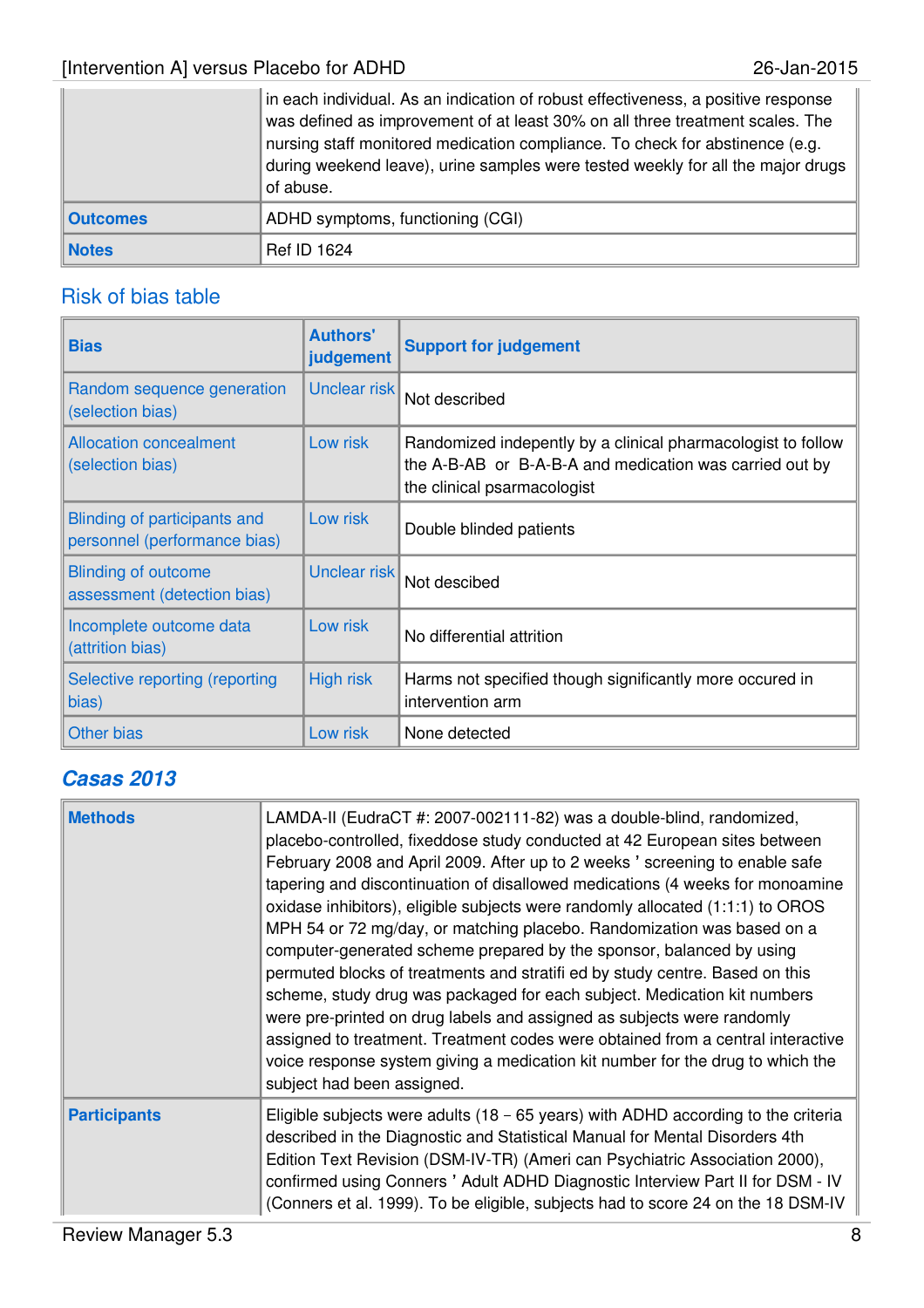|                      | items measured by the investigator-rated Conners Adult ADHD Rating Scale -<br>Screening Version (CAARS-O:SV) (Conners et al. 1999). The Structured Clinical<br>Interview for DSM-IV Axis I Disorders was used to evaluate the presence of<br>comorbidities and exclude other disorders (First et al. 1994); ADHD was not<br>diagnosed if the symptoms were better accounted for by another psychiatric<br>(e.g., mood, anxiety, psychotic or personality) disorder. Women of child-bearing<br>potential had to use appropriate contraception during the study. Key exclusion<br>criteria included known nonresponse to MPH; any clinically unstable psychiatric<br>condition; family history of schizophrenia or affective psychosis; autism, Asperger<br>'s syndrome, eating disorder, motor tics or history (including family history) of<br>Tourette's syndrome; substance use disorder (not including caffeine or nicotine<br>dependence), hyperthyroidism, myocardial infarction or stroke 6 months before<br>screening; history of seizures, glaucoma or uncontrolled hypertension; and<br>angina pectoris or cardiac arrhythmias. Women who were pregnant or<br>breastfeeding were also excluded. |
|----------------------|----------------------------------------------------------------------------------------------------------------------------------------------------------------------------------------------------------------------------------------------------------------------------------------------------------------------------------------------------------------------------------------------------------------------------------------------------------------------------------------------------------------------------------------------------------------------------------------------------------------------------------------------------------------------------------------------------------------------------------------------------------------------------------------------------------------------------------------------------------------------------------------------------------------------------------------------------------------------------------------------------------------------------------------------------------------------------------------------------------------------------------------------------------------------------------------------------------|
| <b>Interventions</b> | MPH started at 36mg and from day 8 randomly assigned dose for 12 weeks 54<br>or 72mg fixed doses. Subjects randomly assigned to placebo received placebo<br>for 13 weeks. A post-study visit was conducted 1 week after the last dose of<br>study medication. At baseline, efficacy and safety measures were evaluated on<br>the day of randomization (1 day before the fi rst study dose). Medication<br>adherence was evaluated by subjects returning all used and unused<br>blister containers to the study centre                                                                                                                                                                                                                                                                                                                                                                                                                                                                                                                                                                                                                                                                                    |
| <b>Outcomes</b>      | ADHD symptoms, QoL, Functioning, Adeverse events                                                                                                                                                                                                                                                                                                                                                                                                                                                                                                                                                                                                                                                                                                                                                                                                                                                                                                                                                                                                                                                                                                                                                         |
| <b>Notes</b>         | <b>Ref ID 1658</b>                                                                                                                                                                                                                                                                                                                                                                                                                                                                                                                                                                                                                                                                                                                                                                                                                                                                                                                                                                                                                                                                                                                                                                                       |

| <b>Bias</b>                                                  | <b>Authors'</b><br>judgement | <b>Support for judgement</b>                                                                                                         |
|--------------------------------------------------------------|------------------------------|--------------------------------------------------------------------------------------------------------------------------------------|
| Random sequence generation<br>(selection bias)               | Low risk                     | Computer generated scheme prepared by the sponser                                                                                    |
| <b>Allocation concealment</b><br>(selection bias)            | Low risk                     | Study drug was packaged for each subject. Codes from a<br>central interactive voice response system giving amedication<br>kit number |
| Blinding of participants and<br>personnel (performance bias) | Low risk                     | Double blinding                                                                                                                      |
| <b>Blinding of outcome</b><br>assessment (detection bias)    | Unclear risk                 | Double blinding                                                                                                                      |
| Incomplete outcome data<br>(attrition bias)                  | <b>High risk</b>             | Drop out rate different i PBO and higher in MPH due to AE                                                                            |
| Selective reporting (reporting<br>bias)                      | Low risk                     | all data reported                                                                                                                    |
| <b>Other bias</b>                                            | <b>High risk</b>             | exclusion criteria was nown non-responders to MPH                                                                                    |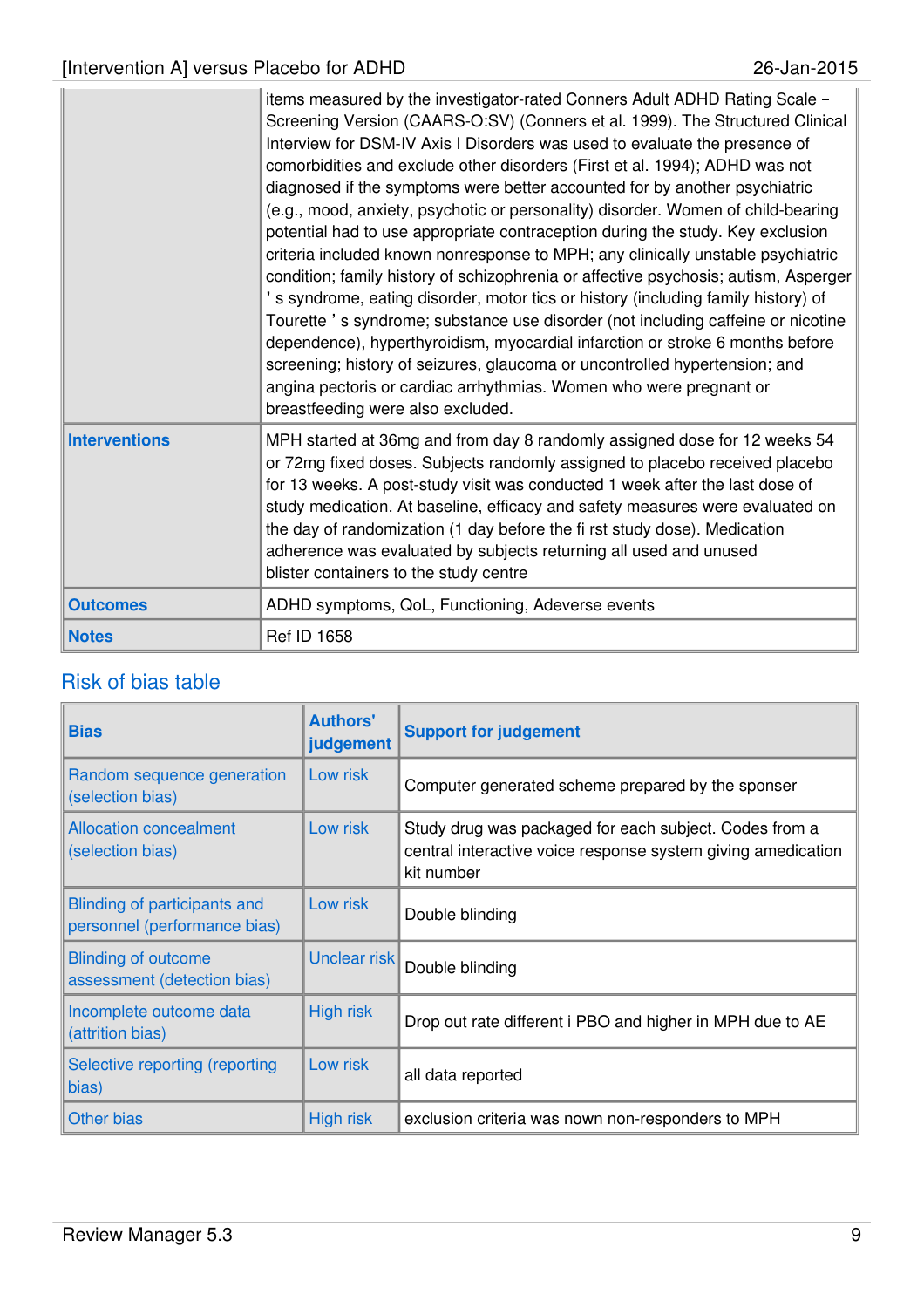# **Ginsberg 2012**

| <b>Methods</b>       | Randomized controlled trial. The OROS methylphenidate was delivered at a daily<br>dose of 72 mg compared with placebo over a 5-week period, followed by an<br>open-label extension with OROS methylphenidate delivered at a flexible dosage<br>of up to 1.3 mg/kg daily over a 47-week period. The aim was to recruit 30 eligible<br>participants with established ADHD to the randomised clinical trial (RCT):<br>participants were initially selected on the basis of the ADHD<br>questionnaires, with diagnosis subsequently confirmed in comprehensive<br>assessments by experienced board-certified psychiatrists and clinical<br>psychologists. Participants were randomly assigned in equal numbers to either<br>the placebo or the OROS methylphenidate group according to a parallel-group<br>design. The pharmacy laboratory assigned participants to the two study groups<br>using a random number table prior to preparing and dispensing the study drug<br>according to the study protocol. The random number table was stored in the<br>pharmacy department and was concealed from study staff and participants until<br>completion of the study. The placebo and methylphenidate capsules and<br>packaging were identical in appearance and were coded with a unique<br>randomisation number.                                                                                                                                                                                                                                                                                                                                                                                                                                                                                                                                                                                                                                                                                                                                                                         |
|----------------------|--------------------------------------------------------------------------------------------------------------------------------------------------------------------------------------------------------------------------------------------------------------------------------------------------------------------------------------------------------------------------------------------------------------------------------------------------------------------------------------------------------------------------------------------------------------------------------------------------------------------------------------------------------------------------------------------------------------------------------------------------------------------------------------------------------------------------------------------------------------------------------------------------------------------------------------------------------------------------------------------------------------------------------------------------------------------------------------------------------------------------------------------------------------------------------------------------------------------------------------------------------------------------------------------------------------------------------------------------------------------------------------------------------------------------------------------------------------------------------------------------------------------------------------------------------------------------------------------------------------------------------------------------------------------------------------------------------------------------------------------------------------------------------------------------------------------------------------------------------------------------------------------------------------------------------------------------------------------------------------------------------------------------------------------------------------------------------------|
| <b>Participants</b>  | Eligible participants were adult male prison inmates, aged 21-61 years, with<br>ADHD according to DSM-IV criteria.2 All inmates were hosted at Norrta lje<br>Prison, a high-security prison outside Stockholm, Sweden, for long-term, adult<br>male inmates, typically convicted of violent or drug-related crimes. The initial<br>screening survey and diagnostic assessments have been previously reported.<br>Briefly, inmates hosted at Norrta lje Prison between December 2006 and April<br>2009 were approached for screening for both childhood and adulthood ADHD by<br>self-reported questionnaires. All inmates were approached except those deemed<br>too mentally unstable and those to be deported from Sweden after serving their<br>sentence. To enter the trial, participants had to have confirmed ADHD in<br>accordance with DSM-IV and to agree not to behave violently during the study.<br>Participants with comorbid disorders such as autism-spectrum disorder, anxiety<br>and depression could take part if they were considered to be stable at baseline.<br>Previous drugelicited episodes of psychosis were not a cause for exclusion, other<br>than chronic psychoses. Concurrent medication not interfering with<br>methylphenidate was permitted for treating comorbid disorders, as long as doses<br>were stable for at least 1 month at baseline. Medications interfering with<br>methylphenidate had to be tapered off before the baseline visit took place.<br>Participants were excluded if they were known to be non-responsive or intolerant<br>to methylphenidate, or intolerant to lactose. In addition, participants were<br>excluded if they showed evidence of substance misuse up to 3 months before<br>baseline, assessed in urine samples. Intellectual disability, epilepsy, glaucoma,<br>uncontrolled hypertension, angina pectoris, cardiac arrhythmias, cardiac<br>abnormality or a family history of serious cardiac illnesses were exclusion criteria,<br>but hepatitis C without liver insufficiency did not preclude inclusion. |
| <b>Interventions</b> | The study drug was titrated from 36 mg/day for 4 days to 54 mg/day for 3 days<br>and then to 72 mg/day for the remaining 4 weeks. All participants completing the<br>5-week RCT were eligible to enter the 47-week open-label extension, starting the<br>day after completion of the 5-week RCT. During the open-label extension,<br>methylphenidate was titrated from 36 mg/day to determine the optimal response<br>and tolerability, but not exceeding 1.3 mg/kg daily. In case of adverse events,                                                                                                                                                                                                                                                                                                                                                                                                                                                                                                                                                                                                                                                                                                                                                                                                                                                                                                                                                                                                                                                                                                                                                                                                                                                                                                                                                                                                                                                                                                                                                                                |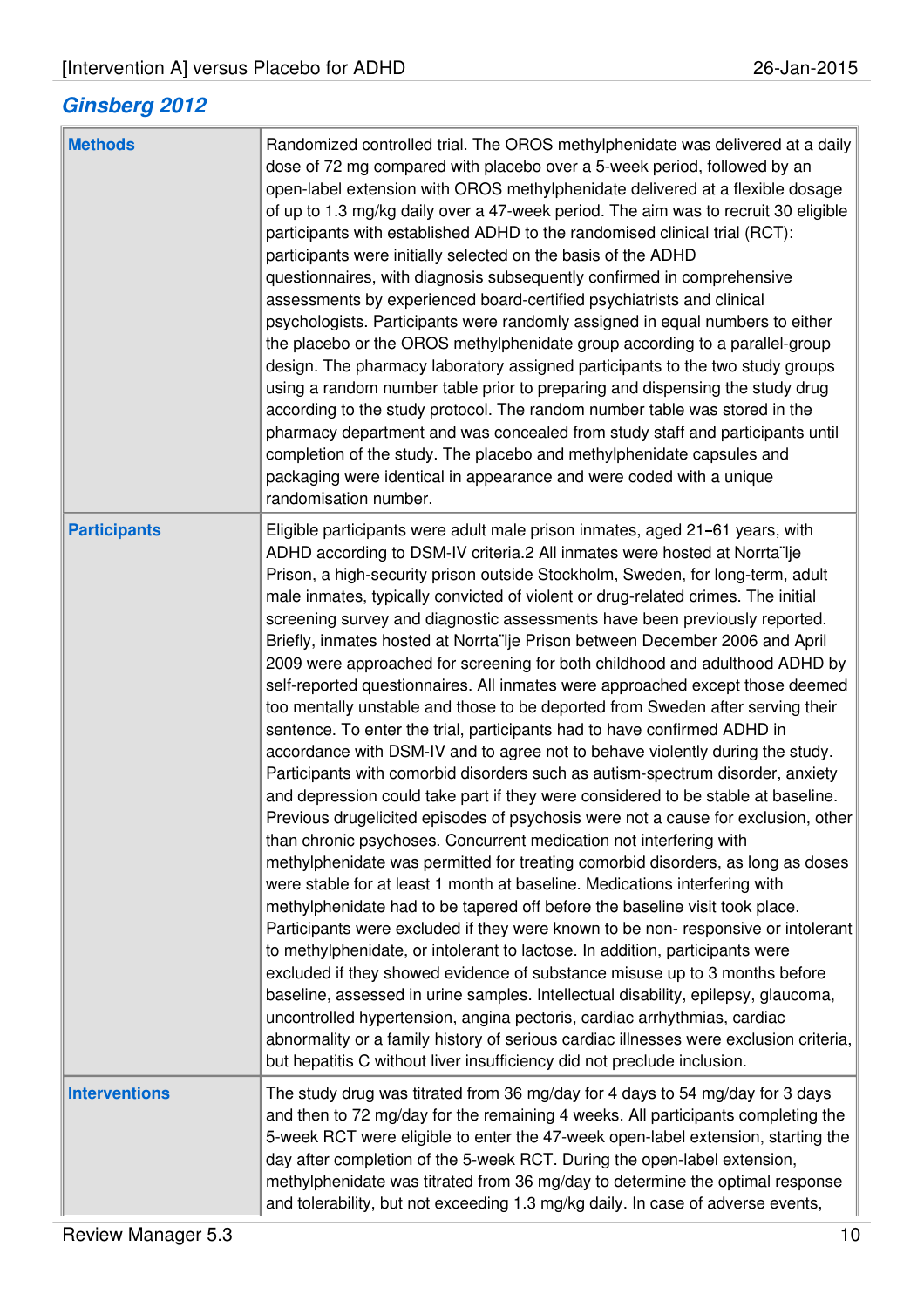|                 | downward titration was allowed, followed by upward titration once the participant<br>had recovered. In addition to medication, all participants received personal<br>psychosocial treatment as part of prison routine, including school activities<br>according to the Swedish curriculum and cognitive programmes addressing<br>addiction, criminality, aggression and social skills. The psychosocial treatment<br>did not specifically address ADHD. |
|-----------------|---------------------------------------------------------------------------------------------------------------------------------------------------------------------------------------------------------------------------------------------------------------------------------------------------------------------------------------------------------------------------------------------------------------------------------------------------------|
| <b>Outcomes</b> | ADHD symptoms                                                                                                                                                                                                                                                                                                                                                                                                                                           |
| <b>Notes</b>    | <b>Ref ID 1673</b>                                                                                                                                                                                                                                                                                                                                                                                                                                      |

# Risk of bias table

| <b>Bias</b>                                                  | <b>Authors'</b><br>judgement | <b>Support for judgement</b>                                                                                                                                                                   |
|--------------------------------------------------------------|------------------------------|------------------------------------------------------------------------------------------------------------------------------------------------------------------------------------------------|
| Random sequence generation<br>(selection bias)               | Low risk                     | "The pharmacy laboratory assigned participants to the two<br>study groups using a random number table prior to preparing<br>and dispensing the study drug according to the study<br>protocol." |
| <b>Allocation concealment</b><br>(selection bias)            | Low risk                     | "The random number table was stored in the pharmacy<br>department and was concealed from study staff and<br>participants until completion of the study."                                       |
| Blinding of participants and<br>personnel (performance bias) | Low risk                     | " The placebo and methylphenidate capsules and packaging<br>were identical in appearance and were coded with a unique<br>randomisation number."                                                |
| <b>Blinding of outcome</b><br>assessment (detection bias)    | Low risk                     | "Both study staff and participants were masked to assignment<br>during the RCT."                                                                                                               |
| Incomplete outcome data<br>(attrition bias)                  | Low risk                     | All completed 5 weeks                                                                                                                                                                          |
| Selective reporting (reporting<br>bias)                      | Low risk                     | None detected                                                                                                                                                                                  |
| <b>Other bias</b>                                            | <b>High risk</b>             | Known non-responders excluded                                                                                                                                                                  |

# **Ginsberg 2012 A**

| <b>Methods</b>      | This study (ClinicalTrials.gov:NCT00482313) was a randomized, double-blind,<br>placebo-controlled parallel-group 5-week trial, followed by a 47-week open-label<br>extension. Participants were randomly assigned to placebo or<br>OROS-methylphenidate at a ratio of 1:1.                                                                                                                                                                                                                                                                                                                                                                                                                                                                                                                                                         |
|---------------------|------------------------------------------------------------------------------------------------------------------------------------------------------------------------------------------------------------------------------------------------------------------------------------------------------------------------------------------------------------------------------------------------------------------------------------------------------------------------------------------------------------------------------------------------------------------------------------------------------------------------------------------------------------------------------------------------------------------------------------------------------------------------------------------------------------------------------------|
| <b>Participants</b> | Adult male prison inmates confirmed with ADHD took part in the present study.<br>All participants were hosted at Norrta lje Prison, located outside Stockholm,<br>Sweden. This high-security prison hosts primarily long-term, adult male<br>inmates convicted of drug-related or violent crimes. Participants randomized to<br>the clinical trial had to be established with ADHD in consistence with DSM-IV and<br>to agree not to behave violently during the trial. Coexisting disorders, such as<br>anxiety, depression and autism-spectrum disorder, were allowed. Previous<br>drug-elicited episodes of psychosis or psychopathy as defined by Hare (total<br>sumscore >30) were not a cause for exclusion. Concurrent medication not<br>interfering with methylphenidate was allowed for treating coexisting disorders, as |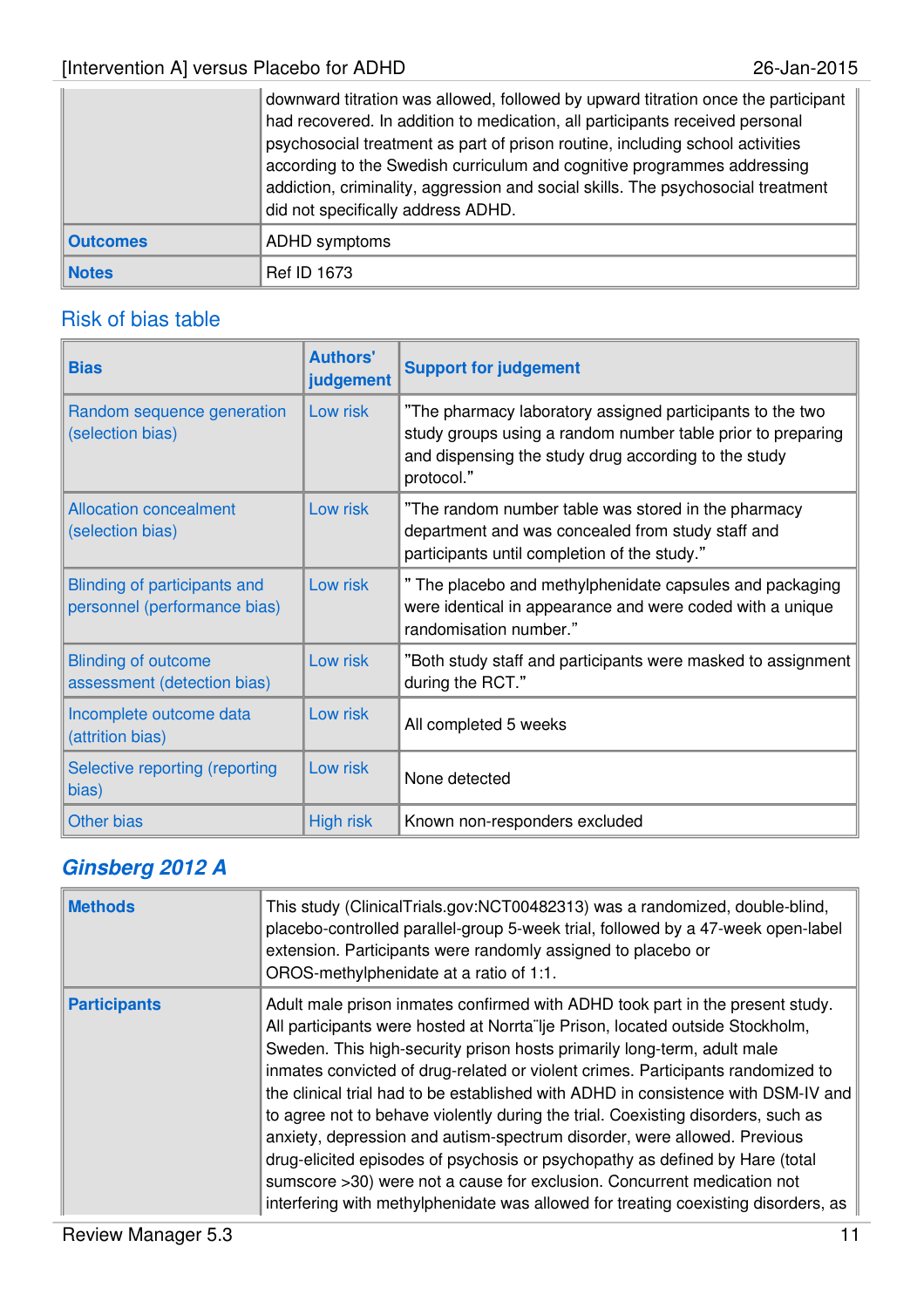|                      | long as doses were kept stable for at least 4 weeks at baseline. Pharmacological<br>treatment interfering with methylphenidate had to be tapered off in advance to<br>the baseline visit. Also, participants had to be confirmed without substance abuse<br>during the preceding 3 months and should not fulfil the diagnostic criteria for<br>mental retardation or for any serious medical illness. However, participants with<br>hepatitis C without liver insufficiency could take part in the trial.                                                                                                                                                                                                                                                                                                                                                                                                                           |
|----------------------|-------------------------------------------------------------------------------------------------------------------------------------------------------------------------------------------------------------------------------------------------------------------------------------------------------------------------------------------------------------------------------------------------------------------------------------------------------------------------------------------------------------------------------------------------------------------------------------------------------------------------------------------------------------------------------------------------------------------------------------------------------------------------------------------------------------------------------------------------------------------------------------------------------------------------------------|
| <b>Interventions</b> | The study drug was titrated from 36 mg daily for 4 days to 54 mg daily for 3 days<br>and then to 72 mg daily for the remaining 4 weeks. All participants that<br>completed the 5-week trial were eligible to enter the 47-week open-label<br>extension, starting the day after completion of the 5-week phase. During the<br>open-label extension, OROS-methylphenidate was individually titrated from 36<br>mg daily to an optimal dose, on the basis of response and tolerability, with a<br>maximum daily dose of 1.3 mg/kg body weight. In case of intolerable adverse<br>events, lower doses were administered, the adverse event. In addition to<br>studymedication, participants were, as part of regular prison routines, provided<br>educational activities and accredited treatment programmes. However, these<br>psychosocial interventions did not specifically address symptoms and associated<br>impairments of ADHD. |
| <b>Outcomes</b>      | QoL                                                                                                                                                                                                                                                                                                                                                                                                                                                                                                                                                                                                                                                                                                                                                                                                                                                                                                                                 |
| <b>Notes</b>         | <b>Ref ID 1672</b>                                                                                                                                                                                                                                                                                                                                                                                                                                                                                                                                                                                                                                                                                                                                                                                                                                                                                                                  |

| <b>Bias</b>                                                  | <b>Authors'</b><br>judgement | <b>Support for judgement</b>                                               |
|--------------------------------------------------------------|------------------------------|----------------------------------------------------------------------------|
| Random sequence generation<br>(selection bias)               | <b>High risk</b>             | participants were randomly assigned to placebo or<br>MPG at a ratio of 1:1 |
| Allocation concealment (selection bias)                      | <b>High risk</b>             | not described                                                              |
| Blinding of participants and personnel<br>(performance bias) | <b>High risk</b>             | open label follow up, med individuel titrering i<br>follow up delen        |
| Blinding of outcome assessment<br>(detection bias)           | <b>High risk</b>             | not described                                                              |
| Incomplete outcome data (attrition bias)                     | Low risk                     | ? rater har intet skrevet                                                  |
| Selective reporting (reporting bias)                         | Low risk                     | None detected                                                              |
| Other bias                                                   | <b>High risk</b>             | Known non-responders excluded                                              |

### **Gualtieri 1985**

| <b>Methods</b>      | Randomized double-blind controlled cross-over study                                                                               |
|---------------------|-----------------------------------------------------------------------------------------------------------------------------------|
| <b>Participants</b> | Patients had Attention deficit disorder with hyperactivity residual type DSM-III.<br>Met childhood and adult criteria aged 18-38. |
| Interventions       | MPH $(0.3 \text{ mg/kg})$                                                                                                         |
| <b>Outcomes</b>     | ADHD symptoms, anxiety                                                                                                            |
| <b>Notes</b>        | <b>Ref ID 1625</b>                                                                                                                |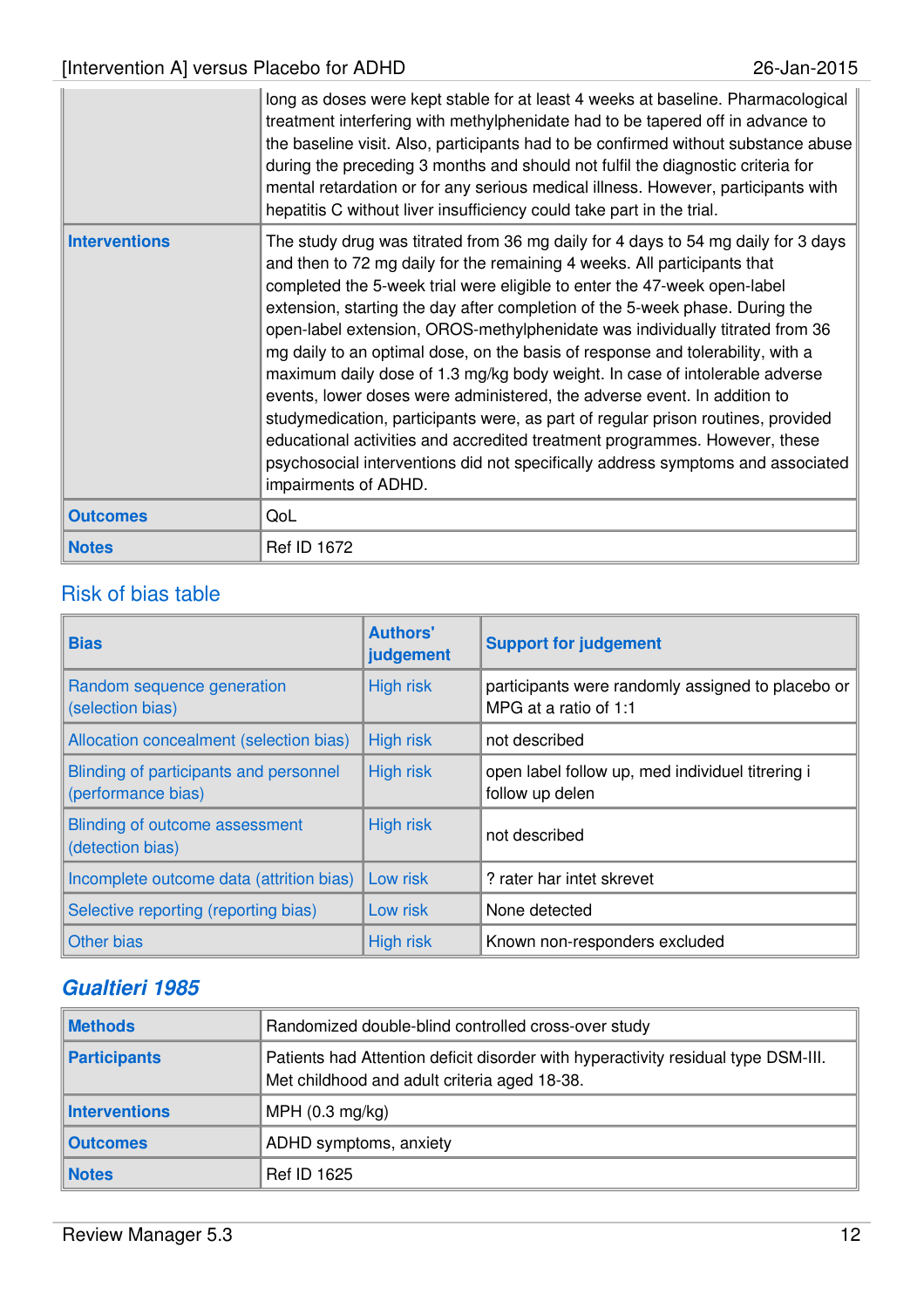| <b>Bias</b>                                                  | <b>Authors'</b><br>judgement | <b>Support for judgement</b>                                                               |
|--------------------------------------------------------------|------------------------------|--------------------------------------------------------------------------------------------|
| Random sequence generation<br>(selection bias)               | <b>Unclear risk</b>          | Not described                                                                              |
| <b>Allocation concealment (selection</b><br>bias)            | Unclear risk                 | Not described                                                                              |
| Blinding of participants and<br>personnel (performance bias) | Low risk                     | Double blinded                                                                             |
| Blinding of outcome assessment<br>(detection bias)           | <b>High risk</b>             | All patients were able to break the randomization code                                     |
| Incomplete outcome data (attrition<br>bias)                  | Low risk                     | None detected                                                                              |
| Selective reporting (reporting bias)                         | Low risk                     | None detected                                                                              |
| <b>Other bias</b>                                            | High risk                    | Population poorly described (in and exclusion criteria)<br>and very short follow-up period |

# **Huss 2014**

| <b>Methods</b> | This was a 40-week, double-blind, randomized, placebo-controlled, international<br>multicenter efficacy and safety study of MPH-LA in the treatment of adult patients<br>with ADHD conducted between November 24, 2010 and August 7, 2012 in 67<br>centers including nine countries. The study consisted of the following three<br>treatment phases (Fig. 1): (1) The doubleblind dose-confirmation phase was a<br>9-week, double-blind, randomized, placebo-controlled, parallel-group period<br>consisting of a 3-week titration stage and a 6-week fixed-dose stage to confirm<br>the effective dose range of MPH-LA. Randomization was performed at the<br>beginning of the double-blind dose-confirmation phase and the double-blind<br>maintenance of effect phase upon fulfillment of the inclusion/exclusion criteria<br>mentioned above. Patients were randomized to one of the treatment arms using<br>a validated Interactive Voice/Web Response System (IVRS/ IWRS). A unique,<br>confidential randomization number was assigned to each patient and IVRS/<br>IWRS allocated medication accordingly, as assigned, throughout the respective<br>treatment periods. An unbiased, confidential patient randomization list was<br>produced by the IVRS/IWRS provider using a validated system that automated<br>the random assignment of patient numbers to randomization numbers. A<br>separate medication randomization list was produced under the responsibility of<br>Novartis Drug Supply Management using a validated system that automated the<br>random assignment of medication numbers to medication packs containing each<br>of the study drugs. The<br>randomization scheme was reviewed and approved by a member of the<br>Biostatistics Quality Assurance Group. All sites and personnel for clinical,<br>medical, statistical, data management and monitoring were blinded, and<br>randomization data were kept strictly confidential until the time of un-blinding |
|----------------|---------------------------------------------------------------------------------------------------------------------------------------------------------------------------------------------------------------------------------------------------------------------------------------------------------------------------------------------------------------------------------------------------------------------------------------------------------------------------------------------------------------------------------------------------------------------------------------------------------------------------------------------------------------------------------------------------------------------------------------------------------------------------------------------------------------------------------------------------------------------------------------------------------------------------------------------------------------------------------------------------------------------------------------------------------------------------------------------------------------------------------------------------------------------------------------------------------------------------------------------------------------------------------------------------------------------------------------------------------------------------------------------------------------------------------------------------------------------------------------------------------------------------------------------------------------------------------------------------------------------------------------------------------------------------------------------------------------------------------------------------------------------------------------------------------------------------------------------------------------------------------------------------------------------------------------------------------------------------------------------|
|                | after the conclusion of the study. The identity of the treatments has been<br>concealed by the use of study drugs that are all identical in packaging, labeling,<br>schedule of administration, appearance, taste, and odor, in line with Consort                                                                                                                                                                                                                                                                                                                                                                                                                                                                                                                                                                                                                                                                                                                                                                                                                                                                                                                                                                                                                                                                                                                                                                                                                                                                                                                                                                                                                                                                                                                                                                                                                                                                                                                                           |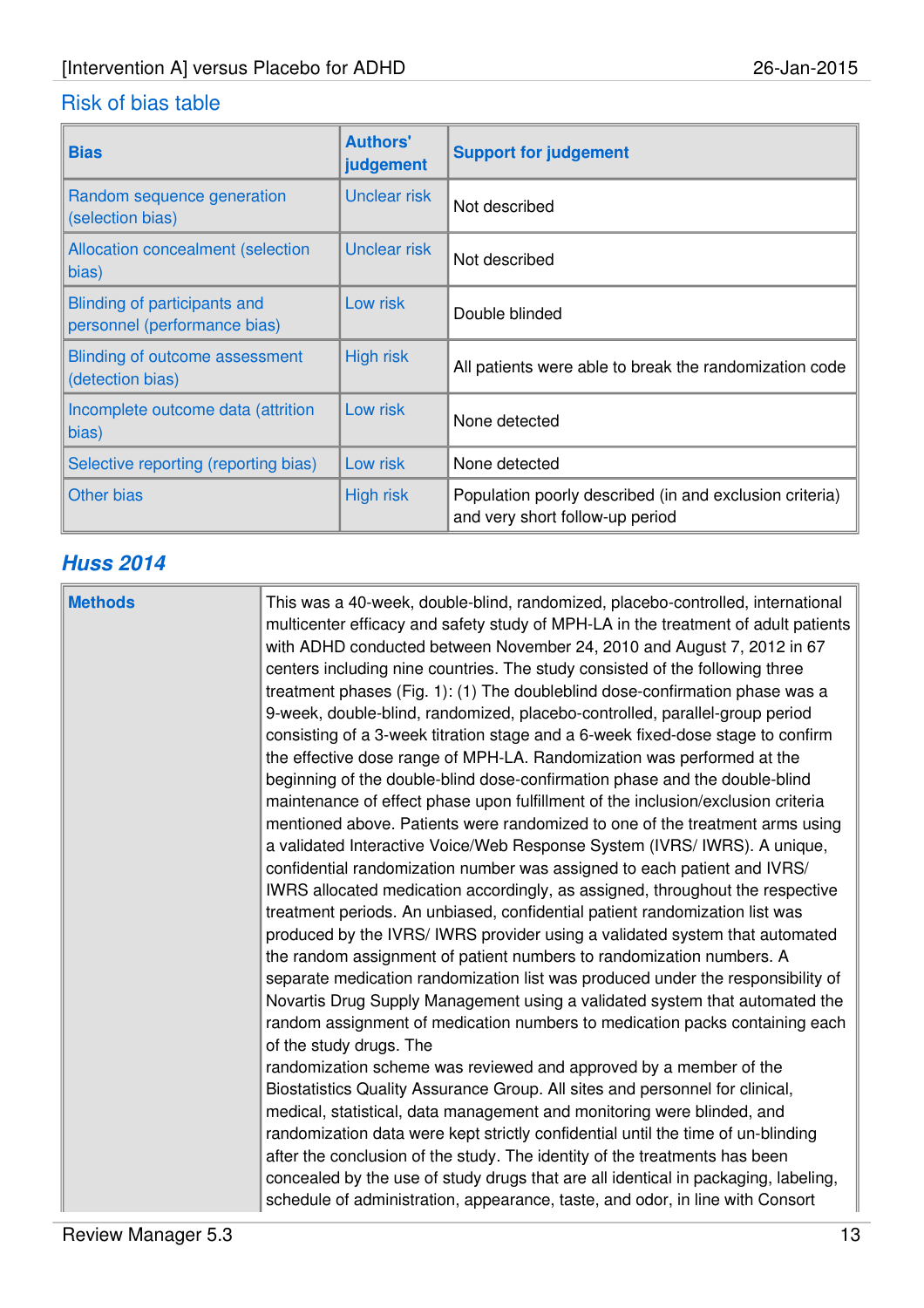$\alpha$ 

|                      | guidelines.                                                                                                                                                                                                                                                                                                                                                                                                                                                                                                                                                                                                                                                                                                                                                                                                                                                                                                                                                                                                                                                                                                                                                                                                                                                                                                                                                                                                                                                                                                                                                                                                                                                                                                                                                                                                                                                                                                                                                                                                                                                                                                              |
|----------------------|--------------------------------------------------------------------------------------------------------------------------------------------------------------------------------------------------------------------------------------------------------------------------------------------------------------------------------------------------------------------------------------------------------------------------------------------------------------------------------------------------------------------------------------------------------------------------------------------------------------------------------------------------------------------------------------------------------------------------------------------------------------------------------------------------------------------------------------------------------------------------------------------------------------------------------------------------------------------------------------------------------------------------------------------------------------------------------------------------------------------------------------------------------------------------------------------------------------------------------------------------------------------------------------------------------------------------------------------------------------------------------------------------------------------------------------------------------------------------------------------------------------------------------------------------------------------------------------------------------------------------------------------------------------------------------------------------------------------------------------------------------------------------------------------------------------------------------------------------------------------------------------------------------------------------------------------------------------------------------------------------------------------------------------------------------------------------------------------------------------------------|
| <b>Participants</b>  | Adult patients (18-60 years) with diagnosis of ADHD, all types, with a confirmed<br>childhood onset according to DSM-IV diagnostic criteria and a DSM-IV ADHD RS<br>total score of C30 at screening and baseline were included in the<br>study. Exclusion criteria were: pre-existing cardiovascular or cerebrovascular<br>diseases, or any other co-morbid psychiatric disorder requiring medical<br>intervention/therapy or that might interfere with the study conduct at the time of<br>enrollment; patients demonstrating a C30% improvement in DSM-IV ADHD RS<br>total score at baseline relative to that at screening were also excluded from this<br>study. Any psychological or behavioral therapies for the treatment of ADHD were<br>discontinued at least 1 month prior to the screening visit. Patients who initiated<br>these therapies within 3 months prior to screening visit for reasons other than<br>ADHD were excluded from the trial. Additionally, patients with either<br>hypersensitivity or history of poor response or intolerance to stimulants as per the<br>investigator's judgment were excluded from this study. Patients with use of other<br>investigational drugs at the time of enrollment, or within 30 days or 5 half-lives of<br>enrollment (whichever was longer), were excluded from the study. In patients<br>receiving any psychotropic medications the minimum discontinuation period<br>varied according to drug class as follows: 1 week prior to the screening visit for<br>stimulants including MPH, antidepressants other than fluoxetine, antipsychotics,<br>anticonvulsants for nonepilepsy uses, mood stabilizing medications such as<br>lithium, and herbal preparations with psychotropic potential; 2 weeks prior to the<br>screening visit for benzodiazepines, barbiturates, all other sedatives or hypnotics,<br>and monoamine oxidase inhibitors and 4 weeks prior to the screening visit for<br>fluoxetine. Other exclusion criteria included pregnancy, seizures, recent alcohol<br>or drug abuse and patients with body mass index\18.5 kg/m2 or[35 kg/m2. |
| <b>Interventions</b> | Eligible patients meeting all inclusion criteria at the baseline visit (day 1) and<br>none of the exclusion criteria received either MPH-LA 40, 60, or 80 mg/day or<br>matching placebo in a 1:1:1:1 ratio [study drug (in the formulation of<br>20 mg or 30 mg) and matching placebo was dispensed as three bottles to eligible<br>patients before start of treatment]. Therapy was started at a dose of 20 mg/day<br>that was increased at weekly intervals in increments of 20 mg/day<br>until the assigned dose of 40, 60, or 80 mg was reached. Following the 3-week<br>titration stage, patients received their allocated dose for a period of 6 weeks. (2)<br>The real-life doseoptimization phase was a 5-week period during<br>which all patients, including those treated with placebo in the double-blind<br>dose-confirmation phase, were started on a dose of 20 mg/day and titrated each<br>week, in increments of 20 mg/day, to their optimal dose (considered by the<br>investigator to achieve optimum symptom control with good tolerability profile) of<br>MPHLA (40, 60 or 80 mg/day) within 3 weeks. The optimal dose was maintained<br>for at least 1 week. At the last visit of the real-life dose-optimization<br>phase, responders [defined as patients with >30% improvement compared to<br>baseline score on the Diagnostic and Statistical Manual of Mental Disorders-IV<br>ADHD Rating Scale (DSM-IV ADHD RS)] who continued to meet inclusion<br>criteria were re-randomized to enter the double-blind maintenance of effect<br>phase in a 3:1 ratio to their optimal dose or placebo. (3) The double-blind<br>maintenance of effect phase was a 6-month, double-blind, randomized, placebo<br>controlled, withdrawal phase to evaluate the maintenance of effect of MPH-LA in<br>adults with ADHD. Patients with >30% worsening from baseline during this<br>6-month maintenance of effect phase and <30% remaining improvement from                                                                                                                                                      |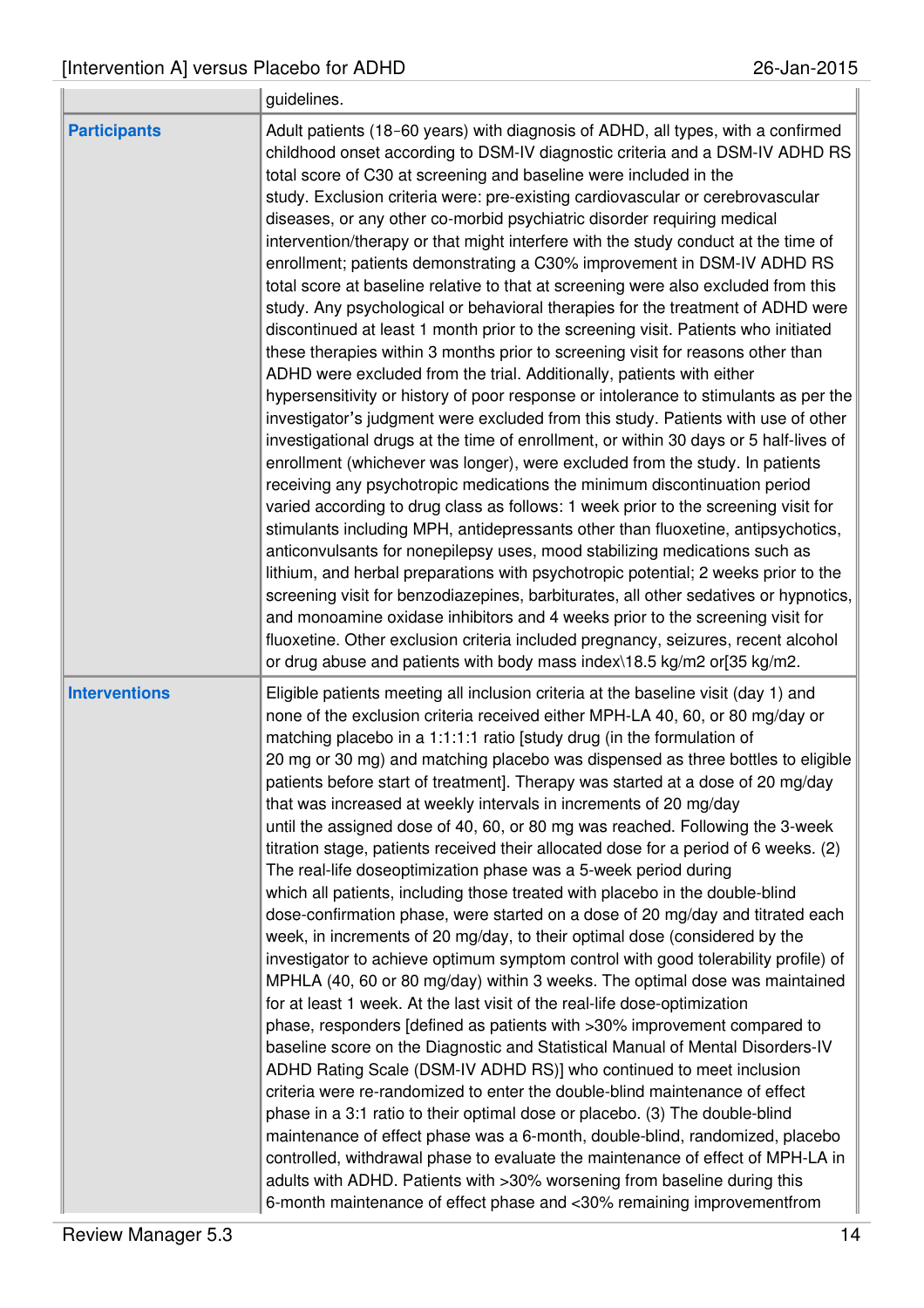|                 | phase 1 baseline on the DSM-IV ADHD RS were required to discontinue the<br>study due to a lack of therapeutic effect. |
|-----------------|-----------------------------------------------------------------------------------------------------------------------|
| <b>Outcomes</b> | ADHD symptoms, functioning, adverse events                                                                            |
| <b>Notes</b>    | <b>Ref ID 1748</b>                                                                                                    |

### Risk of bias table

| <b>Bias</b>                                                  | <b>Authors'</b><br>judgement | <b>Support for judgement</b>                                                                                                                                                                                                                                                                                                                                                                                                                                                                                                |
|--------------------------------------------------------------|------------------------------|-----------------------------------------------------------------------------------------------------------------------------------------------------------------------------------------------------------------------------------------------------------------------------------------------------------------------------------------------------------------------------------------------------------------------------------------------------------------------------------------------------------------------------|
| Random sequence generation<br>(selection bias)               | Low risk                     | Patients were randomized to one of the treatment arms using<br>a validated Interactive Voice/Web Response System<br>(IVRS/IWRS)                                                                                                                                                                                                                                                                                                                                                                                             |
| <b>Allocation concealment</b><br>(selection bias)            | Low risk                     | Interactive Voice/Web Response System . All sites and<br>personnel for clinical, medical, statistical, data<br>management and monitoring were blinded, and<br>randomization data were kept strictly<br>confidential until the time of un-blinding after<br>the conclusion of the study. The identity of the<br>treatments has been concealed by the use of<br>study drugs that are all identical in packaging,<br>labeling, schedule of administration,<br>appearance, taste, and odor, in line with<br>Consort guidelines. |
| Blinding of participants and<br>personnel (performance bias) | Low risk                     | All sites and personnel for clinical, medical, statistical, data<br>management and monitoring were blinded, and<br>randomization data were kept strictly confidential until the<br>time of un-blinding after the conclusion of the study. The<br>identity of the treatments has been concealed by the use of<br>study drugs that are all identical in packaging, labeling,<br>schedule of administration, appearance, taste, and odor                                                                                       |
| <b>Blinding of outcome</b><br>assessment (detection bias)    | Low risk                     | All sites and personnel for clinical, medical, statistical, data<br>management and monitoring were blinded, and<br>randomization data were kept strictly confidential until the<br>time of un-blinding after the conclusion of the study.                                                                                                                                                                                                                                                                                   |
| Incomplete outcome data<br>(attrition bias)                  | Low risk                     | 722/725 patients accounted for                                                                                                                                                                                                                                                                                                                                                                                                                                                                                              |
| Selective reporting (reporting<br>bias)                      | Low risk                     | Reporting matched protocol<br>http://www.clinicaltrials.gov/ct2/show/NCT01259492                                                                                                                                                                                                                                                                                                                                                                                                                                            |
| <b>Other bias</b>                                            | <b>High risk</b>             | Particpants judged to be low or non responders by the<br>investigator were excluded from the study                                                                                                                                                                                                                                                                                                                                                                                                                          |

### **Jain 2007**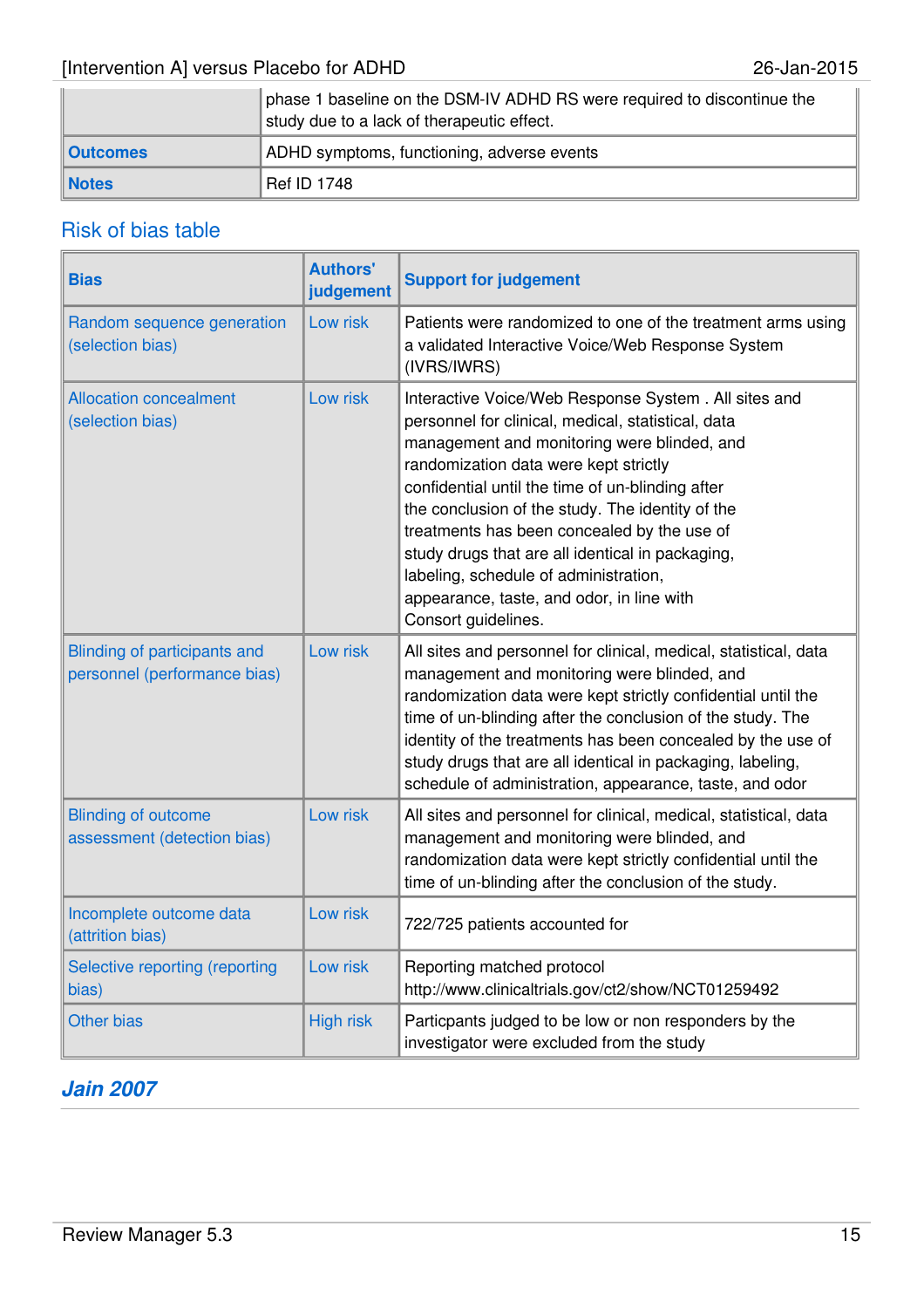| <b>Methods</b>       | This randomized, multicenter, double-blind, placebocontrolled, crossover study<br>was designed to evaluate both the efficacy and the side effect profile of MLR<br>methylphenidate over a period of 5 to 11 weeks in adults with ADHD in outpatient<br>settings. Data were collected between October 2003 and April 2004. The study<br>consisted of a screening visit, a randomization visit, 3 phase 1 dose-titration visits<br>separated by intervals of 1 week, a crossover visit separated by an interval of 2<br>weeks from the last dose-titration visit, 3 phase 2 dose-titration visits, and a final<br>termination visit at the end of the second treatment phase separated by an<br>interval of 2 weeks from the last dose-titration visit.                                                                                                                                                                                                                                                                                                                                                                                                                                                                                                                                                                                                                                                                                                                                                                                                                                                                                                                                                                                                                                                                                                                                                                                                                                                                                                               |
|----------------------|---------------------------------------------------------------------------------------------------------------------------------------------------------------------------------------------------------------------------------------------------------------------------------------------------------------------------------------------------------------------------------------------------------------------------------------------------------------------------------------------------------------------------------------------------------------------------------------------------------------------------------------------------------------------------------------------------------------------------------------------------------------------------------------------------------------------------------------------------------------------------------------------------------------------------------------------------------------------------------------------------------------------------------------------------------------------------------------------------------------------------------------------------------------------------------------------------------------------------------------------------------------------------------------------------------------------------------------------------------------------------------------------------------------------------------------------------------------------------------------------------------------------------------------------------------------------------------------------------------------------------------------------------------------------------------------------------------------------------------------------------------------------------------------------------------------------------------------------------------------------------------------------------------------------------------------------------------------------------------------------------------------------------------------------------------------------|
| <b>Participants</b>  | Fifty-four adults 18 to 60 years of age with a childhood history consistent with<br>ADHD and meeting the DSM-IV diagnosis of ADHD were screened for study<br>entry. Subjects were diagnosed with ADHD using the DSM-IV criteria for ADHD,<br>inattentive or combined, adapted for adults as the Wender Utah Criteria for<br>ADHD, by displaying either motor hyperactivity persisting from childhood or<br>attentional deficits persisting from childhood, plus 2 of the<br>following: (1) affective lability, (2) inability to complete tasks, (3) hot or explosive<br>temper, (4) impaired interpersonal relationships or inability to sustain<br>relationships over time, (5) impulsivity, or (6) stress intolerance. Patients were<br>eligible to participate in the study if they had a $T$ score greater than or equal to 65<br>on the ADHD Index of 1 of the 2 Conners' Adult ADHD Rating Scales-Self-rated<br>(CAARS-S) forms completed during the baseline week and 1 of the 2 Conners'<br>Adult ADHD Rating Scales- Observer-rated (CAARS-O) forms completed during<br>the baseline week; if they weighed between 50 and 90 kg at baseline<br>assessment; if they had an IQ greater than or equal to 80 as assessed using the<br>Wechsler Adult Intelligence Scale-III (WAIS-III) at visit 1 or during the prior 5<br>years; and if they were otherwise able to comply with the study protocol. Patients<br>were excluded from the study if they had a<br>true allergy to methylphenidate or amphetamines; a his- tory of serious adverse<br>reactions to methylphenidate or were known to be methylphenidate<br>nonresponders; serious or unstable medical illness; serious hypertension, defined<br>as any values above 100 mm Hg diastolic and 170 mm Hg systolic; anxiety of<br>sufficient severity to warrant treatment, based upon the Hamilton Rating Scale for<br>Anxiety (HAM-A); depression of sufficient severity to warrant treatment, based<br>upon the Hamilton Rating Scale for Depression (HAM-D); a history of drug or<br>alcohol abuse; |
| <b>Interventions</b> | Patients who met the entry criteria were entered into a 1-week washout/baseline<br>period. Following the washout/ baseline period, patients were randomly<br>assigned, in a blinded fashion, to either MLR methylphenidate given once daily<br>(10-, 15-, 20-, 30-, 40-, 50-, 60- or 80-mg capsules, administered orally) or<br>matching placebo given once daily. Patients received 1 of the 2 study<br>medications and were titrated to optimal effect during a period of 1 to 3 weeks. At<br>the end of the dose titration period, patients were crossed over to the alternate<br>treatment group, and were titrated to optimal effect during a period of 1 to 3<br>weeks. Medication compliance was monitored by capsule count of returns in the<br>pharmacy and by direct questioning of the patient. Patients who were less than<br>80%, or more than 120%, compliant were to be withdrawn from the study.                                                                                                                                                                                                                                                                                                                                                                                                                                                                                                                                                                                                                                                                                                                                                                                                                                                                                                                                                                                                                                                                                                                                                    |
| <b>Outcomes</b>      | ADHD symptoms, functioning, angst, depression, QoL                                                                                                                                                                                                                                                                                                                                                                                                                                                                                                                                                                                                                                                                                                                                                                                                                                                                                                                                                                                                                                                                                                                                                                                                                                                                                                                                                                                                                                                                                                                                                                                                                                                                                                                                                                                                                                                                                                                                                                                                                  |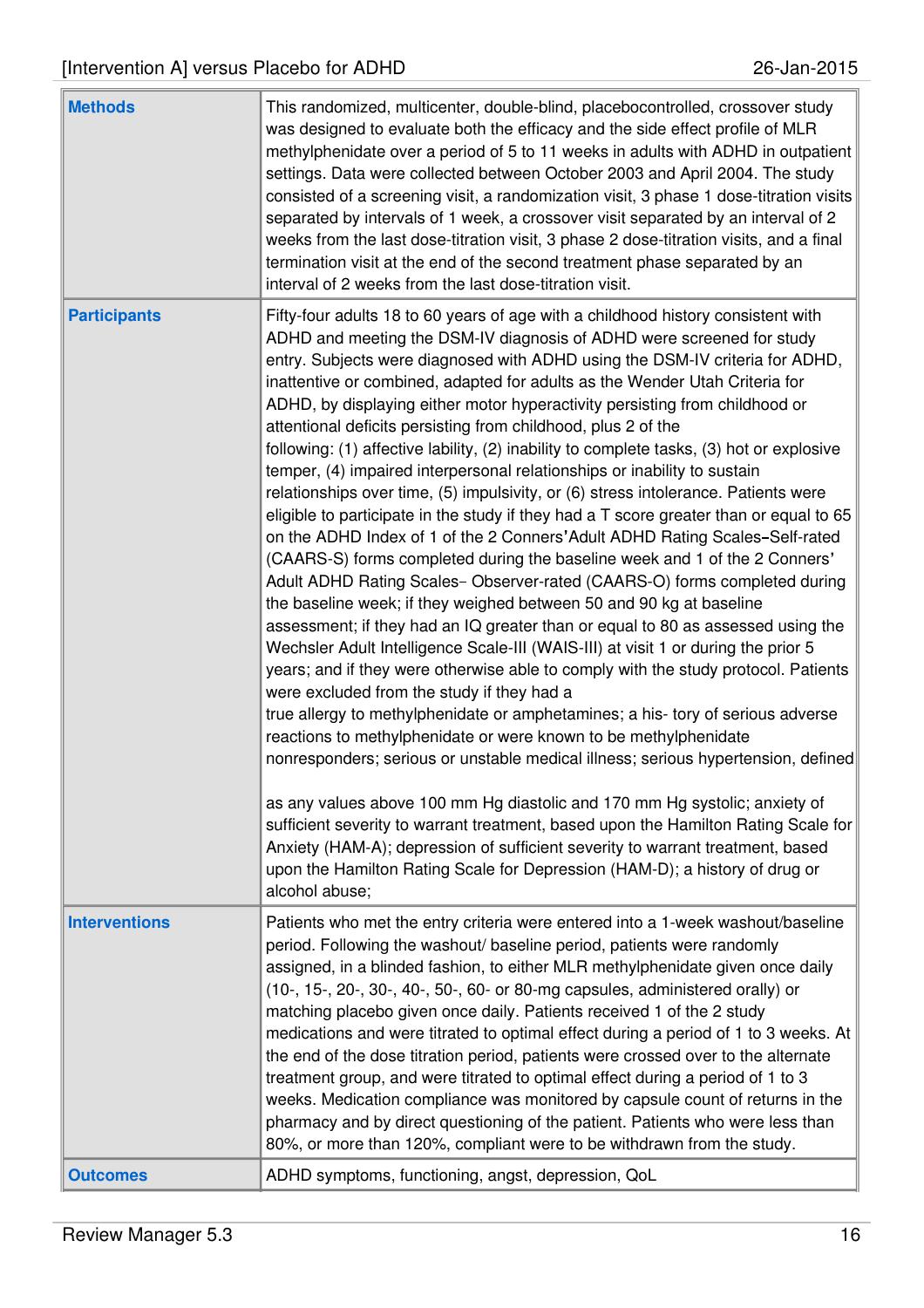**Notes** Ref ID 1641

# Risk of bias table

| <b>Bias</b>                                                  | <b>Authors'</b><br>judgement | <b>Support for judgement</b>                                                                                  |
|--------------------------------------------------------------|------------------------------|---------------------------------------------------------------------------------------------------------------|
| Random sequence generation<br>(selection bias)               | Unclear risk                 | Not sufficient described                                                                                      |
| <b>Allocation concealment</b><br>(selection bias)            | Unclear risk                 | Not sufficient described                                                                                      |
| Blinding of participants and<br>personnel (performance bias) | Low risk                     | <b>Blinded PBO group</b>                                                                                      |
| <b>Blinding of outcome</b><br>assessment (detection bias)    | Unclear risk                 | Not sufficient described                                                                                      |
| Incomplete outcome data<br>(attrition bias)                  | <b>High risk</b>             | No data for the crossover phase. No data for 11/50                                                            |
| Selective reporting (reporting<br>bias)                      | Low risk                     | Not detected                                                                                                  |
| <b>Other bias</b>                                            | <b>High risk</b>             | No medication baseline week makes separation between<br>withdrawal symptoms and beneficial effects difficult. |

# **Konstenius 2010**

| <b>Methods</b>      | Patients were recruited on a referral basis from outpatient addiction units in the<br>Stockholm metropolitan region (pop. 2m). Amphetamine dependent patients<br>newly diagnosed with ADHD were referred to the project manager and their<br>eligibility was ascertained via phone interviews. Thirty-four treatment seeking<br>patients (both male and female) were finally screened in person for the study.<br>The participants were required to fulfill the Diagnostic and Statistical Manual of<br>Mental Disorders (DSM IV; APA, 1994) criteria for amphetamine dependence<br>during the last 12-month period. Exclusion criteria included: (1) current or past<br>DSM IV diagnosis of any other substance dependence except nicotine, (2)<br>history of any major psychiatric disorder (e.g., schizophrenia and major<br>depression) or any current psychiatric condition requiring medication, (3) use of<br>any opioid medication or illicit opiates in the last                    |
|---------------------|----------------------------------------------------------------------------------------------------------------------------------------------------------------------------------------------------------------------------------------------------------------------------------------------------------------------------------------------------------------------------------------------------------------------------------------------------------------------------------------------------------------------------------------------------------------------------------------------------------------------------------------------------------------------------------------------------------------------------------------------------------------------------------------------------------------------------------------------------------------------------------------------------------------------------------------------------------------------------------------------|
| <b>Participants</b> | Patients were 18-65 years of age and were recruited on a referral basis from<br>outpatient addiction units in the Stockholm metropolitan region (pop. 2m).<br>Amphetamine dependent patients newly diagnosed with ADHD were referred to<br>the project manager and their eligibility was ascertained via phone interviews.<br>Thirty-four treatment seeking patients (both male and female) were finally<br>screened in person for the study. The participants were required to fulfill the<br>Diagnostic and Statistical Manual of Mental Disorders (DSM IV; APA, 1994)<br>criteria for amphetamine dependence during the last 12-month period. Exclusion<br>criteria included: (1) current or past DSM IV diagnosis of any other<br>substance dependence except nicotine, (2) history of any major psychiatric<br>disorder (e.g., schizophrenia and major depression) or any current psychiatric<br>condition requiring medication, (3) use of any opioid medication or illicit opiates in |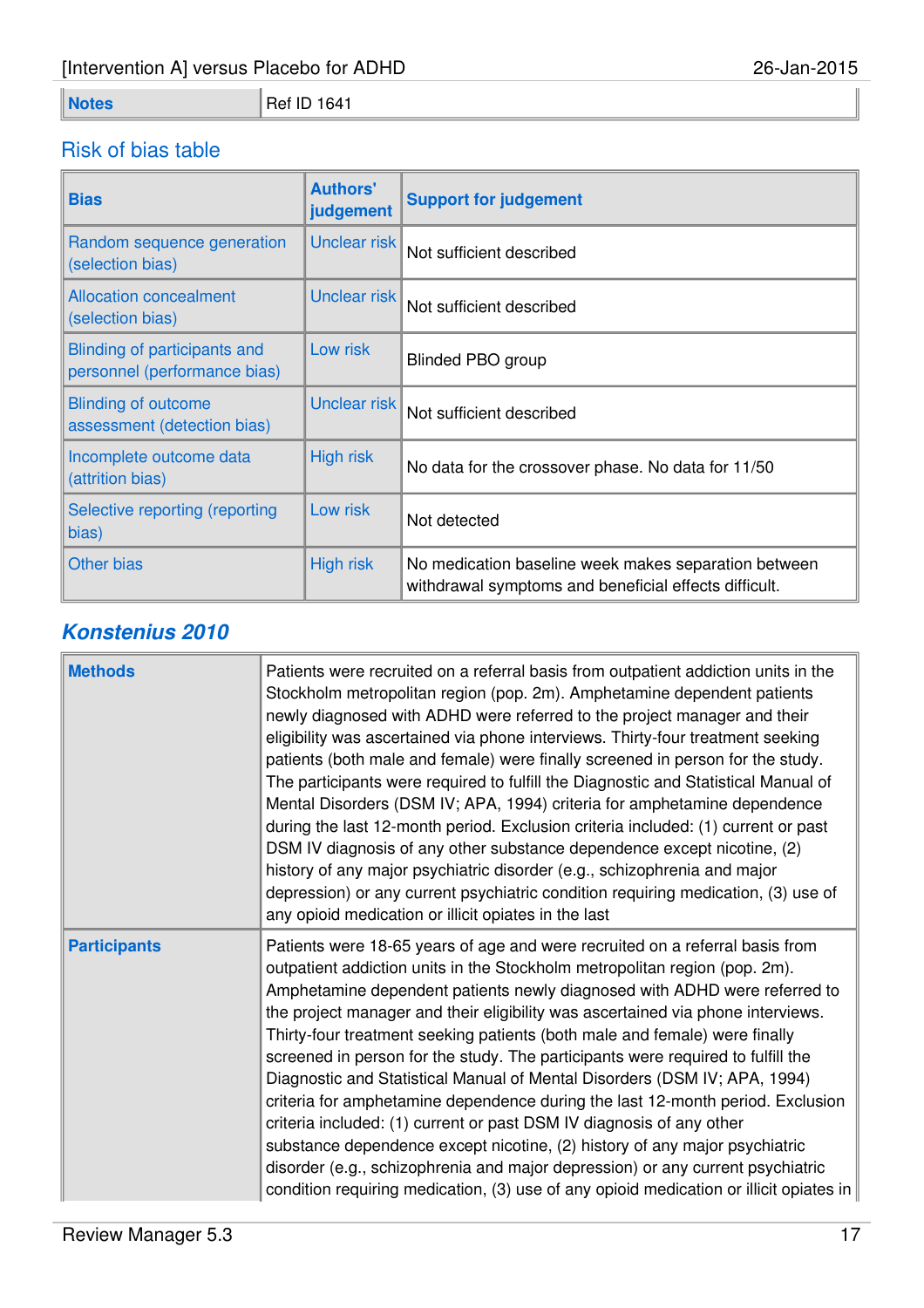|                 | the last.                                                                         |
|-----------------|-----------------------------------------------------------------------------------|
| Interventions   | 18mg titrated over 10 days to max 72mg                                            |
| <b>Outcomes</b> | ADHD symptoms, Depression, Anxiety, Craving, Drug abuse (4 different<br>messures) |
| <b>Notes</b>    | <b>Ref ID 1684</b>                                                                |

### Risk of bias table

| <b>Bias</b>                                                  | <b>Authors'</b><br>judgement | <b>Support for judgement</b>                                                   |
|--------------------------------------------------------------|------------------------------|--------------------------------------------------------------------------------|
| Random sequence generation<br>(selection bias)               | Low risk                     | Randomized via Trombul software                                                |
| Allocation concealment (selection bias)                      | Low risk                     | Randomized via Trombul software                                                |
| Blinding of participants and personnel<br>(performance bias) | Low risk                     | Double blinding                                                                |
| Blinding of outcome assessment<br>(detection bias)           | Low risk                     | Double blinding                                                                |
| Incomplete outcome data (attrition bias) High risk           |                              | 7 out 24 participant swas accounted for                                        |
| Selective reporting (reporting bias)                         | <b>High risk</b>             | Addiction serverity index scale and "psychiatric<br>symptoms" was not reported |
| <b>Other bias</b>                                            | <b>High risk</b>             | They use LOCF when reporting their final outcomes                              |

# **Konstenius 2013**

| <b>Methods</b>      | This study was a double-blind, placebo-controlled, randomized trial. The<br>randomization list was generated by an independent pharmacist using the<br>computer-based program design by Trombult Programing. Between March 2007<br>and February 2011, 54 subject numbers were randomized into two parallel<br>groups (MPH or identical placebo) with the block size 2. Block randomization was<br>used because of the length of the trial and the nature of the medication effect,<br>and was unknown to the principle investigator and the study staff. The<br>randomization code was retained by the Karolinska Pharmacy and disclosed<br>after the end of the trial. No interim analysis was performed.                                                                                                                                                                                                                                                                                                                                                             |
|---------------------|------------------------------------------------------------------------------------------------------------------------------------------------------------------------------------------------------------------------------------------------------------------------------------------------------------------------------------------------------------------------------------------------------------------------------------------------------------------------------------------------------------------------------------------------------------------------------------------------------------------------------------------------------------------------------------------------------------------------------------------------------------------------------------------------------------------------------------------------------------------------------------------------------------------------------------------------------------------------------------------------------------------------------------------------------------------------|
| <b>Participants</b> | The study included men aged between 18 and 65 years, recruited from three<br>medium-security prisons in Stockholm County, Sweden. The study included<br>participants who met the diagnostic criteria for ADHD according to the Diagnostic<br>and Statistical Manual of Mental Disorders (DSM-IV) [21] and the DSM-IV<br>diagnostic criteria for amphetamine dependence during the last 12 months prior<br>to the current incarceration, and had used amphetamines on a minimum of 12<br>occasions during the last 12 weeks preceding the incarceration. Potential<br>participants met with the study physician and the study psychologist and<br>underwent an extensive clinical assessment, including the Adult ADHD<br>Self-Rating Scale [22], theWender Utah Rating Scale [23], the Structured Clinical<br>Interview for DSM-IV I and II (SCID I and II) [24], the Addiction Severity Index<br>(ASI) [25], Conners' continuous performance test [26] and a short form of the<br>Wechsler Adult Intelligence Scale-III [27]. Collateral information from significant |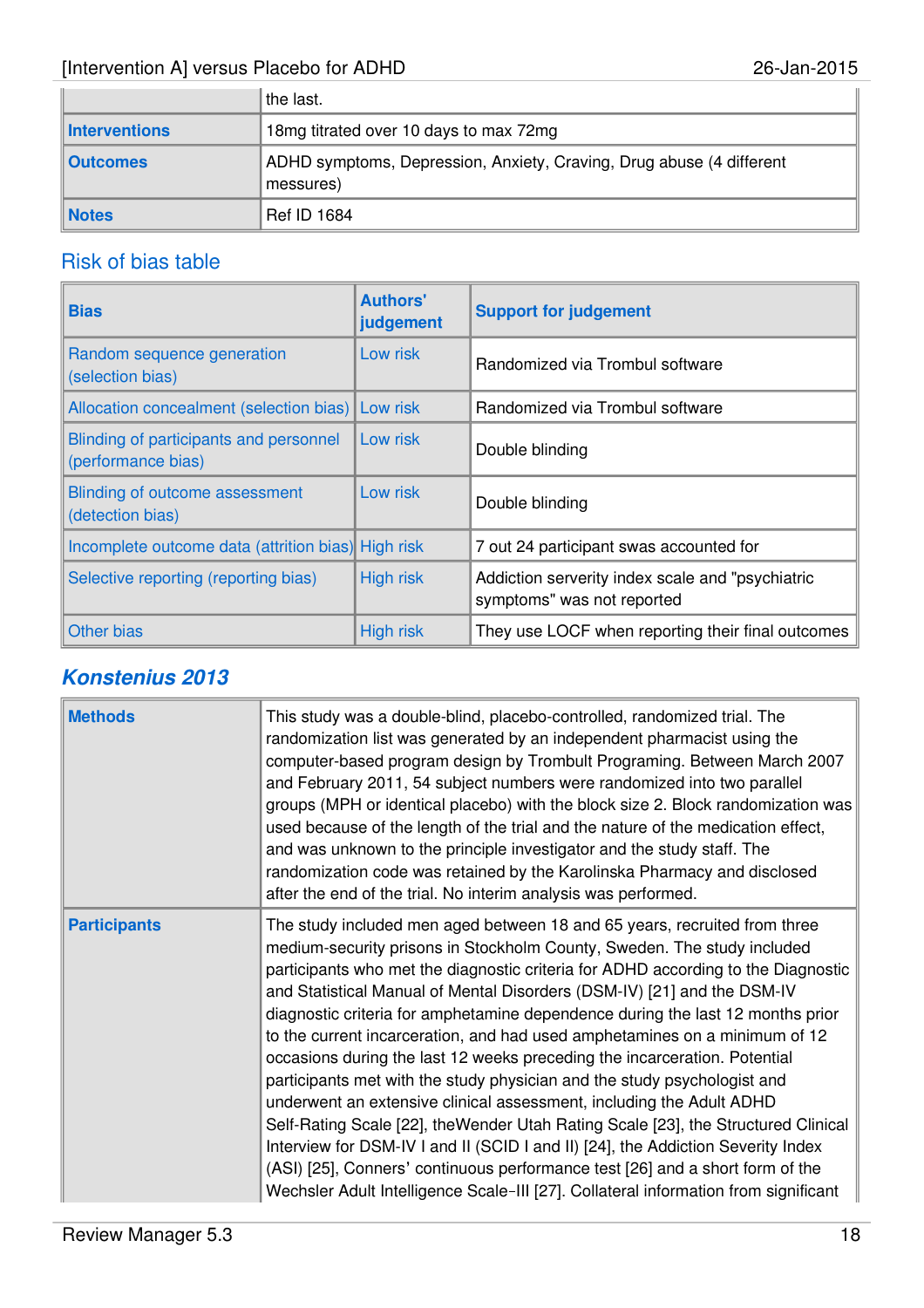|                      | others was collected by telephone interviews. The study exclusion criteria were:<br>(i) DSM-IV diagnosis of any other substance dependence except nicotine,<br>currently or during the 12 months prior to incarceration, (ii) a major psychiatric<br>disorder (e.g. schizophrenia, severe depression), (iii) current antipsychotic<br>medication, (iv) current use of benzodiazepine, (v) traces of any of the following<br>substances in urine: amphetamine, benzodiazepine, cannabis, cocaine,<br>dextropropoxyphene and opiates, (vi) serious somatic disease (e.g. moderate to<br>severe hypertension >150/95 mm Hg, hyperthyroidism) and (vii) known<br>hypersensitivity to methylphenidate                                                                                                                                                                                                                                                                                                                                                                                                                                                                                                                                                                                                                                                                                                                                                                                                                                                                                                                                                                                                                                                                                                                    |
|----------------------|---------------------------------------------------------------------------------------------------------------------------------------------------------------------------------------------------------------------------------------------------------------------------------------------------------------------------------------------------------------------------------------------------------------------------------------------------------------------------------------------------------------------------------------------------------------------------------------------------------------------------------------------------------------------------------------------------------------------------------------------------------------------------------------------------------------------------------------------------------------------------------------------------------------------------------------------------------------------------------------------------------------------------------------------------------------------------------------------------------------------------------------------------------------------------------------------------------------------------------------------------------------------------------------------------------------------------------------------------------------------------------------------------------------------------------------------------------------------------------------------------------------------------------------------------------------------------------------------------------------------------------------------------------------------------------------------------------------------------------------------------------------------------------------------------------------------|
| <b>Interventions</b> | Patients were required to abstain from any illicit substances during the 2 weeks<br>preceding the inclusion, verified by patient self-reports and supervised urine<br>toxicology. The medication started 14 days before release from prison (two<br>participants started 3 days and one 5 days before release) and continued for 24<br>weeks. Like the majority of prisoners in Sweden, all participants were released<br>on supervised probation involving mandatory meetings with a probation officer.<br>The start dose was 18 mg MPH/placebo titrated over a period of 19 days (with 36<br>mg increments every 3 days), to a maximum dose of 180 mg/day. For<br>participants who did not requireor tolerate a dose increase, the dosage was<br>adjusted and continued at that level. To enhance compliance, the subjectswere<br>picked up by a prepaid taxi at the prison gate on the day of their release and<br>taken to the out-patient clinic, where they received study medication for 2-4 days<br>and were asked to provide a supervised urine specimen. During the 22-week<br>out-patient treatment phase, the participants visited the clinic twice weekly to<br>meet the research nurse who dispensed the study medication and supervised the<br>urine sampling. A trial completer was defined as a participant who received at<br>least 75% of the study medication. For the MPH group, compliance was verified<br>by analysing MPH in the urines at the end of the trial. Once weekly, for the first<br>12 weeks, the participants attended individual manual-based<br>cognitive-behavioural therapy sessions targeting relapse [30]. In the case of<br>relapse lasting longer than 3 weeks (defined as six consecutive positive or<br>missing urines), the participant was excluded from the trial. |
| <b>Outcomes</b>      | ADHD symptoms, functioning, substance use, adverse events                                                                                                                                                                                                                                                                                                                                                                                                                                                                                                                                                                                                                                                                                                                                                                                                                                                                                                                                                                                                                                                                                                                                                                                                                                                                                                                                                                                                                                                                                                                                                                                                                                                                                                                                                           |
| <b>Notes</b>         | <b>Ref ID 1855</b>                                                                                                                                                                                                                                                                                                                                                                                                                                                                                                                                                                                                                                                                                                                                                                                                                                                                                                                                                                                                                                                                                                                                                                                                                                                                                                                                                                                                                                                                                                                                                                                                                                                                                                                                                                                                  |

| <b>Bias</b>                                                  | <b>Authors'</b><br>judgement | <b>Support for judgement</b>                                                                                                                       |
|--------------------------------------------------------------|------------------------------|----------------------------------------------------------------------------------------------------------------------------------------------------|
| Random sequence generation<br>(selection bias)               | Low risk                     | "The randomization list was generated by an independent<br>pharmacist using the computer-based program DESIGN by<br>Trombult Programing."          |
| <b>Allocation concealment</b><br>(selection bias)            | Low risk                     | "The randomization code was retained by the Karolinska<br>Pharmacy and disclosed after the end of the trial. No interim<br>analysis was performed" |
| Blinding of participants and<br>personnel (performance bias) | Low risk                     | MPH or identical placebo                                                                                                                           |
| <b>Blinding of outcome</b><br>assessment (detection bias)    | Low risk                     | "MPH or identical placebo"                                                                                                                         |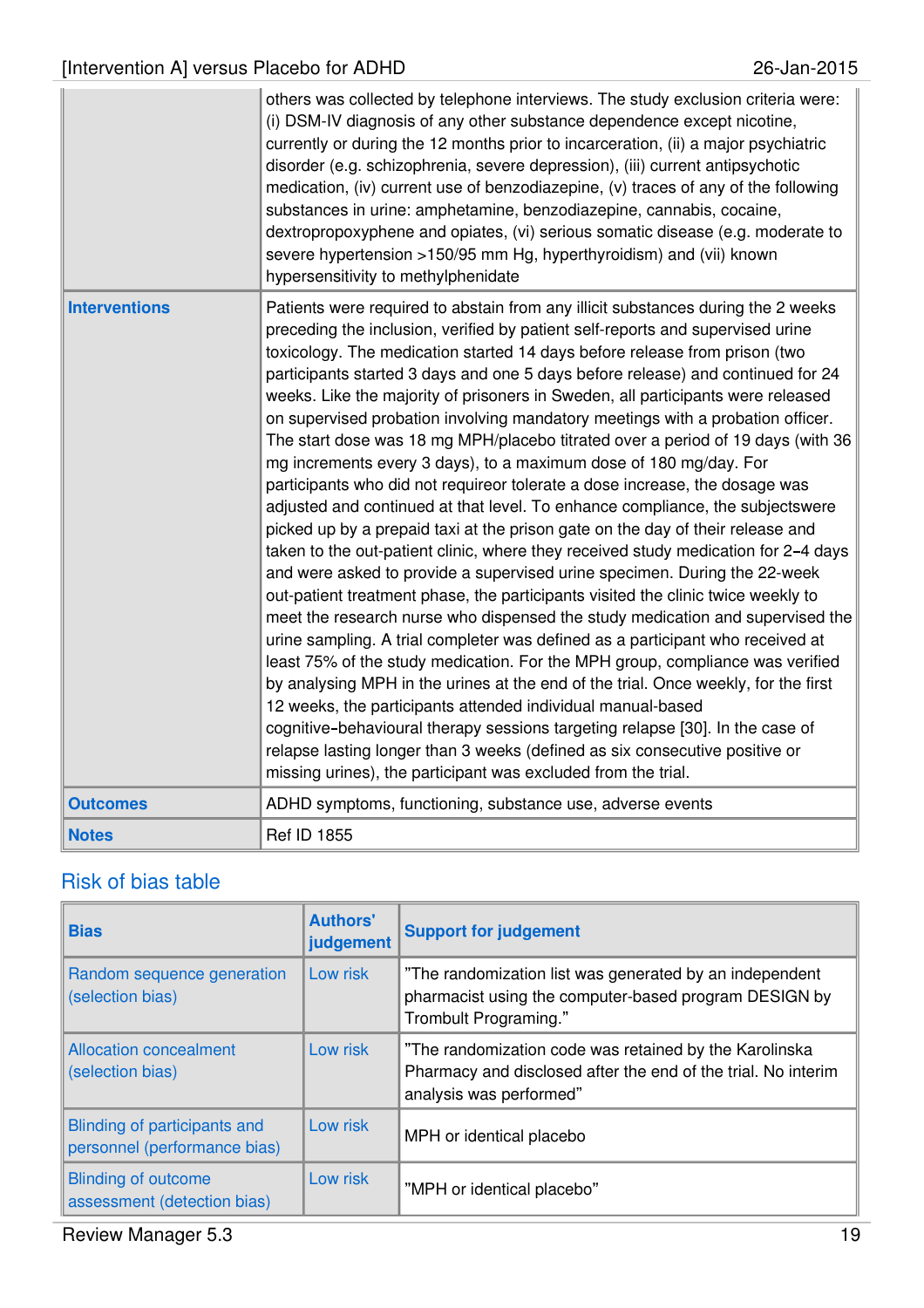| Incomplete outcome data<br>(attrition bias)  | <b>High risk</b> | High rate of dropout - 10/55 completed (2 placebo, 8MPH)      |
|----------------------------------------------|------------------|---------------------------------------------------------------|
| Selective reporting (reporting<br>$\ $ bias) | Low risk         | Not detected                                                  |
| Other bias                                   | <b>High risk</b> | Very selected sample e.g. only ptts. addicted to amphetamines |

# **Kooij 2004**

| <b>Methods</b>       | A randomized, placebo-controlled, doubleblind cross-over trial comparing<br>methylphenidate with placebo was performed. There were two 3-week treatment<br>periods with 1 week of washout in between. The order of treatment<br>(methylphenidate-placebo or placebo-methylphenidate) was randomized by the<br>pharmacist using a computer generated list. Weekly supplies of methylphenidate<br>or placebo were dispensed by the pharmacy in identically appearing tablets of 10<br>mg. Medication was prescribed under double-blind conditions in four or five times<br>a day dosing. Subjects used a device (Memos) containing compartments for the<br>tablets and a timer in order to dose four or five times a day on time. Dosing was<br>adjusted to five times a day when rebound occurred. Compliance was monitored<br>by electronic registration of the opening of the device, at each visit to the<br>pharmacy. Compliance was defined as >80% of time<br>opening the device within 15 min after the timer's signal.                                                                                                                                        |
|----------------------|----------------------------------------------------------------------------------------------------------------------------------------------------------------------------------------------------------------------------------------------------------------------------------------------------------------------------------------------------------------------------------------------------------------------------------------------------------------------------------------------------------------------------------------------------------------------------------------------------------------------------------------------------------------------------------------------------------------------------------------------------------------------------------------------------------------------------------------------------------------------------------------------------------------------------------------------------------------------------------------------------------------------------------------------------------------------------------------------------------------------------------------------------------------------|
| <b>Participants</b>  | Subjects were 45 out-patient adults with ADHD. They were self-referred or<br>referred by other clinicians for assessment of ADHD to the out-patient clinic of<br>GGZ Delfland in Delft, The Netherlands. The DSM-IV diagnosis of<br>childhood-onset and current ADHD was determined by a psychiatrist's clinical<br>evaluation supplemented by the Dutch version of the DSM-IV ADHD rating scale<br>for current symptoms (DuPaul et al. 1998). All ADHD types were<br>eligible. Subjects with co-morbid psychiatric disorders were included, unless<br>these disorders required to be treated first or when treatment with<br>methylphenidate was contra-indicated. We prospectively excluded subjects with<br>clinically<br>significant medical conditions, abnormal baseline laboratory values, a history of<br>tic disorders, mental retardation (IQ<75), organic brain disorders, clinically<br>unstable psychiatric conditions (i.e. suicidal behaviours, psychosis, mania,<br>physical aggression, currently ongoing substance abuse), current use of<br>psychotropics, prior use of methylphenidate or amphetamines, as well as<br>pregnant or nursing women. |
| <b>Interventions</b> | Study medication was titrated up from low to high doses to avoid exposure to<br>high initial doses of active medication and to minimize side effects. Study<br>treatment started Study treatment started with 0.5 mg/kg per day by week 1,<br>followed by 0.75 mg/kg per day by week 2, and up to 1.0 mg/kg per day by week<br>3, unless adverse effects emerged.                                                                                                                                                                                                                                                                                                                                                                                                                                                                                                                                                                                                                                                                                                                                                                                                    |
| <b>Outcomes</b>      | ADHD symptoms, functioning, adverse events                                                                                                                                                                                                                                                                                                                                                                                                                                                                                                                                                                                                                                                                                                                                                                                                                                                                                                                                                                                                                                                                                                                           |
| <b>Notes</b>         | Ref ID 1639                                                                                                                                                                                                                                                                                                                                                                                                                                                                                                                                                                                                                                                                                                                                                                                                                                                                                                                                                                                                                                                                                                                                                          |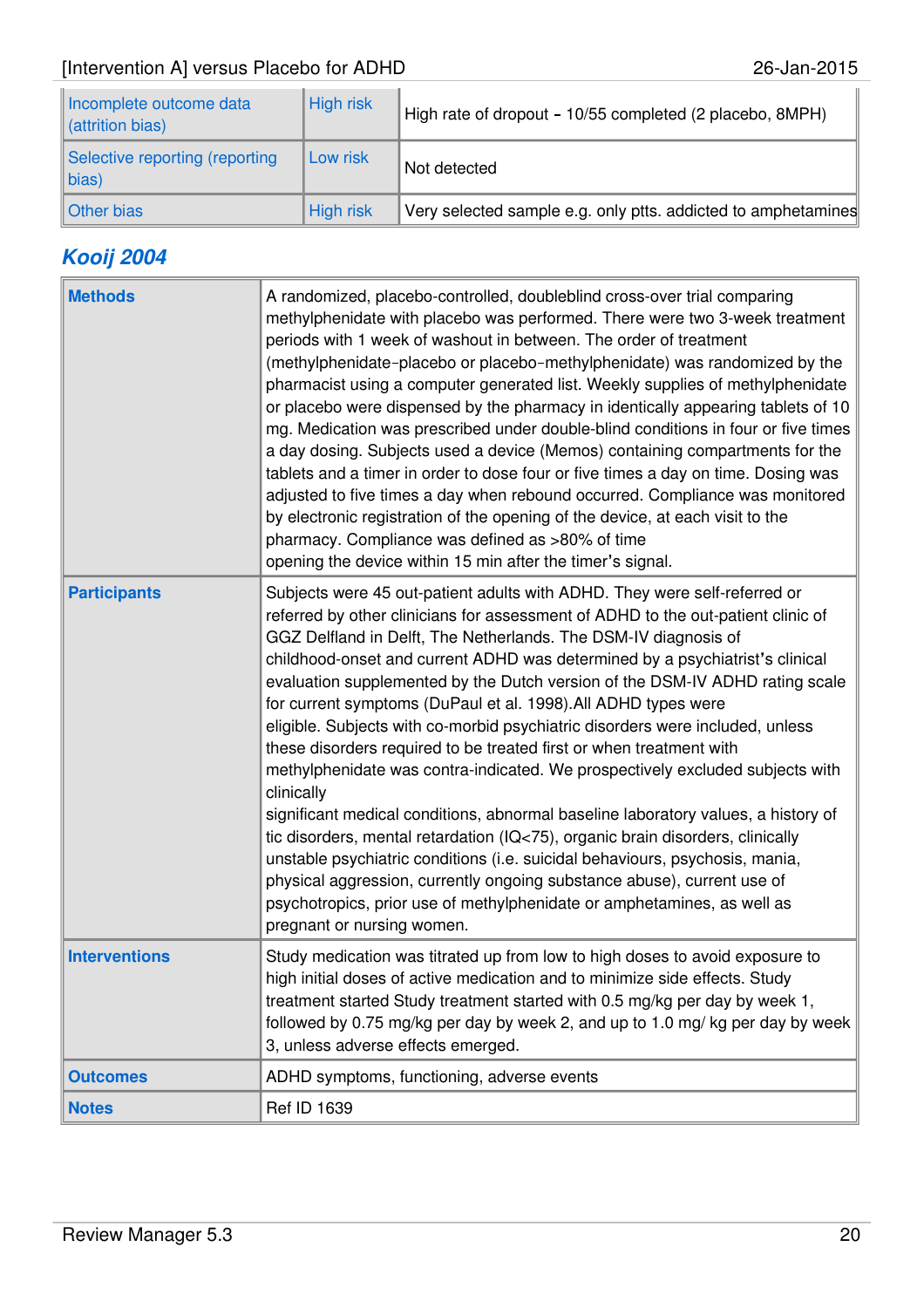| <b>Bias</b>                                                  | <b>Authors'</b><br>judgement | <b>Support for judgement</b>                                                                                                                             |
|--------------------------------------------------------------|------------------------------|----------------------------------------------------------------------------------------------------------------------------------------------------------|
| Random sequence generation<br>(selection bias)               | Low risk                     | " The order of treatment (methylphenidate-placebo or<br>placebo-methyl- phenidate) was randomized by the<br>pharmacist using a computer generated list." |
| <b>Allocation concealment</b><br>(selection bias)            | Low risk                     | "Weekly supplies of methylphenidate or placebo were<br>dispensed by the pharmacy in identically appearing tablets of<br>10 $mg$ ."                       |
| Blinding of participants and<br>personnel (performance bias) | Low risk                     | "Weekly supplies of methylphenidate or placebo were<br>dispensed by the pharmacy in identically appearing tablets of<br>10 mg."                          |
| <b>Blinding of outcome</b><br>assessment (detection bias)    | Low risk                     | Placebo ctrl                                                                                                                                             |
| Incomplete outcome data<br>(attrition bias)                  | Low risk                     | 45/45 accounted for                                                                                                                                      |
| Selective reporting (reporting<br>bias)                      | Low risk                     | Outcomes reported.                                                                                                                                       |
| <b>Other bias</b>                                            | Low risk                     | None detected                                                                                                                                            |

# **Kuperman 2001**

| <b>Methods</b>      | Following a single-blind 7-day placebo leadin,<br>patients were randomized to either bupropion,<br>methylphenidate, or placebo treatment for the next<br>7 weeks.                                                                                                                                                                                                                                                                                                                                                                                                                                                                                                                                                                                                                                                                                                                                                                                                                                                                                                                                                                                                                                                                                                                                                                     |
|---------------------|---------------------------------------------------------------------------------------------------------------------------------------------------------------------------------------------------------------------------------------------------------------------------------------------------------------------------------------------------------------------------------------------------------------------------------------------------------------------------------------------------------------------------------------------------------------------------------------------------------------------------------------------------------------------------------------------------------------------------------------------------------------------------------------------------------------------------------------------------------------------------------------------------------------------------------------------------------------------------------------------------------------------------------------------------------------------------------------------------------------------------------------------------------------------------------------------------------------------------------------------------------------------------------------------------------------------------------------|
| <b>Participants</b> | To be given a diagnosis of ADHD, the patient met the following conditions: 1) the<br>presence of full DSMIV criteria for a diagnosis of ADHD at the time of study<br>entry; 2) the presence of a chronic course of ADHD symptoms from childhood to<br>adulthood; and 3) endorsement of moderate or severe level of impairment<br>attributed to the ADHD symptoms. Patients were excluded if they had a clinically<br>significant chronic medical condition(s), another current<br>Axis 1 diagnosis, a history of tic disorders, mental retardation ( $IQ < 80$ ), organic<br>brain disorders, clinically unstable psychiatric symptoms (suicidal behaviors,<br>psychosis, violence, criminality), or substance abuse within 6 months. Since<br>bupropion SR is contraindicated in individuals with seizure disorders, any patient<br>with a recent seizure history was excluded (14). Patients with eating disorders<br>were excluded since they are predisposed to bupropioninduced<br>seizures (15). Patients were excluded if they were taking other psychotropic<br>medications. Female participants of child-bearing potential were entered into the<br>study only if they were using a medically approved form of contraception. All<br>patients provided written informed consent prior to conducting any study<br>procedures. |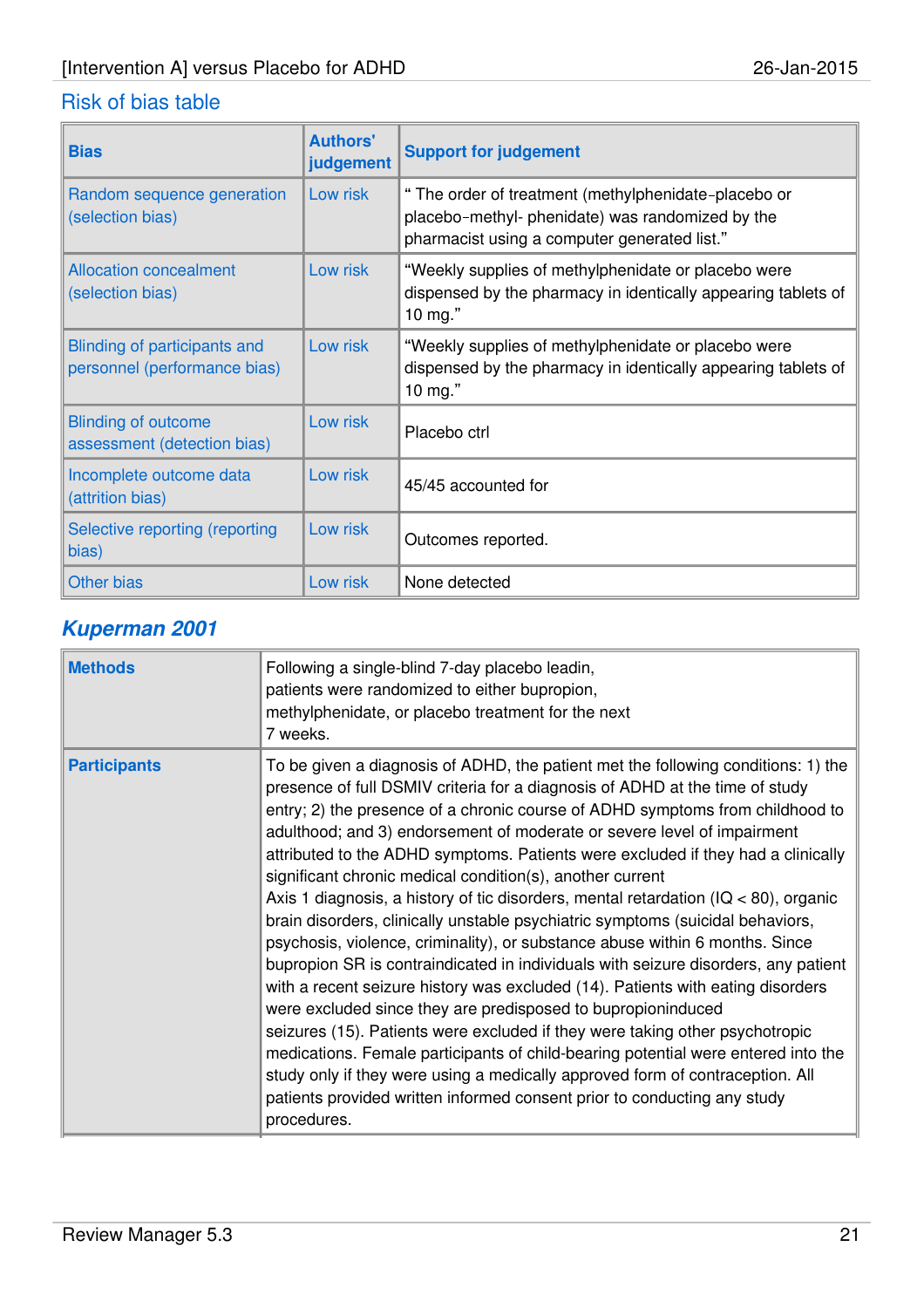| <b>Interventions</b> | Following a single-blind 7-day placebo leadin, patients were randomized to either<br>bupropion, methylphenidate, or placebo treatment for the next 7 weeks. In those<br>patients receiving bupropion, the sustained release form (Wellbutrin SR) was<br>used and given at 8 A.M. and 4 P.M. while a placebo tablet was given at noon.<br>Bupropion SR was titrated over 2 weeks to a maximum daily dose of 300 mg/d,<br>administered as 200 mg at 8 A.M. and 100 mg at 4 P.M. Methylphenidate was<br>titrated over 1 week to a maximum dose of 0.9 mg/kg/d divided into 3 doses,<br>administered at 8 A.M., noon, and 4 P.M. Placebo patients received placebo<br>doses at 8 A.M., noon, and 4 P.M. Compliance with medication was assessed by<br>two different methods. Medication logs and pill counts were obtained at each<br>visit, and blood samples for measurement of medication blood levels were<br>obtained at the endpoint of the study. |
|----------------------|------------------------------------------------------------------------------------------------------------------------------------------------------------------------------------------------------------------------------------------------------------------------------------------------------------------------------------------------------------------------------------------------------------------------------------------------------------------------------------------------------------------------------------------------------------------------------------------------------------------------------------------------------------------------------------------------------------------------------------------------------------------------------------------------------------------------------------------------------------------------------------------------------------------------------------------------------|
| <b>Outcomes</b>      | ADHD symptoms, anxiety, depression, adverse events                                                                                                                                                                                                                                                                                                                                                                                                                                                                                                                                                                                                                                                                                                                                                                                                                                                                                                   |
| <b>Notes</b>         | <b>Ref ID 1627</b>                                                                                                                                                                                                                                                                                                                                                                                                                                                                                                                                                                                                                                                                                                                                                                                                                                                                                                                                   |

| <b>Bias</b>                                                  | <b>Authors'</b><br>judgement | <b>Support for judgement</b>                             |
|--------------------------------------------------------------|------------------------------|----------------------------------------------------------|
| Random sequence generation (selection bias)                  | <b>Unclear risk</b>          | Not described                                            |
| Allocation concealment (selection bias)                      | Unclear risk                 | Not described                                            |
| Blinding of participants and personnel<br>(performance bias) | Low risk                     | Placebo dosed to match medication                        |
| Blinding of outcome assessment (detection<br>bias)           | Low risk                     | Placebo dosed to match medication                        |
| Incomplete outcome data (attrition bias)                     | Low risk                     | 30/30 reported                                           |
| Selective reporting (reporting bias)                         | <b>High risk</b>             | Lack of specific reporting of adverse<br>events for MPH. |
| Other bias                                                   | Low risk                     | None detected                                            |

# **Levin 2006**

| <b>Methods</b>      | A double-blind, placebo-controlled, randomized, three-arm trial comparing<br>sustained-release MPH, sustained-release BPR and placebo. The trial length<br>was 12 weeks and included a 2-week placebo lead-in phase, a 2-week dose<br>titration period followed by 8 weeks at a stable dose.                                                                                                                                                                                                                                                                                                                                                                                                                                                                                                                        |
|---------------------|---------------------------------------------------------------------------------------------------------------------------------------------------------------------------------------------------------------------------------------------------------------------------------------------------------------------------------------------------------------------------------------------------------------------------------------------------------------------------------------------------------------------------------------------------------------------------------------------------------------------------------------------------------------------------------------------------------------------------------------------------------------------------------------------------------------------|
| <b>Participants</b> | Study inclusion required participants to meet DSM-IV (American Psychiatric<br>Association, 1994) criteria for opiate dependence and adult ADHD, to be<br>between the age of 18 and 60, and on the same dose of methadone for at least 3<br>weeks. Participants were excluded if they (1) met DSM-IV criteria for current<br>psychiatric disorders (other than ADHD or substance abuse) which required<br>psychiatric intervention or had a history of an eating disorder; (2) were<br>hysiologically dependent on either sedatives or alcohol, such that medical<br>attention was required during periods of abstinence or significant reduction in<br>amount of use; (3) exhibited suicidal or homicidal behavior within the past 2<br>years; (4) were taking any prescription psychotropic medications other than |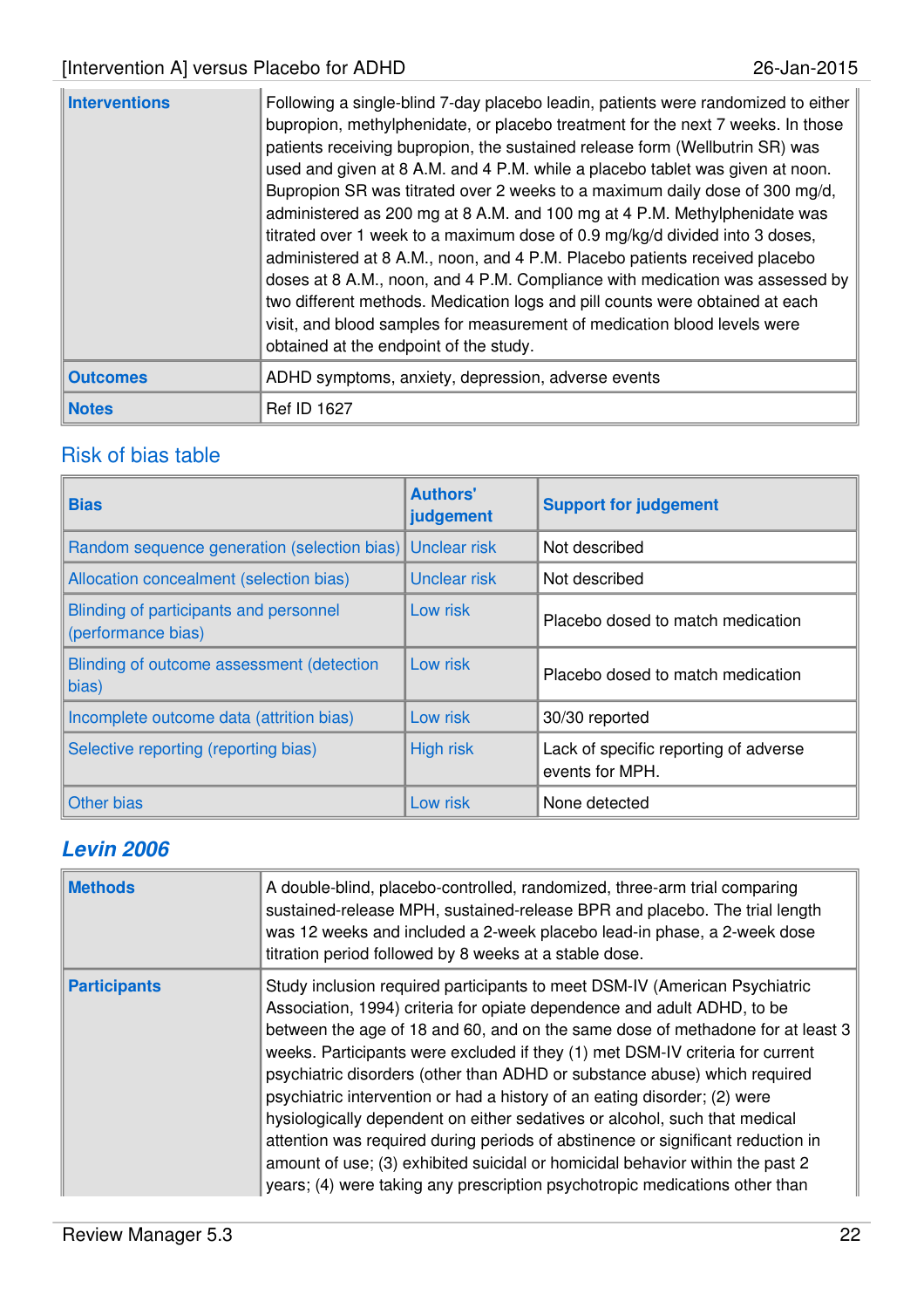|                      | methadone; (5) had an unstable medical condition that would make participation<br>hazardous (i.e., uncontrolled diabetes); (6) had a known sensitivity to MPH or<br>BPR; (7) were nursing and/or pregnant; and (8) could not read or understand the<br>self-report assessment forms unaided and/or were so severely impaired they<br>could not comply with the requirements of the study, and were therefore unable<br>to give full and informed consent. |
|----------------------|-----------------------------------------------------------------------------------------------------------------------------------------------------------------------------------------------------------------------------------------------------------------------------------------------------------------------------------------------------------------------------------------------------------------------------------------------------------|
| <b>Interventions</b> | MPH twice a day starting with 10mg an the dose was increased by 10mg. Pr. day<br>up to 40mg. Then a sustaned release formulation was used and adminstreret as<br>two 20mg doses morning and afternoon. Increased to max 80mg. Depending on<br>tolerance.                                                                                                                                                                                                  |
| <b>Outcomes</b>      | Drug abuse cocaine and any drugs, ADHD symptoms, AE                                                                                                                                                                                                                                                                                                                                                                                                       |
| <b>Notes</b>         | <b>Ref ID 1628</b>                                                                                                                                                                                                                                                                                                                                                                                                                                        |

| <b>Bias</b>                                                  | <b>Authors'</b><br>judgement | <b>Support for judgement</b>                                                               |
|--------------------------------------------------------------|------------------------------|--------------------------------------------------------------------------------------------|
| Random sequence generation<br>(selection bias)               | Unclear risk                 | Only described "randomizing was stratified by site and<br>by amount of recent cocaine use" |
| <b>Allocation concealment (selection</b><br>bias)            | Unclear risk                 | Not described                                                                              |
| Blinding of participants and<br>personnel (performance bias) | Low risk                     | Double blind                                                                               |
| Blinding of outcome assessment<br>(detection bias)           | Low risk                     | Double blind                                                                               |
| Incomplete outcome data (attrition<br>bias)                  | Low risk                     | Equal drop out and desribed                                                                |
| Selective reporting (reporting bias)                         | <b>High risk</b>             | Insuffieciente data                                                                        |
| Other bias                                                   | Low risk                     | None detected                                                                              |

# **Levin 2007**

| <b>Methods</b>      | This study was a double-blind, placebo-controlled, randomized trial comparing<br>sustained-release MPH and PBO. The trialwas 14 weeks long and included a<br>1-week PBO lead-in phase, a 2-week dose titration phase followed by 11 weeks<br>at a stable dose. All patients received two capsules twice a day, even when<br>maintained on PBO. Following the PBO lead-in phase, participants were<br>randomized into either the MPH or PBO group.                                                                                                                                                                                                                            |
|---------------------|------------------------------------------------------------------------------------------------------------------------------------------------------------------------------------------------------------------------------------------------------------------------------------------------------------------------------------------------------------------------------------------------------------------------------------------------------------------------------------------------------------------------------------------------------------------------------------------------------------------------------------------------------------------------------|
| <b>Participants</b> | All participants were seeking outpatient treatment for problems related to cocaine<br>use and were recruited by local advertising or by referrals in the New York City<br>metropolitan area. Two types of advertisements were placed: those that recruited<br>individuals who were seeking treatment for cocaine dependence and those that<br>recruited individuals who were seeking treatment for cocaine dependence and<br>might have problems with inattention and or hyperactivity. The study was initiated<br>in January 1998 and the last participantwas entered in March 2004. Potential<br>participants underwent a detailed medical and psychiatric assessment. The |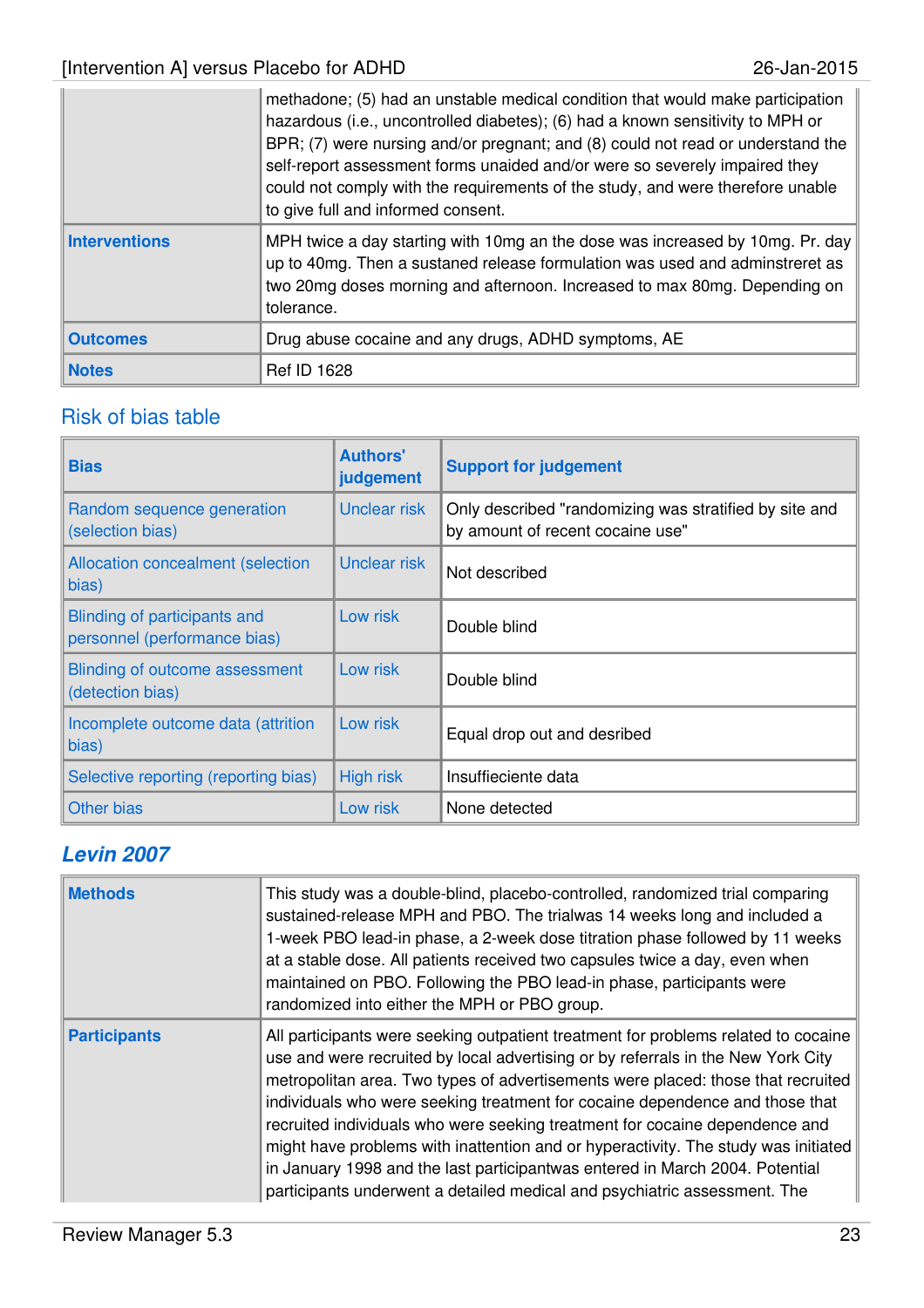|                      | medical screening included a complete history and physical exam, an<br>electrocardiogram and laboratory tests (including hematology, blood chemistry<br>[including liver function tests], thyroid stimulating hormone [TSH], and blood<br>pregnancy test for females). The psychiatric evaluation included the structured<br>clinical interview (SCID) (First et al., 1995) for Diagnostic and Statistical Manual<br>of Mental Disorders (4th ed. [DSM-IV]); (APA, 1994)-Axis I disorders. Study<br>inclusion required participants between the ages of 18-60 to meet DSM-IV<br>criteria for cocaine dependence and persistent adult attention deficit hyperactivity<br>disorder (ADHD). Participants were excluded if they (1) met DSMIV criteria for<br>current psychiatric disorders (other than ADHD or substance abuse) which<br>required psychiatric intervention, (2) were physiologically dependent on opioids,<br>sedatives or alcohol such that medical attention was required during periods of<br>abstinence or significant reductions in use, (3) exhibited suicidal or homicidal<br>behavior within the past 2 years, (4) were prescribed any psychotropic<br>medication, (5) had an unstable medical condition thatwould make participation<br>hazardous (i.e. uncontrolled diabetes), (6) had a known sensitivity to MPH, (7)<br>were nursing and/or pregnant and (8) were unable to give full and informed<br>consent. |
|----------------------|-----------------------------------------------------------------------------------------------------------------------------------------------------------------------------------------------------------------------------------------------------------------------------------------------------------------------------------------------------------------------------------------------------------------------------------------------------------------------------------------------------------------------------------------------------------------------------------------------------------------------------------------------------------------------------------------------------------------------------------------------------------------------------------------------------------------------------------------------------------------------------------------------------------------------------------------------------------------------------------------------------------------------------------------------------------------------------------------------------------------------------------------------------------------------------------------------------------------------------------------------------------------------------------------------------------------------------------------------------------------------------------------------------------------------------------------|
| <b>Interventions</b> | The dosing was initiated at 10 mg/day of standard formulation methylphenidate<br>and increased up to 20 mg two times a day (40 mg/day). If tolerated, the<br>sustained-release formulation replaced the standard formulation and was<br>administered as two 20mg doses (one in the morning, one in the afternoon). The<br>dose was then increased to the maximal dose of 60 mg/day (40 mg in the<br>morning and 20 mg in the afternoon), depending on patient tolerance of<br>MPH. Patients who could not tolerate a dose of at least 40 mg/day of MPH were<br>discontinued off the medication but were continued in the trial. Folic acid in the<br>form of a 1 mg tablet was added to all placebo capsules in an attempt to improve<br>the double-blind. Also, 25 mg of riboflavin was added to each of the four<br>prescribed capsules (approximately 100 mg/day) in an effort to track compliance.<br>All participant attended weekly individual CBT.                                                                                                                                                                                                                                                                                                                                                                                                                                                                               |
| <b>Outcomes</b>      | ADHD symptoms, Cocaine abuse, Cocaine craving, Hash abuse, adverse events                                                                                                                                                                                                                                                                                                                                                                                                                                                                                                                                                                                                                                                                                                                                                                                                                                                                                                                                                                                                                                                                                                                                                                                                                                                                                                                                                               |
| <b>Notes</b>         | <b>Ref ID 1629</b>                                                                                                                                                                                                                                                                                                                                                                                                                                                                                                                                                                                                                                                                                                                                                                                                                                                                                                                                                                                                                                                                                                                                                                                                                                                                                                                                                                                                                      |

| <b>Bias</b>                                                  | <b>Authors'</b><br>judgement | <b>Support for judgement</b>                                       |
|--------------------------------------------------------------|------------------------------|--------------------------------------------------------------------|
| Random sequence generation (selection<br>bias)               | Unclear risk                 | Not described                                                      |
| Allocation concealment (selection bias)                      | <b>Unclear risk</b>          | Not described                                                      |
| Blinding of participants and personnel<br>(performance bias) | Low risk                     | Double blind                                                       |
| Blinding of outcome assessment<br>(detection bias)           | Low risk                     | Double blind                                                       |
| Incomplete outcome data (attrition bias)                     | <b>High risk</b>             | Stort dropout. Randomizered 106 personer<br>dropout på 47 personer |
| Selective reporting (reporting bias)                         | Low risk                     | All outcome reported                                               |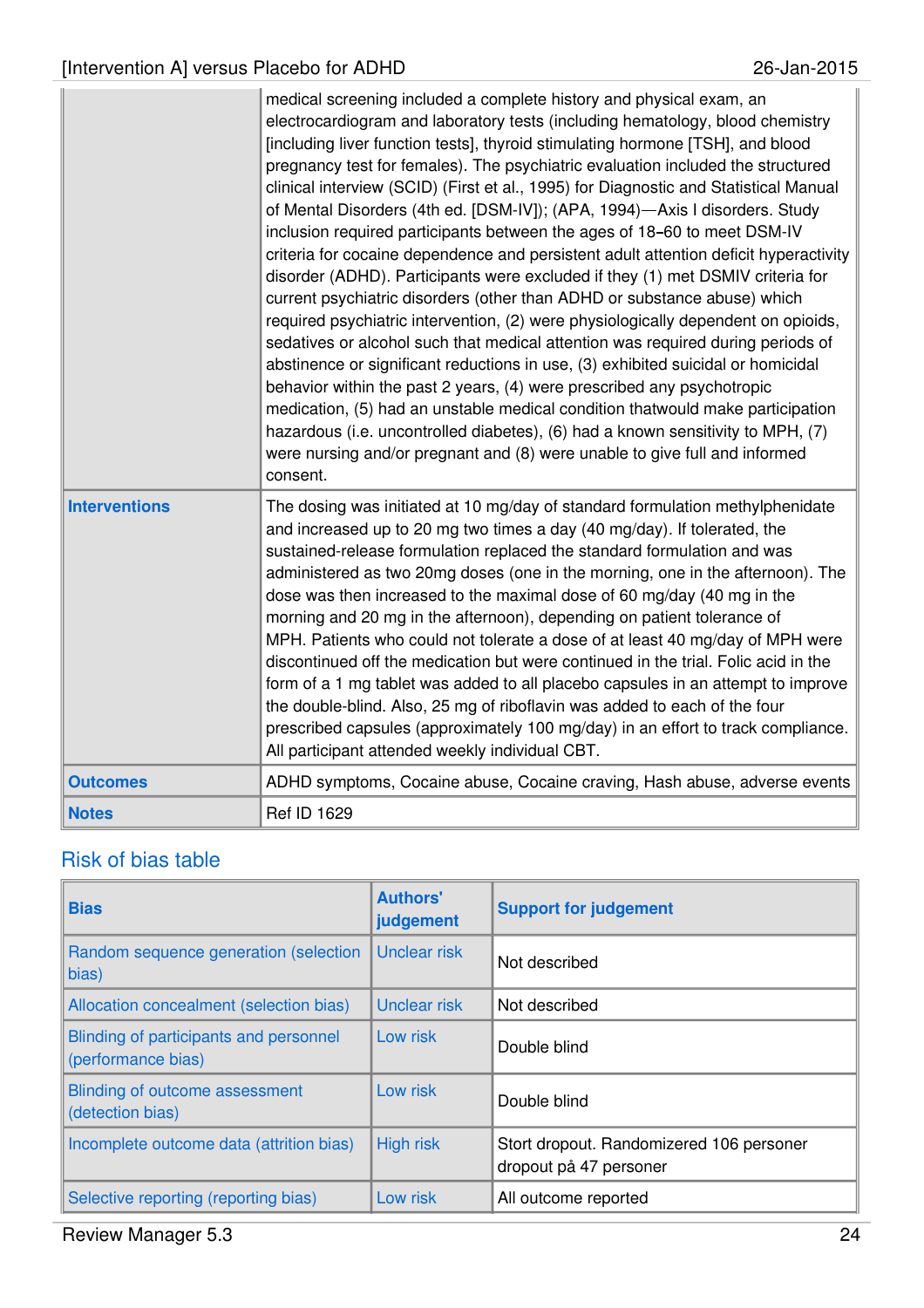### **Medori 2008**

| <b>Methods</b>       | This double-blind, randomized, placebo-controlled, parallelgroup, fixed-dose trial<br>was conducted at 51 investigator sites in 13 European countries from April 2005<br>to June 2006. Randomization was based on a computer-generated<br>randomization and stratification scheme prepared before the study.<br>Randomization was balanced by using permuted blocks of treatments, stratified<br>by study center, and implemented via an interactive voice response system.                                                                                                                                                                                                                                                                                                                                                                                                                                                                                                                                                                                                                                                                                                                                                                                                                                                                                                                                                                                                                                                                                                                                                                                                                                                                                                                                                                                                   |
|----------------------|-------------------------------------------------------------------------------------------------------------------------------------------------------------------------------------------------------------------------------------------------------------------------------------------------------------------------------------------------------------------------------------------------------------------------------------------------------------------------------------------------------------------------------------------------------------------------------------------------------------------------------------------------------------------------------------------------------------------------------------------------------------------------------------------------------------------------------------------------------------------------------------------------------------------------------------------------------------------------------------------------------------------------------------------------------------------------------------------------------------------------------------------------------------------------------------------------------------------------------------------------------------------------------------------------------------------------------------------------------------------------------------------------------------------------------------------------------------------------------------------------------------------------------------------------------------------------------------------------------------------------------------------------------------------------------------------------------------------------------------------------------------------------------------------------------------------------------------------------------------------------------|
| <b>Participants</b>  | The trial included adult men and women with a diagnosis of ADHD according to<br>the criteria of the Diagnostic and Statistical Manual of Mental Diseases, Fourth<br>Edition (DSM-IV) (25) and confirmed by the Conners' Adult ADHD Diagnostic<br>Interview for DSM-IV (CAADID) (26). Other requirements for inclusion were age<br>18 to 65 years; chronic course of ADHD symptomatology from childhood to<br>adulthood with some symptoms present before age 7 years, as determined by<br>investigators following the CAADID interview; and CAARS total score of 24 at<br>screening (26). The Structured Clinical Interview for DSM-IV Axis I Disorders<br>(SCID-I/P) was used to evaluate the presence of other<br>comorbidities and exclude other symptoms (27). Attentiondeficit/ hyperactivity<br>disorder was not diagnosed if symptoms were better accounted for by another<br>psychiatric disorder (e.g., mood, anxiety, psychotic, personality disorder).<br>Patients were excluded if the investigator judged they (or their child) had a<br>history of poor response or intolerance to methylphenidate; they had been<br>diagnosed with any current clinically unstable psychiatric condition (e.g., acute<br>mood disorder, bipolar disorder, acute obsessive-compulsive disorder), as<br>determined by the investigator; or they had been diagnosed with substance use<br>disorder (abuse/dependence) according to DSM-IV criteria within the last<br>6 months. Other exclusion criteria included family history of schizophrenia or<br>affective psychosis; serious illnesses (e.g., hepatic or renal insufficiency or<br>significant cardiac, gastrointestinal, psychiatric, or metabolic disturbances);<br>hyperthyroidism, myocardial infarction, or stroke within 6 months of screening;<br>and history of seizures, glaucoma, or uncontrolled hypertension. |
| <b>Interventions</b> | Eligible patients were randomized into one of four treatment groups to receive<br>oral dosages of 18 mg, 36 mg, or 72 mg methylphenidate or placebo once daily.<br>Patients receiving 18 mg or 36 mg/day methylphenidate or placebo received the<br>treatment dose for 5 weeks. Patients in the 72-mg methylphenidate group were<br>titrated from a starting dose of 36 mg/day for 4 days to 54 mg/day for 3 days,<br>after which 72 mg/day was administered for 4 weeks.                                                                                                                                                                                                                                                                                                                                                                                                                                                                                                                                                                                                                                                                                                                                                                                                                                                                                                                                                                                                                                                                                                                                                                                                                                                                                                                                                                                                     |
| <b>Outcomes</b>      | Adverse events                                                                                                                                                                                                                                                                                                                                                                                                                                                                                                                                                                                                                                                                                                                                                                                                                                                                                                                                                                                                                                                                                                                                                                                                                                                                                                                                                                                                                                                                                                                                                                                                                                                                                                                                                                                                                                                                |
| <b>Notes</b>         | Ref ID 1630                                                                                                                                                                                                                                                                                                                                                                                                                                                                                                                                                                                                                                                                                                                                                                                                                                                                                                                                                                                                                                                                                                                                                                                                                                                                                                                                                                                                                                                                                                                                                                                                                                                                                                                                                                                                                                                                   |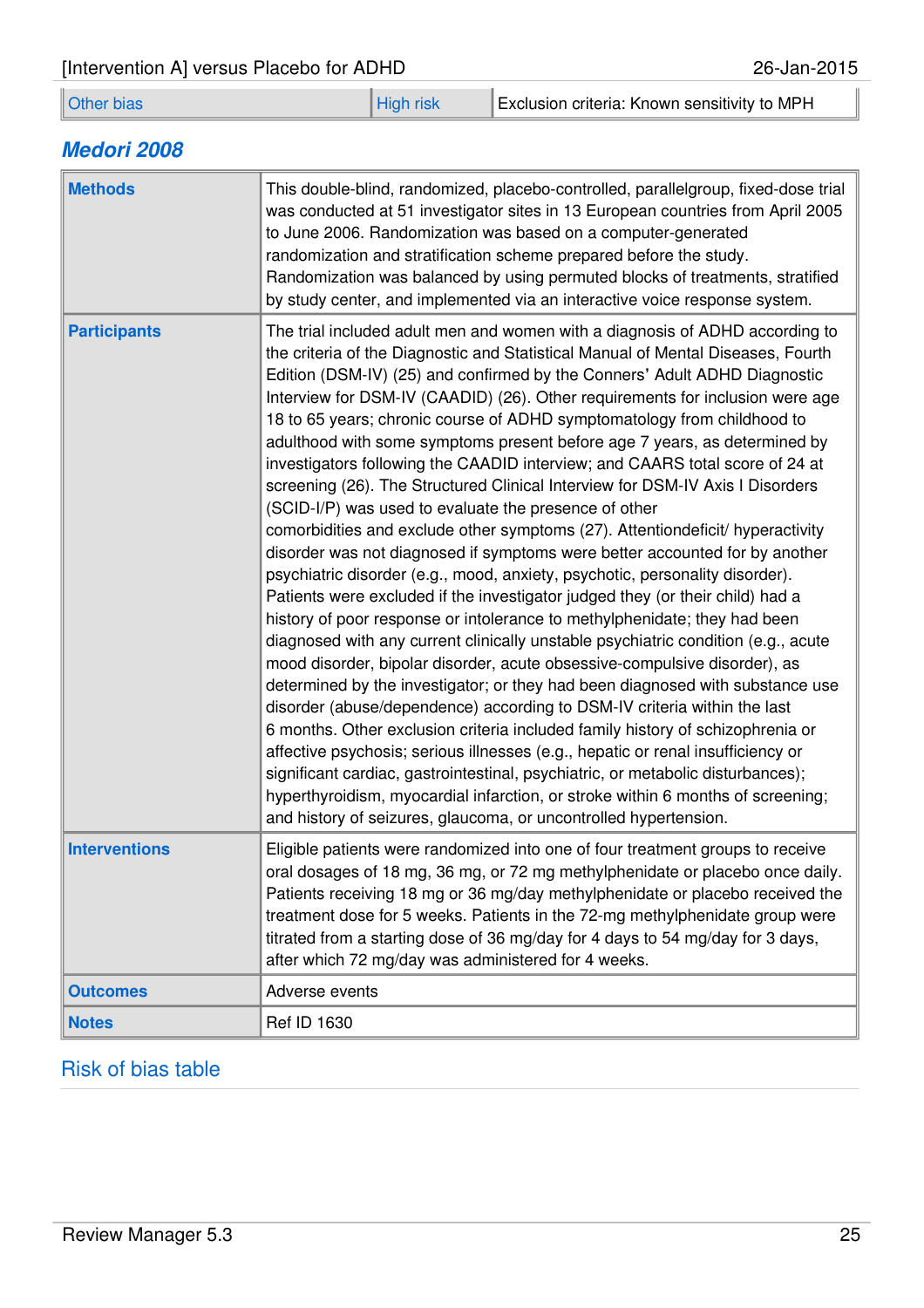| <b>Bias</b>                                                  | <b>Authors'</b><br>judgement | <b>Support for judgement</b>                                                                                                                                                                                                                                                              |
|--------------------------------------------------------------|------------------------------|-------------------------------------------------------------------------------------------------------------------------------------------------------------------------------------------------------------------------------------------------------------------------------------------|
| Random sequence generation<br>(selection bias)               | Low risk                     | "Randomization was based on a computer-generated<br>randomization and stratification scheme prepared before the<br>study. Randomization was balanced by using permuted<br>blocks of treatments, stratified by study center, and<br>implemented via an interactive voice response system." |
| <b>Allocation concealment</b><br>(selection bias)            | Unclear risk                 | Not described                                                                                                                                                                                                                                                                             |
| Blinding of participants and<br>personnel (performance bias) | Low risk                     | Placebo blinded                                                                                                                                                                                                                                                                           |
| <b>Blinding of outcome</b><br>assessment (detection bias)    | Low risk                     | Placebo blinded                                                                                                                                                                                                                                                                           |
| Incomplete outcome data<br>(attrition bias)                  | Low risk                     | 394/402 analysed for efficacy, 401 in safety group                                                                                                                                                                                                                                        |
| Selective reporting (reporting<br>bias)                      | Low risk                     | outcomes reported.                                                                                                                                                                                                                                                                        |
| <b>Other bias</b>                                            | <b>High risk</b>             | Non-responders not included                                                                                                                                                                                                                                                               |

### **Reimherr 2007**

| <b>Methods</b>       | This was a placebocontrolled trial of OROS methylphenidate containing a<br>screening/baseline phase followed by a double-blind, crossover phase with two<br>4-week arms. Data were collected from August 2004 through December 2005.<br>During the double-blind, crossover phase, subjects were randomly assigned to 1<br>of 2 groups in a double-blind manner: placebo or OROS methylphenidate. At the<br>end of 4 weeks, subjects were crossed to the other treatment<br>arm for an additional 4 weeks. Subjects were seen weekly.                                                                                                                                                                                                                                                                                                                                                                                                                                                                                                                                                                                                                                                                                         |
|----------------------|------------------------------------------------------------------------------------------------------------------------------------------------------------------------------------------------------------------------------------------------------------------------------------------------------------------------------------------------------------------------------------------------------------------------------------------------------------------------------------------------------------------------------------------------------------------------------------------------------------------------------------------------------------------------------------------------------------------------------------------------------------------------------------------------------------------------------------------------------------------------------------------------------------------------------------------------------------------------------------------------------------------------------------------------------------------------------------------------------------------------------------------------------------------------------------------------------------------------------|
| <b>Participants</b>  | We planned to enroll sufficient subjects to have 40 complete both phases. The<br>subjects were required to have a current diagnosis of adult ADHD using<br>DSM-IV-TR criteria for current ADHD based on the Conners Adult ADHD<br>Diagnostic Interview for FOR DSM-IV with at least moderate ADHD symptoms<br>and the Utah Criteria for ADHD in adults. Subjects were between 18 and 65<br>years of age. Female subjects were eligible to enter and participate in this study<br>if they were of non-childbearing potential or agreed to use an approved form of<br>contraception. The following DSM-IV Axis I diagnoses were exclusionary: current<br>diagnosis of major depressive disorder, generalized anxiety disorder, panic<br>disorder, obsessive-compulsive disorder, posttraumatic stress disorder, bipolar<br>disorder, schizophrenia, or other psychotic disorder. Subjects with a seizure<br>disorder were also excluded. Subjects with hyperthyroidism or hypothyroidism<br>were excluded. Finally, subjects with significant medical conditions likely to<br>become unstable during the trial or likely to be destabilized by treatment with<br>methylphenidate (e.g., cardiovascular disease) were excluded. |
| <b>Interventions</b> | Subjects were given 2 bottles of study medication (labeled bottle A or B). Bottle A<br>contained 18 mg of OROS methylphenidate or placebo. Bottle B contained 27<br>mg of OROS methylphenidate or placebo. The use of these bottles allowed<br>subjects to be started at 18 mg per day and to have the dose increased every 2                                                                                                                                                                                                                                                                                                                                                                                                                                                                                                                                                                                                                                                                                                                                                                                                                                                                                                |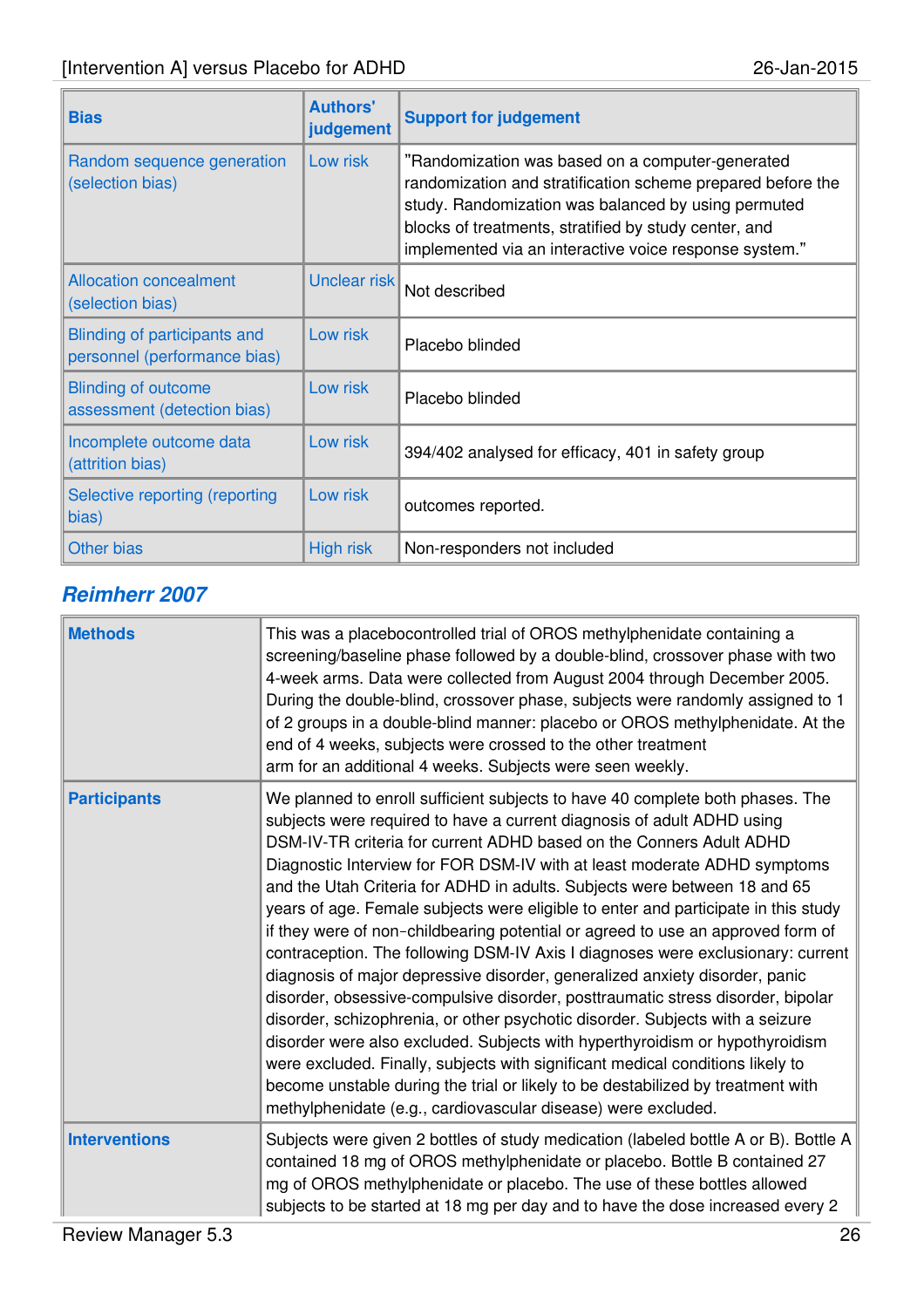|                 | to 3 days by 9 mg on the basis of response and tolerance up to a maximum dose<br>of 90 mg per day. Once a patient was rated as much improved or better on the<br>CGI-I or improved 50% on the WRAADDS, the dose remained constant for the<br>remainder of that treatment arm. Generally, a stable dose was obtained in 2<br>weeks and held constant the last 2 weeks. |
|-----------------|-----------------------------------------------------------------------------------------------------------------------------------------------------------------------------------------------------------------------------------------------------------------------------------------------------------------------------------------------------------------------|
| <b>Outcomes</b> | ADHD symptoms, adverse events, cardiovascular safety                                                                                                                                                                                                                                                                                                                  |
| <b>Notes</b>    | <b>Ref ID 1640</b>                                                                                                                                                                                                                                                                                                                                                    |

### Risk of bias table

| <b>Bias</b>                                                  | <b>Authors'</b><br>judgement | <b>Support for judgement</b>                                                                                                                    |
|--------------------------------------------------------------|------------------------------|-------------------------------------------------------------------------------------------------------------------------------------------------|
| Random sequence generation<br>(selection bias)               | Unclear risk                 | Randomization not descibed                                                                                                                      |
| <b>Allocation concealment</b><br>(selection bias)            | Unclear risk                 | Only descibed they get bottle A and B                                                                                                           |
| Blinding of participants and<br>personnel (performance bias) | Low risk                     | Double blinded                                                                                                                                  |
| <b>Blinding of outcome</b><br>assessment (detection bias)    | Unclear risk                 | Not sufficent described                                                                                                                         |
| Incomplete outcome data<br>(attrition bias)                  | Low risk                     | alomost eaual dropout only 1 in each group during trial period                                                                                  |
| Selective reporting (reporting<br>bias)                      | Low risk                     | None deteted                                                                                                                                    |
| <b>Other bias</b>                                            | <b>High risk</b>             | Cross-over design with no data presented before the cross<br>over makes differentiation between beneficial and withdrawal<br>symptoms difficult |

# **Retz 2012**

| <b>Methods</b>      | A double-blind, randomized, placebo-controlled study with parallel-group design<br>was conducted at 10 sites. The treatment period was 8 weeks with a 2-week<br>titration and a 6-week maintenance phase. Randomisation was performed by<br>Medice's Galenic Department which included the generation of the<br>randomisation list and the preparation of emergency envelopes. We used block<br>randomisation with a block size of 4. The block size was not mentioned in the<br>investigational plan or the consent given to patients.                                                                                                                                                                                                                                                                               |
|---------------------|-----------------------------------------------------------------------------------------------------------------------------------------------------------------------------------------------------------------------------------------------------------------------------------------------------------------------------------------------------------------------------------------------------------------------------------------------------------------------------------------------------------------------------------------------------------------------------------------------------------------------------------------------------------------------------------------------------------------------------------------------------------------------------------------------------------------------|
| <b>Participants</b> | Subjects were outpatients with ADHD aged 18 years and older. For study<br>inclusion the subject had to fulfil the DSM-IV criteria for ADHD (314.00 and<br>314.01). The diagnosis was established by clinical assessment and by use of a<br>German standardized diagnostic instrument for psychiatric experts (ADHD-DC, R<br>ö sler et al. 2004). A retrospective assessment of DSM-IV ADHD symptoms was<br>made in the presence of an informant whenever possible. In addition, the<br>German short version of the Wender Utah Rating scale (WURS, Wender 1995)<br>was administered to all subjects in order to make surethat childhood ADHD<br>symptoms were present by a retrospective self report of the patient. Individuals<br>with low intelligence (IQ 85), dementia, schizophrenia, bipolar disorder, current |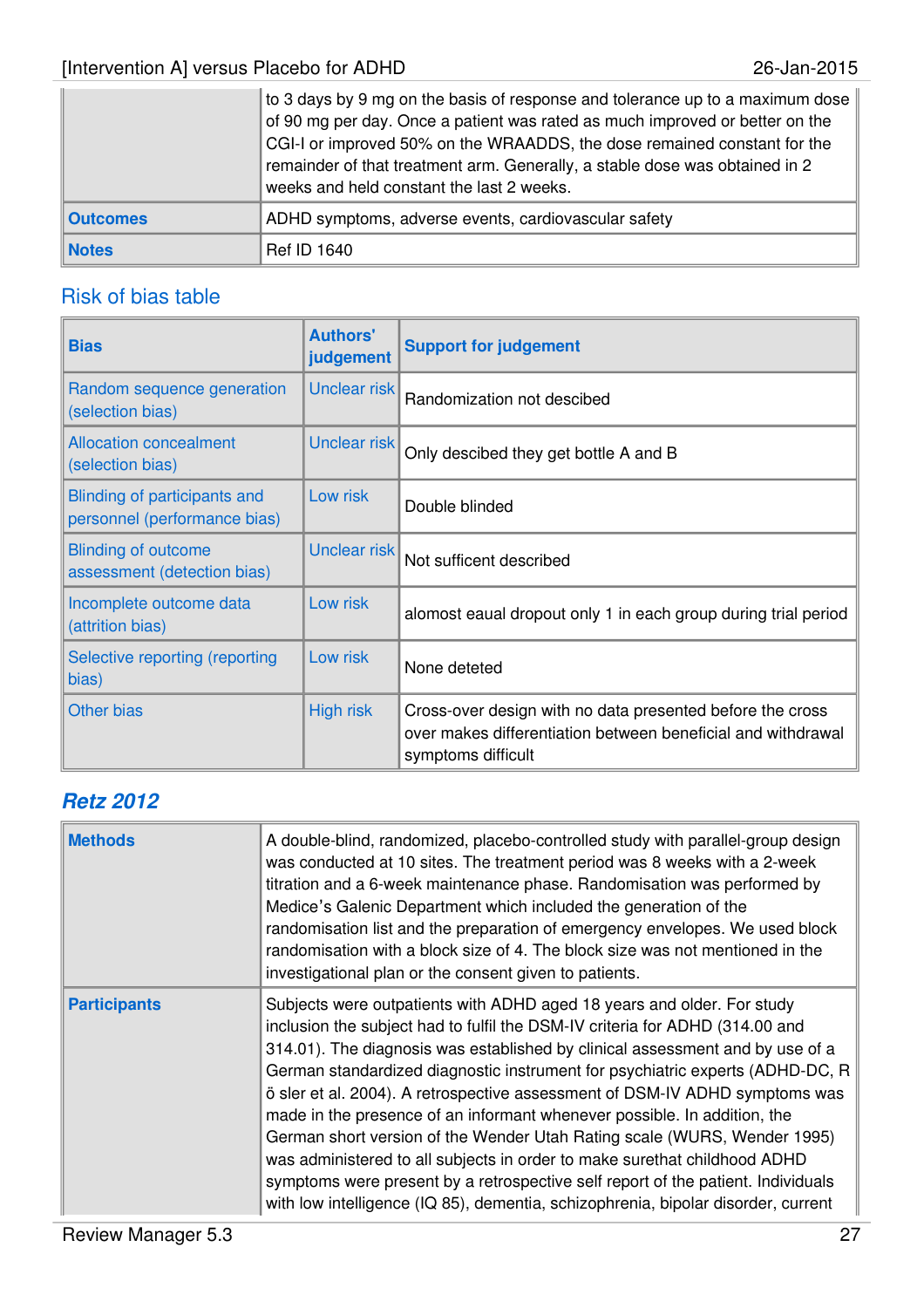|                      | major depression, acute anxiety disorders and other unstable psychiatric<br>conditions were excluded, as were subjects with any serious medical illness. Also<br>subjects with drug or alcohol dependence during the 6 months before screening,<br>pregnant or nursing women, persons with a Body Mass Index 20 or body weight<br>130 kg, and individuals treated with any psychopharmacological drug in addition<br>to study medication were not included. Urine screenings for drugs of abuse were<br>performed at screening visit and at week 8 and could be repeated at any time of<br>the study at the<br>investigator 's discretion. A wash-out period of at least 2 weeks was necessary<br>for any psychopharmacological drug before study inclusion. |
|----------------------|--------------------------------------------------------------------------------------------------------------------------------------------------------------------------------------------------------------------------------------------------------------------------------------------------------------------------------------------------------------------------------------------------------------------------------------------------------------------------------------------------------------------------------------------------------------------------------------------------------------------------------------------------------------------------------------------------------------------------------------------------------------|
| <b>Interventions</b> | Medication was individually titrated b.i.d. after breakfast and lunch during the fi<br>rst 2 weeks to an optimal dose on the basis of tolerability and according to the<br>body weight with a maximum daily dose of approximately 1 mg/kg body weight,<br>starting with 10 - 30 mg/day. Patients were assigned to one of four weight<br>classes (less than 55 kg, 55 - 69 kg, 70 - 104 kg and 105 - 130 kg) with doses of<br>40, 60, 80 and 120 mg daily, respectively. The interval between the two doses<br>was $6 - 8$ h.                                                                                                                                                                                                                                 |
| <b>Outcomes</b>      | ADHD symptoms, functioning, adverse events                                                                                                                                                                                                                                                                                                                                                                                                                                                                                                                                                                                                                                                                                                                   |
| <b>Notes</b>         | <b>Ref ID 1695</b>                                                                                                                                                                                                                                                                                                                                                                                                                                                                                                                                                                                                                                                                                                                                           |

| <b>Bias</b>                                                  | <b>Authors'</b><br>judgement | <b>Support for judgement</b>                                                                                                                                              |  |
|--------------------------------------------------------------|------------------------------|---------------------------------------------------------------------------------------------------------------------------------------------------------------------------|--|
| Random sequence generation<br>(selection bias)               | Low risk                     | "Randomisation was performed by Medice's Galenic<br>Department which included the generation of the<br>randomisation list and the preparation of emergency<br>envelopes." |  |
| <b>Allocation concealment</b><br>(selection bias)            | Unclear risk                 | Allocation concealment method not described                                                                                                                               |  |
| Blinding of participants and<br>personnel (performance bias) | Low risk                     | Incl-excl- criterial were carefully re eksamined to avoid<br>protocol violations                                                                                          |  |
| <b>Blinding of outcome</b><br>assessment (detection bias)    | Unclear risk                 | not described                                                                                                                                                             |  |
| Incomplete outcome data<br>(attrition bias)                  | Low risk                     | good describtion of discontinuation                                                                                                                                       |  |
| Selective reporting (reporting<br>bias)                      | Low risk                     | not detected                                                                                                                                                              |  |
| <b>Other bias</b>                                            |                              | Unclear risk Raters har ikke beskrevet det i deres konsensus?                                                                                                             |  |

### **Rösler 2009**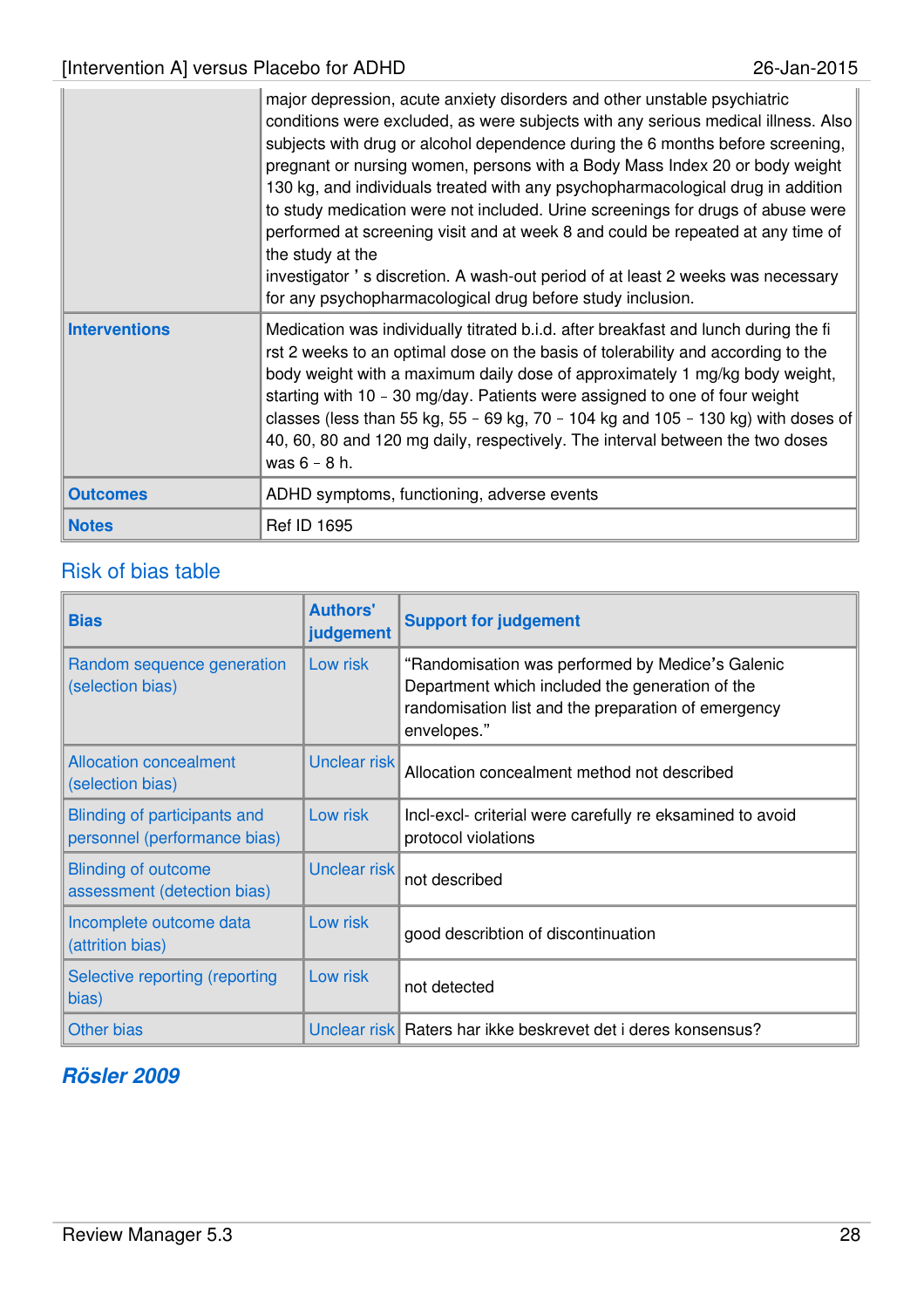| <b>Methods</b>       | A multi-center, double-blind, randomized, placebo-controlled, 24- week study<br>with parallel-group design was conducted. Clinicians and research staff from 28<br>study centres across Germany were well experienced in diagnosing and treating<br>adult ADHD patients and were trained to the instruments used in the trial. The<br>participants (mean number 13 participants/study centre) were randomized to<br>MPH ER or placebo at a ratio of 2:1. MPH ER is a MPH preparation<br>manufactured by Medice Company (Germany) with a proportion of 50%<br>immediate release MPH and 50% of extended release MPH. The effective time<br>of action is at least 7 h.                                                                                                                                                                                                                                                                                                                                                                                                        |
|----------------------|-----------------------------------------------------------------------------------------------------------------------------------------------------------------------------------------------------------------------------------------------------------------------------------------------------------------------------------------------------------------------------------------------------------------------------------------------------------------------------------------------------------------------------------------------------------------------------------------------------------------------------------------------------------------------------------------------------------------------------------------------------------------------------------------------------------------------------------------------------------------------------------------------------------------------------------------------------------------------------------------------------------------------------------------------------------------------------|
| <b>Participants</b>  | Subjects were outpatients with ADHD aged >18 years. For study inclusion the<br>subject had to fulfil the DSM-IV criteria for ADHD. Individuals with low intelligence<br>(IQ < 85), schizophrenia, bipolar disorder, acute depressive episode,<br>acute anxiety disorders and other unstable psychiatric conditions were excluded,<br>as were subjects with any serious medical illness. Also subjects with evidence of<br>drug or alcohol dependence during the preceding 6 months, pregnant or nursing<br>women, persons who had participated in a previous drug trial in the last 30 days<br>and individuals treated with any psychopharmacological drug in addition to study<br>medication were not included. A washout<br>period of at least 2 weeks was necessary for any psychopharmacological drug<br>before study inclusion. Urine screening for drugs of abuse was performed at the<br>screening visit, at weeks 8 and 24, and could be repeated at any time of the<br>study at the investigator's discretion.                                                     |
| <b>Interventions</b> | Medication was titrated b.i.d. after breakfast and lunch during the first 5 weeks to<br>a maximum dose of 60 mg/day, starting with 10 mg/day. Lower daily doses were<br>administered in the case of intolerable adverse events and if higher daily doses<br>did not lead to increased improvement. The interval between the two doses<br>should be 6-8 h. The minimum maintenance dose after week 5 was 20 mg/day.<br>A standardised disease management programme consisting of<br>7 sessions was administered to all participants of the study. The programme was<br>designed especially for the study to avoid ethical objections to keeping subjects<br>on placebo therapy for at least 24 weeks. Disease management sessions were<br>performed at baseline, weeks 1, 3, 5, 8, 12 and 18. During these sessions<br>patients received information about ADHD aetiology and symptoms, support in<br>perception of symptoms and specific problems, help with<br>the management of self-regulation and emotional problems, time management<br>and performing daily routines. |
| <b>Outcomes</b>      | Adhd symptoms, adverse events                                                                                                                                                                                                                                                                                                                                                                                                                                                                                                                                                                                                                                                                                                                                                                                                                                                                                                                                                                                                                                               |
| <b>Notes</b>         | Ref ID 1632                                                                                                                                                                                                                                                                                                                                                                                                                                                                                                                                                                                                                                                                                                                                                                                                                                                                                                                                                                                                                                                                 |

| <b>Bias</b>                                     | <b>Authors'</b><br>judgement | <b>Support for judgement</b> |
|-------------------------------------------------|------------------------------|------------------------------|
| Random sequence generation<br>(selection bias)  | Unclear risk                 | Not described                |
| Allocation concealment (selection<br>$\ $ bias) | Unclear risk                 | Not described                |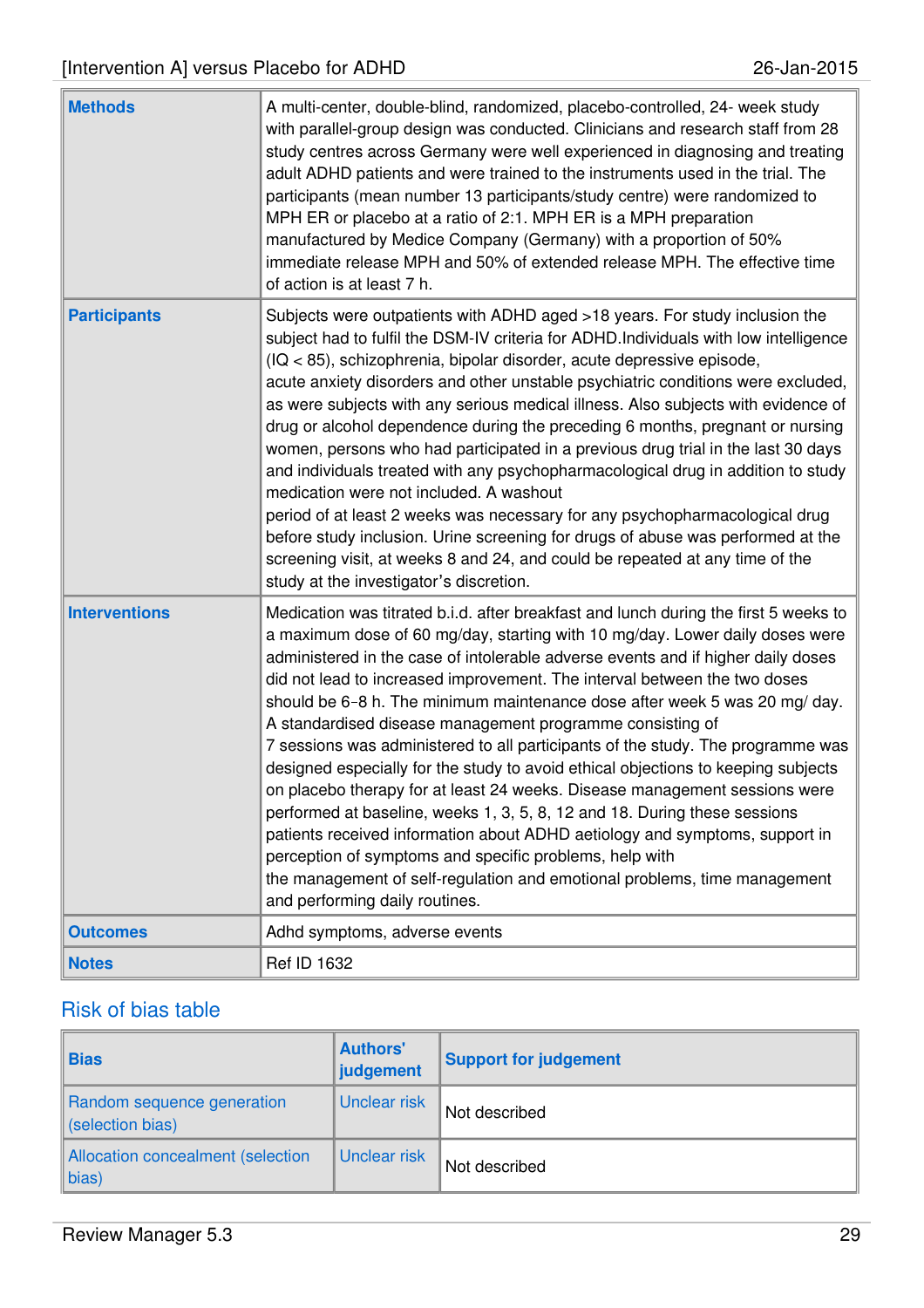| <b>Blinding of participants and</b><br>personnel (performance bias) | Low risk         | Patient and physician blinded                                                              |
|---------------------------------------------------------------------|------------------|--------------------------------------------------------------------------------------------|
| Blinding of outcome assessment<br>(detection bias)                  | Low risk         | Outcome assessor blinded                                                                   |
| Incomplete outcome data (attrition<br>bias)                         | <b>High risk</b> | High drop out rate, 110 of 363. lower 24% in<br>intervention thatn control group (43%)     |
| Selective reporting (reporting bias)                                | Low risk         | None detected                                                                              |
| <b>Other bias</b>                                                   | <b>High risk</b> | Wash-out period of two weeks for any psychotropic drug<br>prior to inclusion was necessary |

# **Rösler 2010**

| <b>Methods</b>       | A multi-center, double-blind, randomized, placebocontrolled, 24-week study with<br>parallel-group design was conducted. The participants were randomized to<br>MPH-ER or placebo at a ratio of 2:1.                                                                                                                                                                                                                                                                                                                                                                                                                                                                                                                                                                                                                                                                                                                                                      |
|----------------------|----------------------------------------------------------------------------------------------------------------------------------------------------------------------------------------------------------------------------------------------------------------------------------------------------------------------------------------------------------------------------------------------------------------------------------------------------------------------------------------------------------------------------------------------------------------------------------------------------------------------------------------------------------------------------------------------------------------------------------------------------------------------------------------------------------------------------------------------------------------------------------------------------------------------------------------------------------|
| <b>Participants</b>  | Subjects were outpatients with ADHD aged 18 years. For study inclusion the<br>subject had to fulfi I the DSM-IV criteria for ADHD. The diagnosis was<br>established by psychiatric expert assessment including a German version of the<br>ADHD Rating Scale - IV (ADHD RS-IV, DuPaul et al. 1998; ADHD-DC, Rösler et<br>al. 2004). Individuals with low intelligence (IQ 85), schizophrenia, bipolar disorder,<br>acute depressive episode, acute anxiety disorders and other unstable psychiatric<br>conditions were excluded, as were subjects with any serious medical illness. Also<br>subjects with evidence of drug or alcohol dependenceduring the preceding 6<br>months, pregnant or nursing women, persons who had participated in a previous<br>drug trial in the last 30 days and individuals treated with any<br>psychopharmacological drug in addition to study medication were not included.                                               |
| <b>Interventions</b> | Medication was titrated b.i.d. after breakfast and lunch during the first 5 weeks by<br>use of a flexible dose schedule to a maximum dose of 60 mg/day, starting with<br>10 mg/day. Lower daily doses were administered in the case of intolerable<br>adverse events and if higher daily doses did not lead to an increased<br>improvement. The interval between the two doses was 6-8 h. The minimum<br>maintenance dose afterweek 5 was 20 mg/day MPH-ER is a MPH preparation<br>manufactured by Medice (Germany) with a proportion of 50% immediate release<br>MPH and 50% of extended release MPH. The effective time of action is about 8<br>h.A wash-out period of at least 2 weeks was necessary for any<br>psychopharmacological drug before study inclusion. Urine screening for drugs of<br>abuse was performed at the screening visit, at weeks 8 and 24, and could be<br>repeated at any time of the study at the investigator's discretion. |
| <b>Outcomes</b>      | Anxiety, Depression                                                                                                                                                                                                                                                                                                                                                                                                                                                                                                                                                                                                                                                                                                                                                                                                                                                                                                                                      |
| <b>Notes</b>         | <b>Ref ID 1698</b>                                                                                                                                                                                                                                                                                                                                                                                                                                                                                                                                                                                                                                                                                                                                                                                                                                                                                                                                       |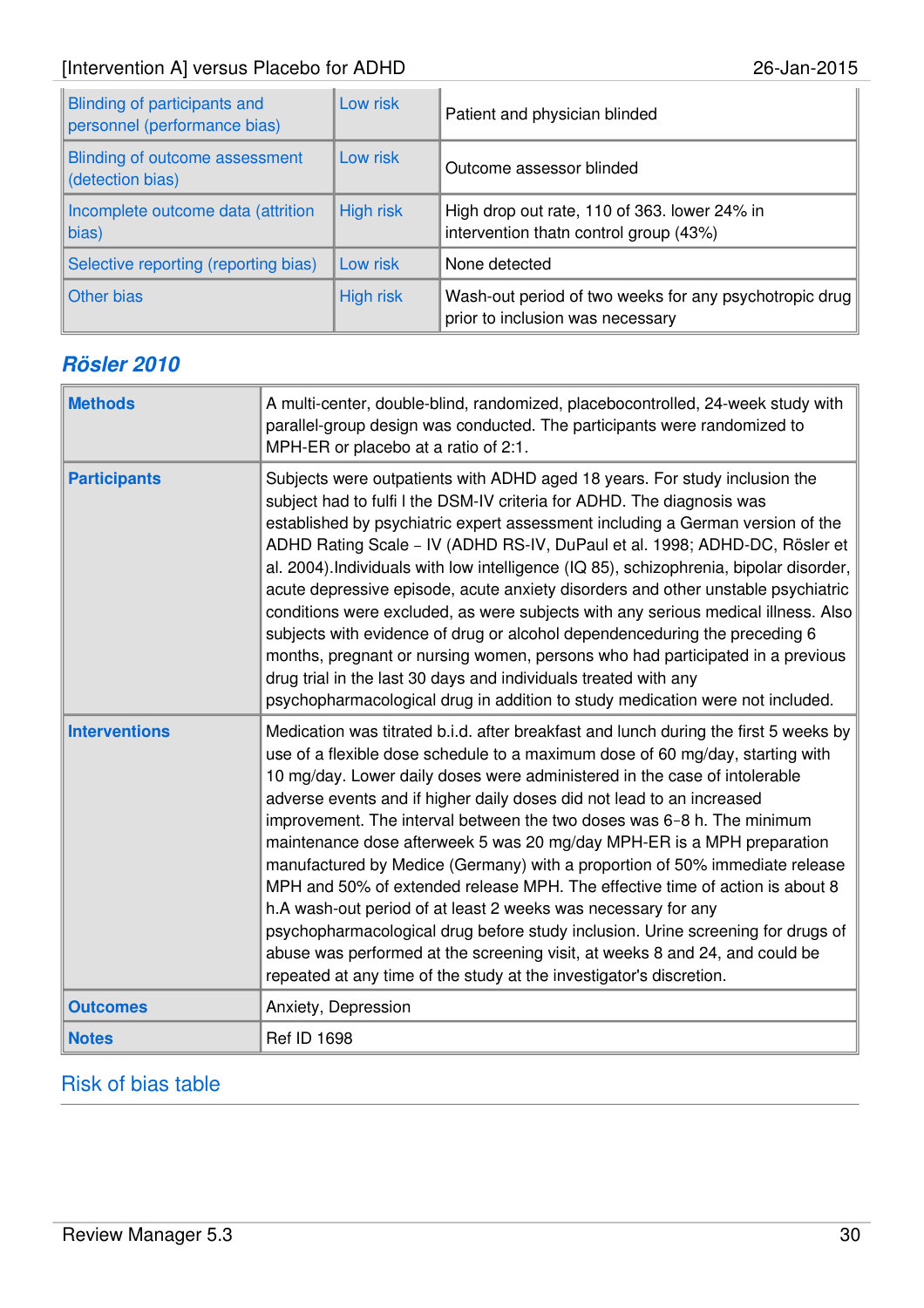| <b>Bias</b>                                                  | <b>Authors'</b><br>judgement | <b>Support for judgement</b>                                                                                                                                                                                                    |  |
|--------------------------------------------------------------|------------------------------|---------------------------------------------------------------------------------------------------------------------------------------------------------------------------------------------------------------------------------|--|
| Random sequence generation<br>(selection bias)               | <b>Unclear risk</b>          | Not described                                                                                                                                                                                                                   |  |
| Allocation concealment (selection<br>bias)                   | <b>Unclear risk</b>          | Not described                                                                                                                                                                                                                   |  |
| Blinding of participants and<br>personnel (performance bias) | Low risk                     | Doubleblind                                                                                                                                                                                                                     |  |
| Blinding of outcome assessment<br>(detection bias)           | Low risk                     | Doubleblind                                                                                                                                                                                                                     |  |
| Incomplete outcome data (attrition<br>bias)                  | <b>High risk</b>             | 249/353 Particpants acounted for                                                                                                                                                                                                |  |
| Low risk<br>Selective reporting (reporting bias)             |                              | All outcomes reported as described in protocol,<br>http://clinicaltrials.gov/show/NCT00619840                                                                                                                                   |  |
| <b>Other bias</b>                                            | <b>High risk</b>             | Use LOCF for missing data. Persons who had<br>participated in a previous<br>drug trial in the last 30 days and individuals treated<br>with any psychopharmacological drug in addition to<br>study medication were not included. |  |

### **Rösler 2013**

| <b>Methods</b>       | LAMDA (ClinicalTrials.gov: NCT00246220) was a European, multicenter,<br>double-blind, randomized, placebo-controlled, parallel-group, dose - response<br>study conducted between April 2005 and June 2006.                                                                                                                                                                                                                                                                                                                                                                                                                           |
|----------------------|--------------------------------------------------------------------------------------------------------------------------------------------------------------------------------------------------------------------------------------------------------------------------------------------------------------------------------------------------------------------------------------------------------------------------------------------------------------------------------------------------------------------------------------------------------------------------------------------------------------------------------------|
| <b>Participants</b>  | Subjects eligible for the study were men and women aged 18 65 years with a<br>diagnosis of ADHD according to the criteria of the Diagnostic and Statistical<br>Manual of Mental Disorders fourth edition (DSM-IV), with symptom onset and<br>chronicity of symptoms before the age of 7 years confirmed by the Conners'<br>Adult ADHD Diagnostic Interview for DSM-IV (CAADID). A Conners' Adult ADHD<br>Rating Scale (CAARS) score of 24 at screening was required for participation in<br>the study. Full details of the study design and inclusion and exclusion criteria<br>have been published previously (Medori et al. 2008). |
| <b>Interventions</b> | After a screening period of up to 4 weeks, during which prohibited medications<br>were discontinued, subjects were randomly allocated to treatment with one of<br>three doses of OROS MPH 18, 36 or 72 mg/ day, or matching placebo for 5<br>weeks.                                                                                                                                                                                                                                                                                                                                                                                  |
| <b>Outcomes</b>      | ADHD symptoms, functioning                                                                                                                                                                                                                                                                                                                                                                                                                                                                                                                                                                                                           |
| <b>Notes</b>         | <b>Ref ID 1697</b>                                                                                                                                                                                                                                                                                                                                                                                                                                                                                                                                                                                                                   |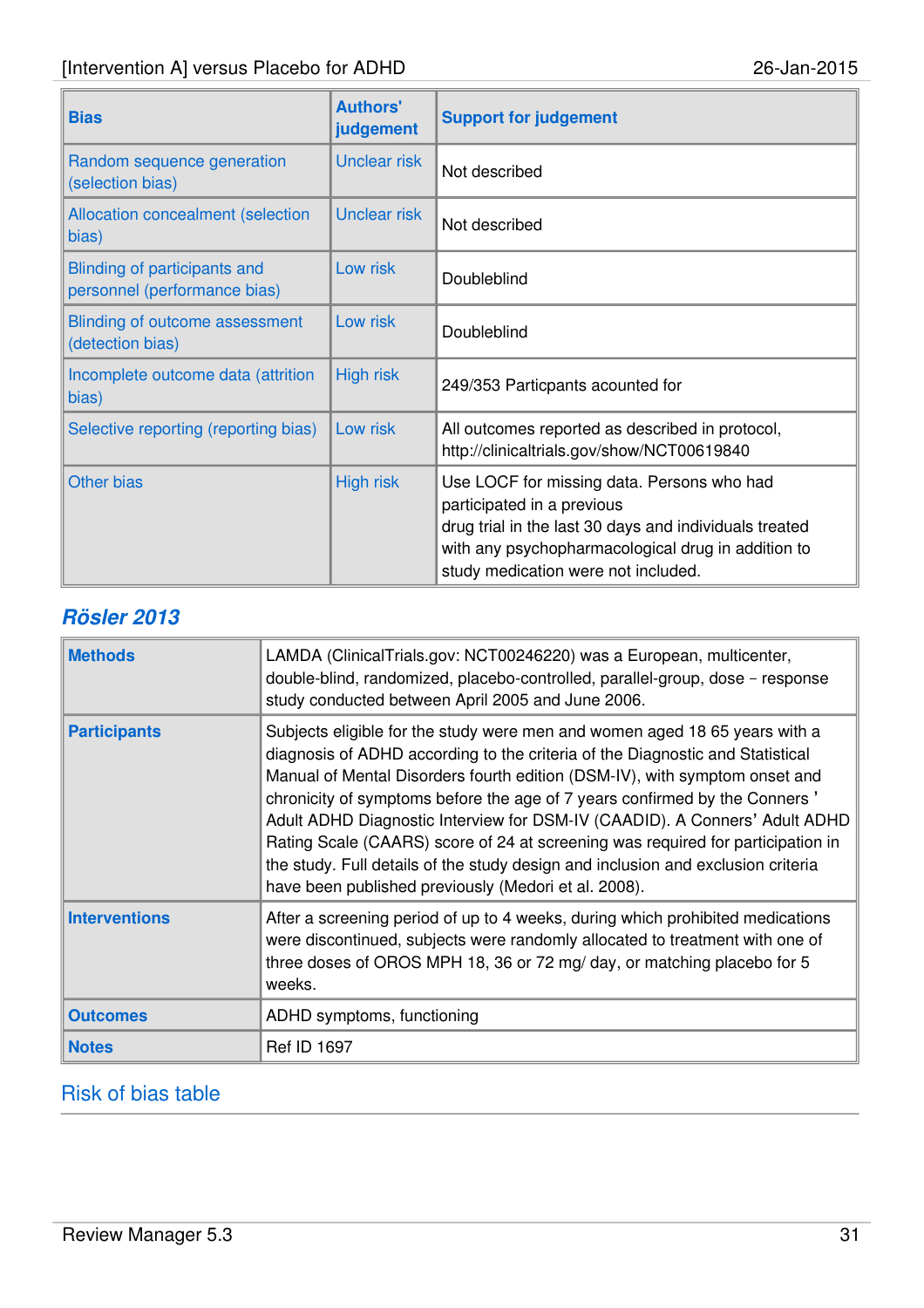| <b>Bias</b>                                                  | <b>Authors'</b><br>judgement | <b>Support for judgement</b>                                                                                                                                                                                                                                                            |  |
|--------------------------------------------------------------|------------------------------|-----------------------------------------------------------------------------------------------------------------------------------------------------------------------------------------------------------------------------------------------------------------------------------------|--|
| Random sequence generation<br>(selection bias)               | Low risk                     | Randomization was based on a computer-generated<br>randomization and stratification scheme prepared before the<br>study. Randomization was balanced by using permuted<br>blocks of treatments, stratified by study center, and<br>implemented via an interactive voice response system. |  |
| <b>Allocation concealment</b><br>(selection bias)            | Low risk                     | Interactive voice response system                                                                                                                                                                                                                                                       |  |
| Blinding of participants and<br>personnel (performance bias) | Low risk                     | Placebo and medication once daily                                                                                                                                                                                                                                                       |  |
| <b>Blinding of outcome</b><br>assessment (detection bias)    | Low risk                     | Placebo and medication once daily                                                                                                                                                                                                                                                       |  |
| Incomplete outcome data<br>(attrition bias)                  | Low risk                     | 365/394 completed                                                                                                                                                                                                                                                                       |  |
| Selective reporting (reporting<br>bias)                      | Low risk                     | Measures reported                                                                                                                                                                                                                                                                       |  |
| <b>Other bias</b>                                            | <b>High risk</b>             | Non-responders not included                                                                                                                                                                                                                                                             |  |

# **Schubiner 2002**

| <b>Methods</b>       | This study was a double-blind, placebo-controlled, randomized trial comparing<br>MTP with placebo. It was initially structured to have three arms, including one<br>with pemoline. However, the pemoline arm was dropped after the first year<br>because of recruitment difficulties. In addition, preliminary analysis showed no<br>differences between the effects of pemoline and MTP. The duration of the trial<br>was 13 weeks, including 1 week of baseline testing and 12 weeks of treatment.<br>On provision of informed consent to enter the trial, each participant was randomly<br>assigned to receive either MTP or placebo. The sample was stratified by gender<br>so that each arm (MTP vs. placebo) would have equal numbers of women and<br>men. Men were further stratified on the basis of antisocial personality disorder<br>and women on the basis of borderline personality disorder to ensure balance of<br>these potentially important prognostic factors. |
|----------------------|-----------------------------------------------------------------------------------------------------------------------------------------------------------------------------------------------------------------------------------------------------------------------------------------------------------------------------------------------------------------------------------------------------------------------------------------------------------------------------------------------------------------------------------------------------------------------------------------------------------------------------------------------------------------------------------------------------------------------------------------------------------------------------------------------------------------------------------------------------------------------------------------------------------------------------------------------------------------------------------|
| <b>Participants</b>  | Participants were required to be between the ages of 18 and 55 years, meet<br>Diagnostic and Statistical Manual of Mental Disorders (4th ed. [DSM-IV];<br>American Psychiatric Association, 1994) criteria for current cocaine dependence,<br>provide a urine specimen with a positive urine toxicology result for cocaine<br>metabolite, meet criteria for the diagnosis of ADHD as a child and as an adult<br>(described later), and be willing to enter an intensive outpatient treatment<br>program. Candidates who scored less than an estimated IQ of 75 on the Shipley<br>Institute of Living scale (Shipley, 1967) were excluded because of concerns that<br>they may not be capable of providing informed consent, complying with the study<br>requirements, and providing reliable and valid data.                                                                                                                                                                      |
| <b>Interventions</b> | To maintain anonymous conditions, an independent pharmacist compounded<br>study medications. The doses of MTP were titrated from an initial dosage for the<br>first 2 or 3 days (10 mg of MTP three times a day) to a second-level dosage (20<br>mg three times a day) for the next 4 to 5 days and finally to the target dosage of                                                                                                                                                                                                                                                                                                                                                                                                                                                                                                                                                                                                                                               |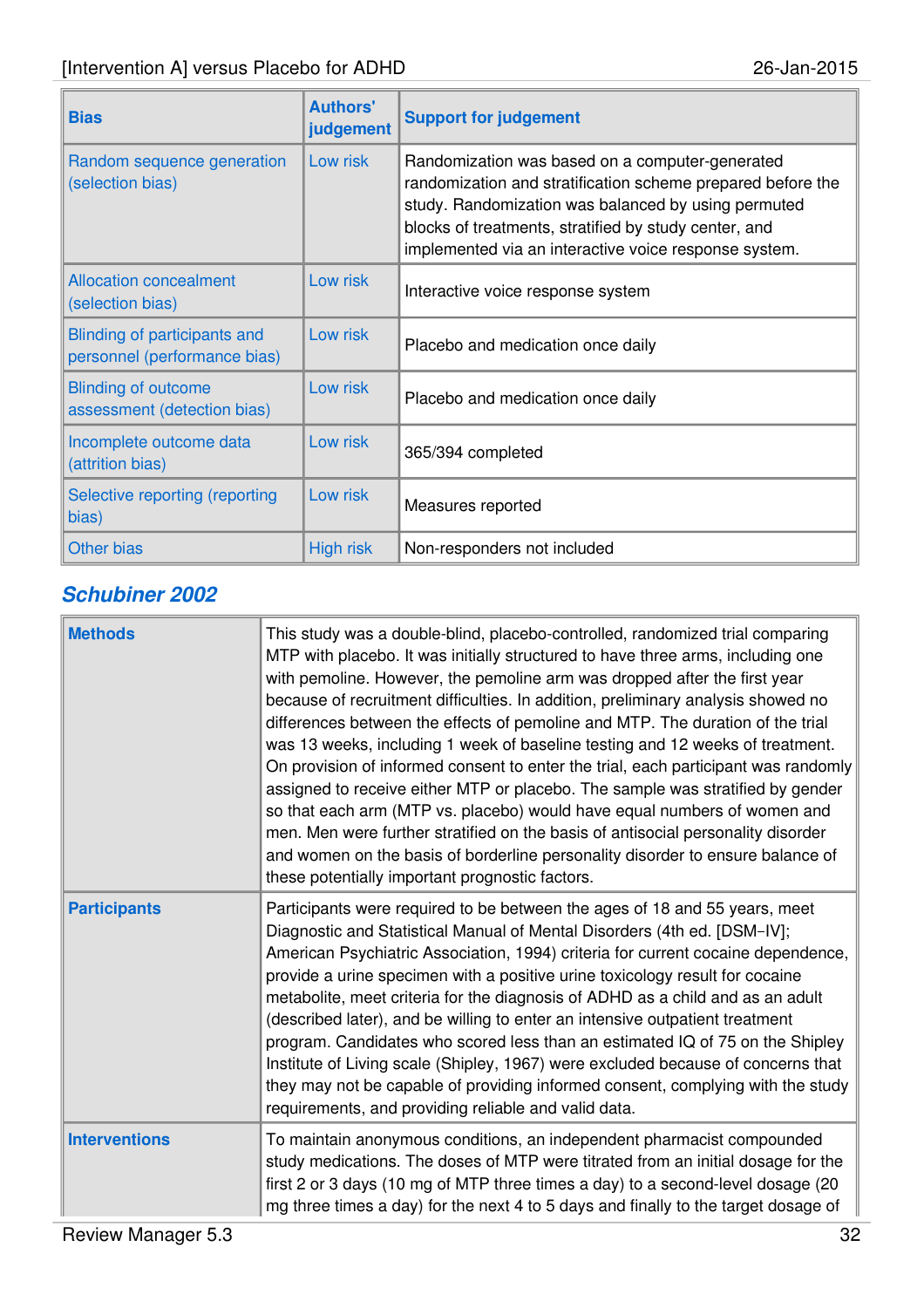|                 | 30 mg three times a day by Day 8. Participants were seen weekly by a physician<br>or nurse practitioner to assess response to medications and the development of<br>any adverse effects. Although double-blind conditions were not broken during the<br>course of the study, the treating physician (Howard Schubiner) was able to<br>request a lower dose of medication if warranted by the emergence of perceived<br>side effects. All participants received twice-weekly cognitive-behavioral group<br>therapy (CBT) for cocaine dependence. |
|-----------------|-------------------------------------------------------------------------------------------------------------------------------------------------------------------------------------------------------------------------------------------------------------------------------------------------------------------------------------------------------------------------------------------------------------------------------------------------------------------------------------------------------------------------------------------------|
| <b>Outcomes</b> | ADHD symptoms, cocaine abuse, adverse events                                                                                                                                                                                                                                                                                                                                                                                                                                                                                                    |
| <b>Notes</b>    | <b>Ref ID 1633</b>                                                                                                                                                                                                                                                                                                                                                                                                                                                                                                                              |

### Risk of bias table

| <b>Bias</b>                                                  | <b>Authors'</b><br>judgement | <b>Support for judgement</b>                                          |
|--------------------------------------------------------------|------------------------------|-----------------------------------------------------------------------|
| Random sequence generation (selection<br>bias)               | Unclear risk                 | Not descibed, only "randomly assigned"                                |
| Allocation concealment (selection bias)                      | Low risk                     | Independent pharmacist                                                |
| Blinding of participants and personnel<br>(performance bias) | Low risk                     | Double blinded                                                        |
| Blinding of outcome assessment<br>(detection bias)           | Low risk                     | Double blinded                                                        |
| Incomplete outcome data (attrition bias)                     | <b>High risk</b>             | Large dropout in MPH 29% and only 8% in PBO                           |
| Selective reporting (reporting bias)                         | <b>High risk</b>             | Not reported ASI and substance use outcome,<br><b>BSI-</b> depression |
| Other bias                                                   | Low risk                     | none detected                                                         |

# **Spencer 1995**

| <b>Methods</b>       | A doubleblind, placebo-controlled, randomized, crossover trial comparing<br>methylphenidate with placebo. There were two 3-week treatment periods with 1<br>week of washout between to avoid a carryover effect of medication. The order<br>of treatment (methylphenidate followed by placebo or placebo followed by<br>methylphenidate) was randomized.                                                                                                                                                                                                                                                                                 |
|----------------------|------------------------------------------------------------------------------------------------------------------------------------------------------------------------------------------------------------------------------------------------------------------------------------------------------------------------------------------------------------------------------------------------------------------------------------------------------------------------------------------------------------------------------------------------------------------------------------------------------------------------------------------|
| <b>Participants</b>  | Subjects were 25 outpatient adults ofboth sexes with ADHD, between 18 and 60<br>years of age. We excluded prospective subjects if they had any clinically<br>significant chronic medical conditions or abnor mal baseline laboratory values or<br>a history of tic disorders, mental retardation (IQ, <75), organic brain disorders,<br>clinically unstable psychiatric conditions (ie, suicidal behaviors, psychosis,<br>delinquency, criminality, or violence), or substance or alcohol abuse or<br>dependence within the 6 months preceding the study or currently used<br>psychotropics. We also excluded pregnant or nursing women. |
| <b>Interventions</b> | Weekly supplies of methylphenidate or placebo were dispensed by the pharmacy<br>in identically appearing 5- and 10-mg capsules. Two of us (T.S and T.W.)<br>prescribed medication under double-blind conditions in three times a day<br>dosing. Compliance was monitored by pill counts at each. Study medication was<br>titrated up to 0.5 mg/kg per day by week 1, 0.75 mg/kg per day by week 2, and                                                                                                                                                                                                                                   |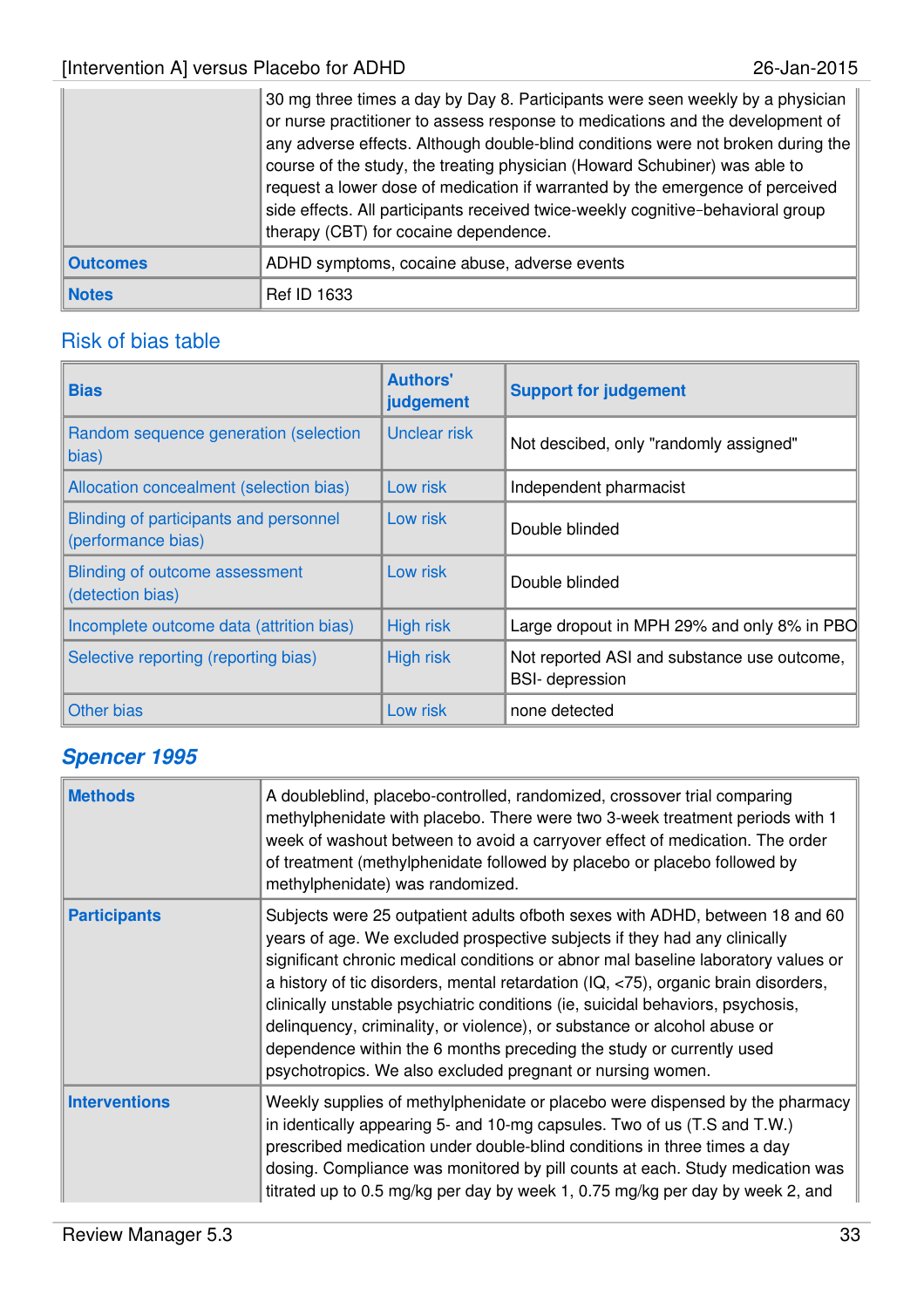|                 | up to 1.0 mg/kg per day by week 3, unless adverse effects emerged. |  |  |
|-----------------|--------------------------------------------------------------------|--|--|
| <b>Outcomes</b> | ADHD symptomer?                                                    |  |  |
| <b>Notes</b>    | Ref ID 1634                                                        |  |  |

# Risk of bias table

| <b>Bias</b>                                                  | <b>Authors'</b><br>judgement | <b>Support for judgement</b>                                                                                                           |
|--------------------------------------------------------------|------------------------------|----------------------------------------------------------------------------------------------------------------------------------------|
| Random sequence generation<br>(selection bias)               | Unclear risk                 | Not described                                                                                                                          |
| <b>Allocation concealment</b><br>(selection bias)            | Unclear risk                 | Not described                                                                                                                          |
| Blinding of participants and<br>personnel (performance bias) | Low risk                     | "Weekly supplies of methylphenidate or placebo were dis-<br>pensed by the pharmacy in identically appearing 5- and<br>10-mg capsules." |
| <b>Blinding of outcome</b><br>assessment (detection bias)    | Low risk                     | "Two of us (T.S and T.W.) prescribed medication under<br>double-blind conditions in three times a day dosing."                         |
| Incomplete outcome data<br>(attrition bias)                  | Low risk                     | 23/25 completed                                                                                                                        |
| Selective reporting (reporting<br>bias)                      | Low risk                     | HAM A and Ham D not reported, AEs weakly reported                                                                                      |
| Other bias                                                   | <b>High risk</b>             | COI and funding not reported, nogle af deltagere er<br>selvhenvendere - kan have særlige præferencer for<br>behandlingen               |

# **Spencer 2005**

| <b>Methods</b>       | This was a double-blind, randomized, 6-week, placebo-controlled, parallel design<br>study of MPH in the treatment of adult ADHD. Patients were randomized to MPH<br>or placebo at a ratio of 2.5:1.                                                                                                                                                                                                                                                                                                                                                                                                                                                                                                                                                                                                                                                                                        |
|----------------------|--------------------------------------------------------------------------------------------------------------------------------------------------------------------------------------------------------------------------------------------------------------------------------------------------------------------------------------------------------------------------------------------------------------------------------------------------------------------------------------------------------------------------------------------------------------------------------------------------------------------------------------------------------------------------------------------------------------------------------------------------------------------------------------------------------------------------------------------------------------------------------------------|
| <b>Participants</b>  | Subjects were 146 outpatient adults with ADHD aged between 19 and 60 years<br>recruited from clinical referrals and advertisements in the local media. Subjects<br>had to satisfy full diagnostic criteria for DSM-IV ADHD based on clinical<br>assessment and confirmed by structured diagnostic interview (Biederman et al<br>1993). We excluded potential subjects if they had clinically significant chronic<br>medical conditions; abnormal baseline laboratory values; IQ 80; delirium,<br>dementia, or amnestic disorders; other clinically unstable psychiatric conditions<br>(i.e., bipolar disorder, psychosis, suicidality); drug or alcohol abuse or<br>dependence within the 6 months preceding the study; previous adequate trial of<br>stimulant (.5 mg/kg/day of MPH or equivalent); or current use of other<br>psychotropics. We also excluded pregnant or nursing women. |
| <b>Interventions</b> | Weekly supplies of MPH or placebo were dispensed by the pharmacy in<br>identically appearing 5- and 10-mg capsules. Study physicians prescribed<br>medication under double-blind conditions in TID dosing (7:30 AM, noon, and 5<br>PM). Compliance was monitored by pill counts at each physician visit. Study<br>medication was titrated (forced titration) up to .5 mg/kg/day by week 1, .75                                                                                                                                                                                                                                                                                                                                                                                                                                                                                             |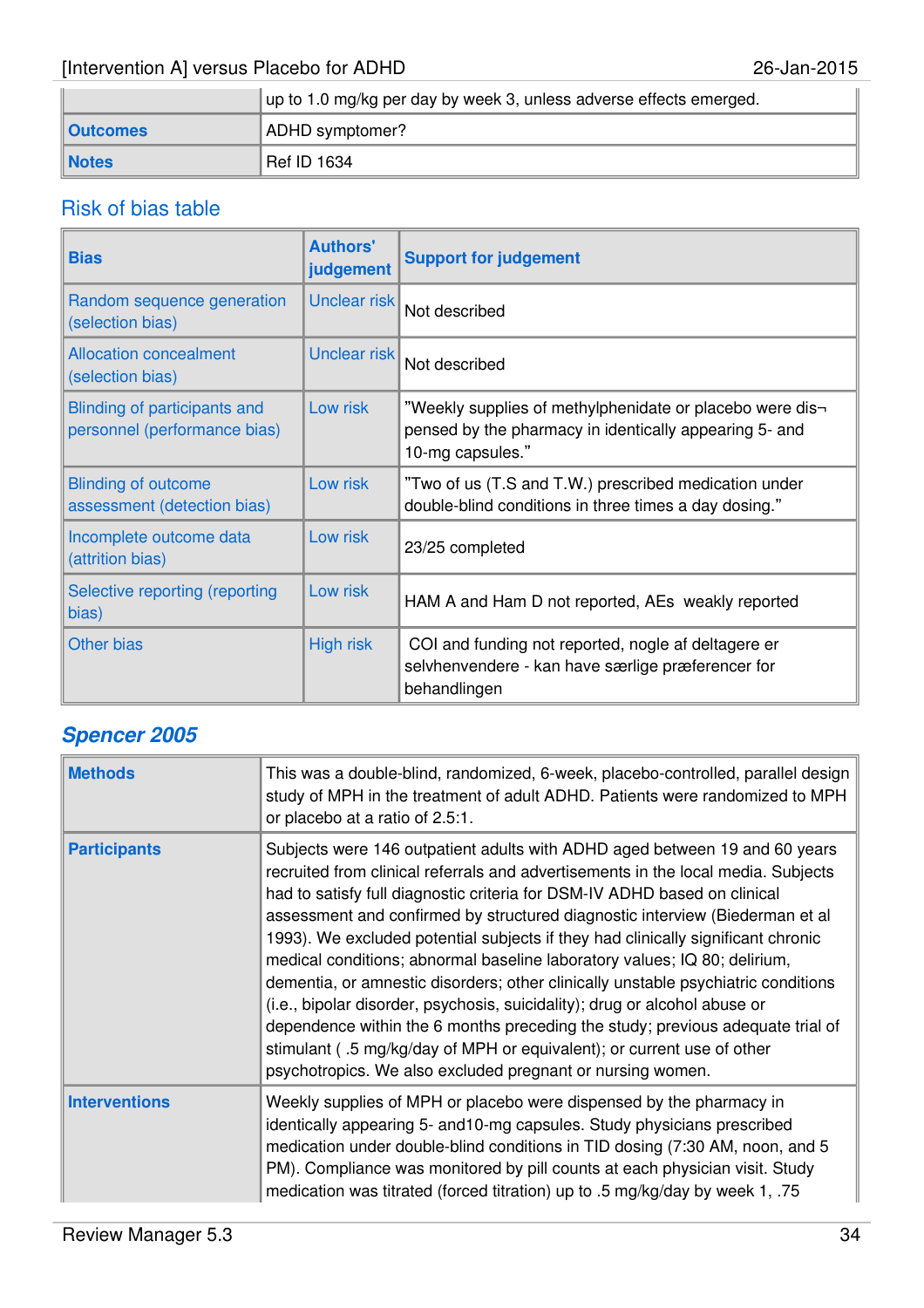|                 | mg/kg/day by week 2, and 1.0 mg/kg/day by week 3, in TID dosing, unless<br>adverse effects emerged. The dose was allowed to be increased to a maximum<br>of 1.3 mg/kg by weeks 5 and 6 if efficacy was partial and treatment was well<br>tolerated. Other psychoactive medications were not permitted during the protocol. |
|-----------------|----------------------------------------------------------------------------------------------------------------------------------------------------------------------------------------------------------------------------------------------------------------------------------------------------------------------------|
| <b>Outcomes</b> | ADHD symptomer?                                                                                                                                                                                                                                                                                                            |
| <b>Notes</b>    | <b>Ref ID 1635</b>                                                                                                                                                                                                                                                                                                         |

| <b>Bias</b>                                                  | <b>Authors'</b><br>judgement | <b>Support for judgement</b>                                                                                                            |
|--------------------------------------------------------------|------------------------------|-----------------------------------------------------------------------------------------------------------------------------------------|
| Random sequence generation<br>(selection bias)               | Unclear risk                 | Not described                                                                                                                           |
| <b>Allocation concealment</b><br>(selection bias)            | Unclear risk                 | Not described                                                                                                                           |
| Blinding of participants and<br>personnel (performance bias) | Low risk                     | "Weekly supplies of MPH or placebo were dispensed by the<br>pharmacy in identically appearing 5- and 10-mg capsules."                   |
| <b>Blinding of outcome</b><br>assessment (detection bias)    | Low risk                     | "Study physicians prescribed medication under double-blind<br>conditions in TID dosing (7:30 AM, noon, and 5 PM)."                      |
| Incomplete outcome data<br>(attrition bias)                  | Low risk                     | 110/146 completed, equal dropout rate in groups, well<br>described.                                                                     |
| Selective reporting (reporting<br>bias)                      | <b>High risk</b>             | Much data underreported GAF, HAMA, HAMD                                                                                                 |
| <b>Other bias</b>                                            |                              | Unclear risk   "We excluded potential subjects withprevious adequate trial<br>of stimulants" p. 457. Have non-responders been excluded? |

# **Spencer 2007**

| <b>Methods</b>      | This randomized, double-blind, parallel-group, placebo-controlled, fixed-dose<br>study                                                                                                                                                                                                                                                                                                                                                                                                                                                                                                                                                                                                                                                                                                                                                                                                                                                                                                                                                                                                                                                                                                                                                                               |
|---------------------|----------------------------------------------------------------------------------------------------------------------------------------------------------------------------------------------------------------------------------------------------------------------------------------------------------------------------------------------------------------------------------------------------------------------------------------------------------------------------------------------------------------------------------------------------------------------------------------------------------------------------------------------------------------------------------------------------------------------------------------------------------------------------------------------------------------------------------------------------------------------------------------------------------------------------------------------------------------------------------------------------------------------------------------------------------------------------------------------------------------------------------------------------------------------------------------------------------------------------------------------------------------------|
| <b>Participants</b> | Participants eligible for inclusion were aged 18 to 60 years, diagnosed with<br>DSM-IV ADHD (any subtype) with childhood onset of symptoms. They had to<br>have a DSM-IV ADHD Rating Scale (ADHD-RS) total score of at least 24 at<br>screening and baseline. This cutoff was selected to be consistent with previous<br>studies of ADHD in adults and to ensure that the study would be able to detect<br>an effect of treatment (Spencer et al. 1995, 1998). In addition, they were required<br>to display functional impairment, defined as a Global Assessment of Functioning<br>(GAF) score of 60 or less. Patients with a history of alcohol or substance abuse<br>within the last 6 months were excluded, as were patients with<br>any psychiatric or medical comorbidity that may have interfered with study<br>participation or assessments or for which MPH treatment may have posed a risk.<br>Patients were also excluded if the investigator judged that they had a history of<br>poor response or intolerance to stimulants (e.g., MPH, d-MPH, amphetamine<br>salts, or dextroamphetamine salts). No patient had previously used d-MPH-ER.<br>Women were excluded if they were pregnant, nursing, or not using acceptable<br>methods of contraception. |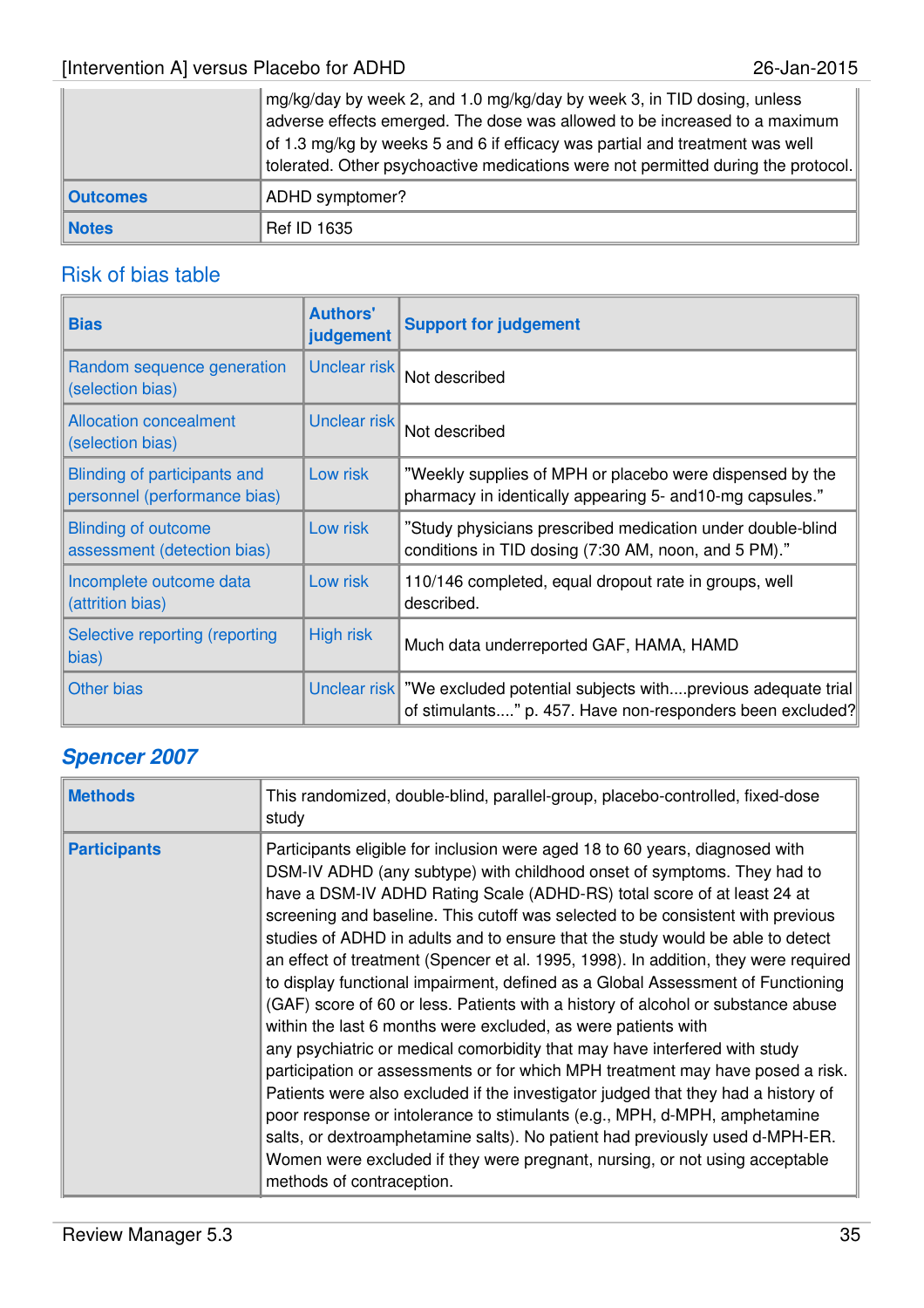| Interventions   | After screening and baseline visits, patients were equally randomized to one of<br>four treatments (d-MPH-ER 20 mg, 30 mg, or 40 mg, or placebo), administered<br>once daily for 5 weeks, with weekly visits scheduled during this ouble-blind phase<br>To minimize adverse events (AEs), all patients were started on 10 mg/d, titrated<br>in increments of 10 mg/wk to randomly assigned fixed dosages, and then<br>maintained at that dosage for at least 2 weeks. Compliance was assessed based<br>on patient reports and counting of unused capsules. |
|-----------------|------------------------------------------------------------------------------------------------------------------------------------------------------------------------------------------------------------------------------------------------------------------------------------------------------------------------------------------------------------------------------------------------------------------------------------------------------------------------------------------------------------------------------------------------------------|
| <b>Outcomes</b> | ADHD symptomer, functioning (GAF), adverse events                                                                                                                                                                                                                                                                                                                                                                                                                                                                                                          |
| <b>Notes</b>    | <b>Ref ID 1636</b>                                                                                                                                                                                                                                                                                                                                                                                                                                                                                                                                         |

| <b>Bias</b>                                                  | <b>Authors'</b><br>judgement | <b>Support for judgement</b>                                                                                                                                |
|--------------------------------------------------------------|------------------------------|-------------------------------------------------------------------------------------------------------------------------------------------------------------|
| Random sequence generation<br>(selection bias)               |                              | Unclear risk   "After screening and baseline visits, patients were equally<br>randomized to one of four treatments, administered once<br>daily for 5 weeks" |
| <b>Allocation concealment</b><br>(selection bias)            |                              | Unclear risk "After screening and baseline visits, patients were equally<br>randomized to one of four treatments, administered once<br>daily for 5 weeks"   |
| Blinding of participants and<br>personnel (performance bias) | Low risk                     | Not described, no impact.                                                                                                                                   |
| <b>Blinding of outcome</b><br>assessment (detection bias)    | Low risk                     | Not described, no impact.                                                                                                                                   |
| Incomplete outcome data<br>(attrition bias)                  | Low risk                     | 8/221 lost to follow up, ITT population 218/221                                                                                                             |
| Selective reporting (reporting<br>bias)                      | Low risk                     | All scales reported                                                                                                                                         |
| <b>Other bias</b>                                            | <b>High risk</b>             | COI not declared, non responders excluded                                                                                                                   |

# **Tennenbaum 2002**

| <b>Methods</b>       | Double-blind, randomized, crossover design                                                                                                                                                                                                                                                                                                                                                                                                                                                                                                                               |
|----------------------|--------------------------------------------------------------------------------------------------------------------------------------------------------------------------------------------------------------------------------------------------------------------------------------------------------------------------------------------------------------------------------------------------------------------------------------------------------------------------------------------------------------------------------------------------------------------------|
| <b>Participants</b>  | Adults age 24-53 years meeting DSM-IV ADHD combined subtype criteria.<br>Exclusion criteria were significant medical conditions, active substance use and<br>dependence within 6 months, pregant and nursing females, people with<br>neurological trauma or disorders, chronic diseases, poor physical health, poor<br>vision, people taking psychoactive medication and psychiatric disorders<br>contraindicating treatment with MPH (panic disorder, major depression) or who<br>were clinically unstable (suicidal, psychotic, crimnality/violence, bipolar disorder) |
| <b>Interventions</b> | The treatment phase was a double-blind, randomized, crossover design<br>comparing Pycnogenol with methylphenidate and with placebo. Each participant<br>received a 3 weeks period on each treatment and 1 week washout to minimize<br>carry over effects.                                                                                                                                                                                                                                                                                                                |
| <b>Outcomes</b>      | ADHD symptoms, anxiety, depression                                                                                                                                                                                                                                                                                                                                                                                                                                                                                                                                       |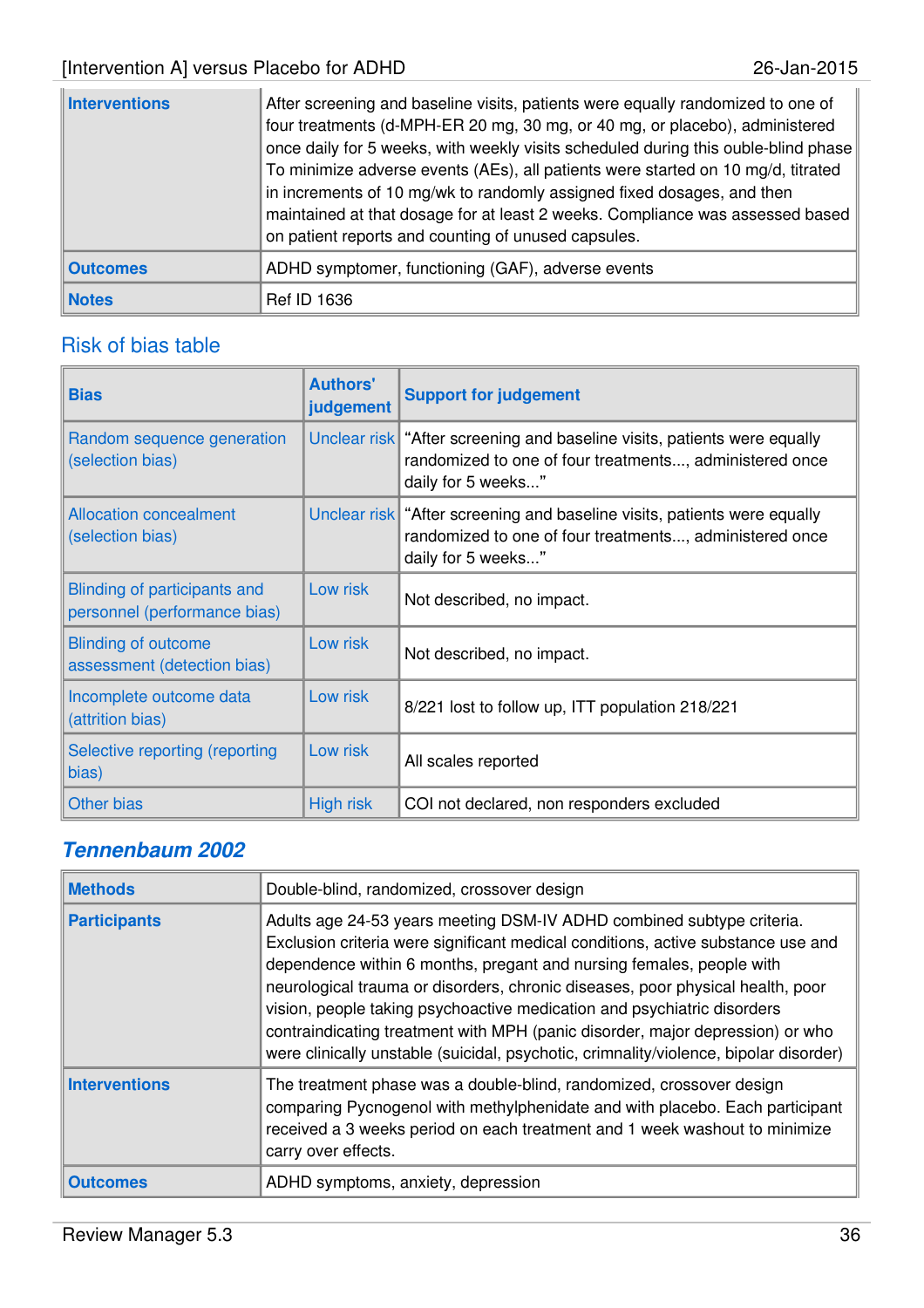# **Notes** Ref ID 1637

# Risk of bias table

| <b>Bias</b>                                                  | <b>Authors'</b><br>judgement | <b>Support for judgement</b>                                                                                                            |
|--------------------------------------------------------------|------------------------------|-----------------------------------------------------------------------------------------------------------------------------------------|
| Random sequence generation<br>(selection bias)               | Unclear risk                 | Not described                                                                                                                           |
| <b>Allocation concealment</b><br>(selection bias)            | Unclear risk                 | Not described                                                                                                                           |
| Blinding of participants and<br>personnel (performance bias) | Low risk                     | "Weekly supplies of pills were dispensed by the participating<br>pharmacy in identical opaque, hard shell capsules in blister<br>packs" |
| <b>Blinding of outcome</b><br>assessment (detection bias)    | Low risk                     | "Weekly supplies of pills were dispensed by the participating<br>pharmacy in identical opaque, hard shell capsules in blister<br>packs" |
| Incomplete outcome data<br>(attrition bias)                  | <b>High risk</b>             | 9/33 excluded based on compliance.                                                                                                      |
| Selective reporting (reporting<br>bias)                      | <b>High risk</b>             | No description of adverse events                                                                                                        |
| Other bias                                                   | Low risk                     | None detected                                                                                                                           |

### **Weisler 2012**

| <b>Methods</b>       | Randomized double-blind placebo and active-controlled parallel-group<br>multicentre study                                                                                                                                                                                                                                                                                                                                                                                                                                                                                                                                                                                                                                                                                                                                                                  |
|----------------------|------------------------------------------------------------------------------------------------------------------------------------------------------------------------------------------------------------------------------------------------------------------------------------------------------------------------------------------------------------------------------------------------------------------------------------------------------------------------------------------------------------------------------------------------------------------------------------------------------------------------------------------------------------------------------------------------------------------------------------------------------------------------------------------------------------------------------------------------------------|
| <b>Participants</b>  | The study included men and women (aged 18–55 years) who met the following<br>inclusion criteria: (a) an established DSM-IV-TR diagnosis of ADHD as confirmed<br>by the Conners Adult ADHD Diagnostic Interview for DSM-IV (CAADID);[25] (b) a<br>Clinical Global Impression-Severity (CGI-S) score of $\ddagger$ 4 at screening and<br>baseline;[26] and (c) a Conners Adult ADHD Rating Scale Self-Report: Screening<br>Version (CAARS-S:SV) DSM-IV ADHD<br>H3Receptor Antagonist for the Treatment of Adult ADHD 423 Adis <sup>a</sup> 2012<br>Springer International Publishing AG. All rights reserved. CNS Drugs 2012; 26<br>(5) Total Symptoms subscale score depending on age and gender (18-39 years:<br>$\pm 26$ men and $\pm 32$ women; $\pm 40$ years: $\pm 29$ men and $\pm 27$ women) to ensure<br>adequate symptom severity at baseline.[25] |
| <b>Interventions</b> | Atomoxetin                                                                                                                                                                                                                                                                                                                                                                                                                                                                                                                                                                                                                                                                                                                                                                                                                                                 |
| <b>Outcomes</b>      | ADHD symptoms, adverse events                                                                                                                                                                                                                                                                                                                                                                                                                                                                                                                                                                                                                                                                                                                                                                                                                              |
| <b>Notes</b>         | <b>Ref ID 1717</b>                                                                                                                                                                                                                                                                                                                                                                                                                                                                                                                                                                                                                                                                                                                                                                                                                                         |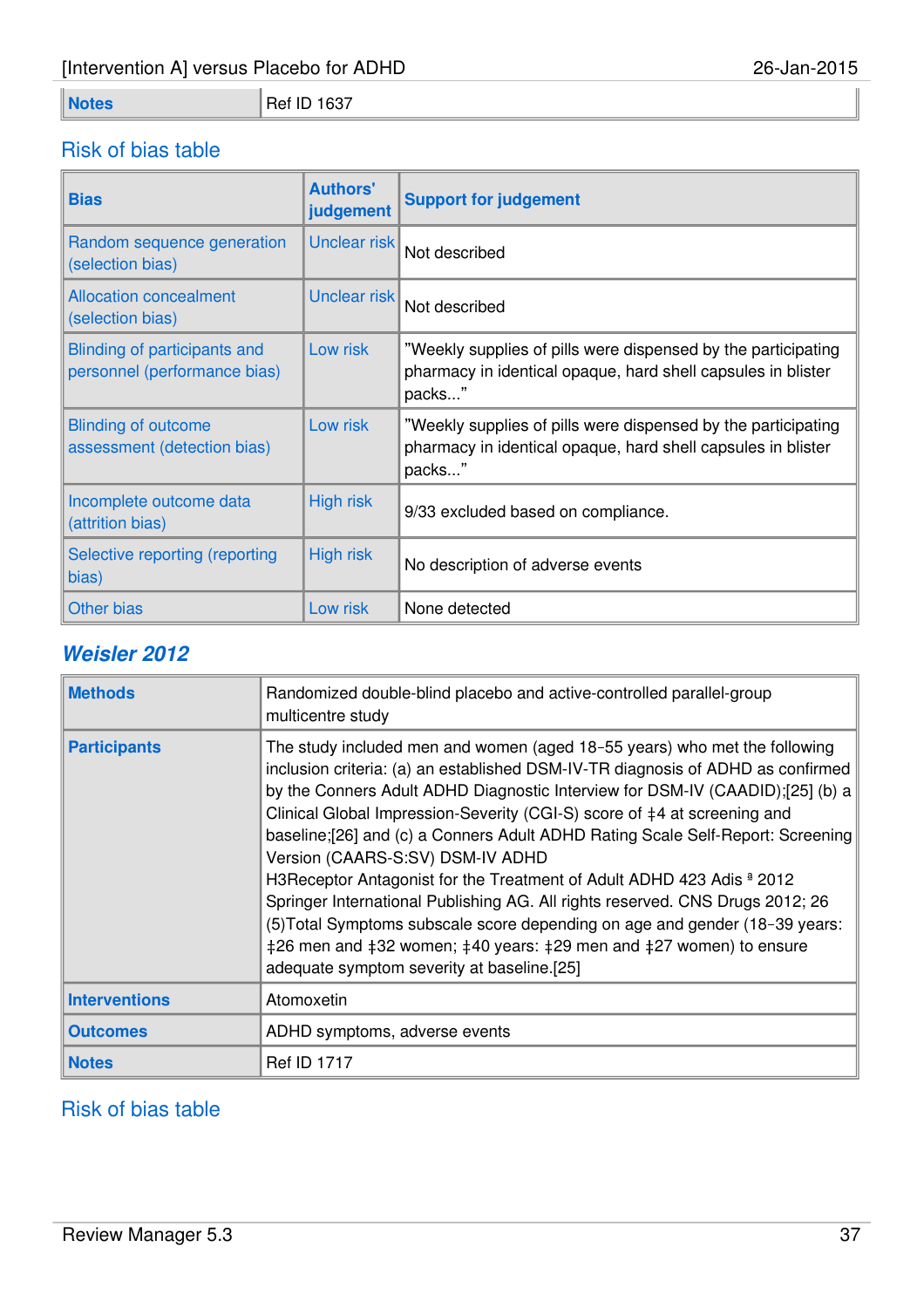| <b>Bias</b>                                                  | <b>Authors'</b><br>judgement | <b>Support for judgement</b>                                              |
|--------------------------------------------------------------|------------------------------|---------------------------------------------------------------------------|
| Random sequence generation (selection  <br>bias)             | Low risk                     | Computer generate randomizing 4:10 women<br>and menn                      |
| Allocation concealment (selection bias)                      | <b>Unclear risk</b>          | Not described                                                             |
| Blinding of participants and personnel<br>(performance bias) | Low risk                     | Double blinded                                                            |
| <b>Blinding of outcome assessment</b><br>(detection bias)    | Low risk                     | Double blinded                                                            |
| Incomplete outcome data (attrition bias)                     | Low risk                     | almost equal attrition in MPH and Placebo                                 |
| Selective reporting (reporting bias)                         | <b>High risk</b>             | Lack e.g. CGI scores for active comparisons ATX<br>and MPH                |
| Other bias                                                   | <b>High risk</b>             | Strict inclusion no comorbidity. Excluded if ealier<br>responders to MPH. |

# **Wender 1985**

| <b>Methods</b>       | The design was a random-assignment, double-blind crossover of<br>methylphenidate and placebo, with a 2-week trial of each agent and a 1-week<br>intervening washout period. Medication and placebo were dispensed in identical<br>10mg tablets. DSM-III residual type was a diagnosis of ADHD in adulthood. Initial<br>number of patients randomized not described.                                                                                                            |
|----------------------|--------------------------------------------------------------------------------------------------------------------------------------------------------------------------------------------------------------------------------------------------------------------------------------------------------------------------------------------------------------------------------------------------------------------------------------------------------------------------------|
| <b>Participants</b>  | Adults age 21-45 who met childhood and adulthood criteria for Attention deficit<br>disorder with hyperactivity (DSM-III) and in adulthood met criteria for ADD w.<br>hyperactivity, residual type. Case were excluded if: met criteria for schizophrenia<br>or schizoaffective disorder, had personality disorder features, current affective<br>disorder (also mild cases), IQ below 90, no history of substance abuse in the<br>preceeding 6 months, if pregnant or nursing. |
| <b>Interventions</b> | The initial dose was 5 mg at 8:00 a.m. and noon, increased by 5 mg per dose<br>every 2-3 days on the basis of the patient's report. The maximum dose was set<br>at three tablets three times a day (90 mg/day).                                                                                                                                                                                                                                                                |
| <b>Outcomes</b>      | Adverse events, functioning, anxiety, depression                                                                                                                                                                                                                                                                                                                                                                                                                               |
| <b>Notes</b>         | <b>Ref ID 1638</b>                                                                                                                                                                                                                                                                                                                                                                                                                                                             |

| <b>Bias</b>                                                   | <b>Authors'</b><br>judgement | <b>Support for judgement</b>                                           |
|---------------------------------------------------------------|------------------------------|------------------------------------------------------------------------|
| Random sequence generation (selection   Unclear risk<br>bias) |                              | Not described                                                          |
| Allocation concealment (selection bias)                       | Unclear risk                 | Not described                                                          |
| Blinding of participants and personnel<br>(performance bias)  | Low risk                     | "Medication and placebo were dispensed in<br>identical 10-mg tablets." |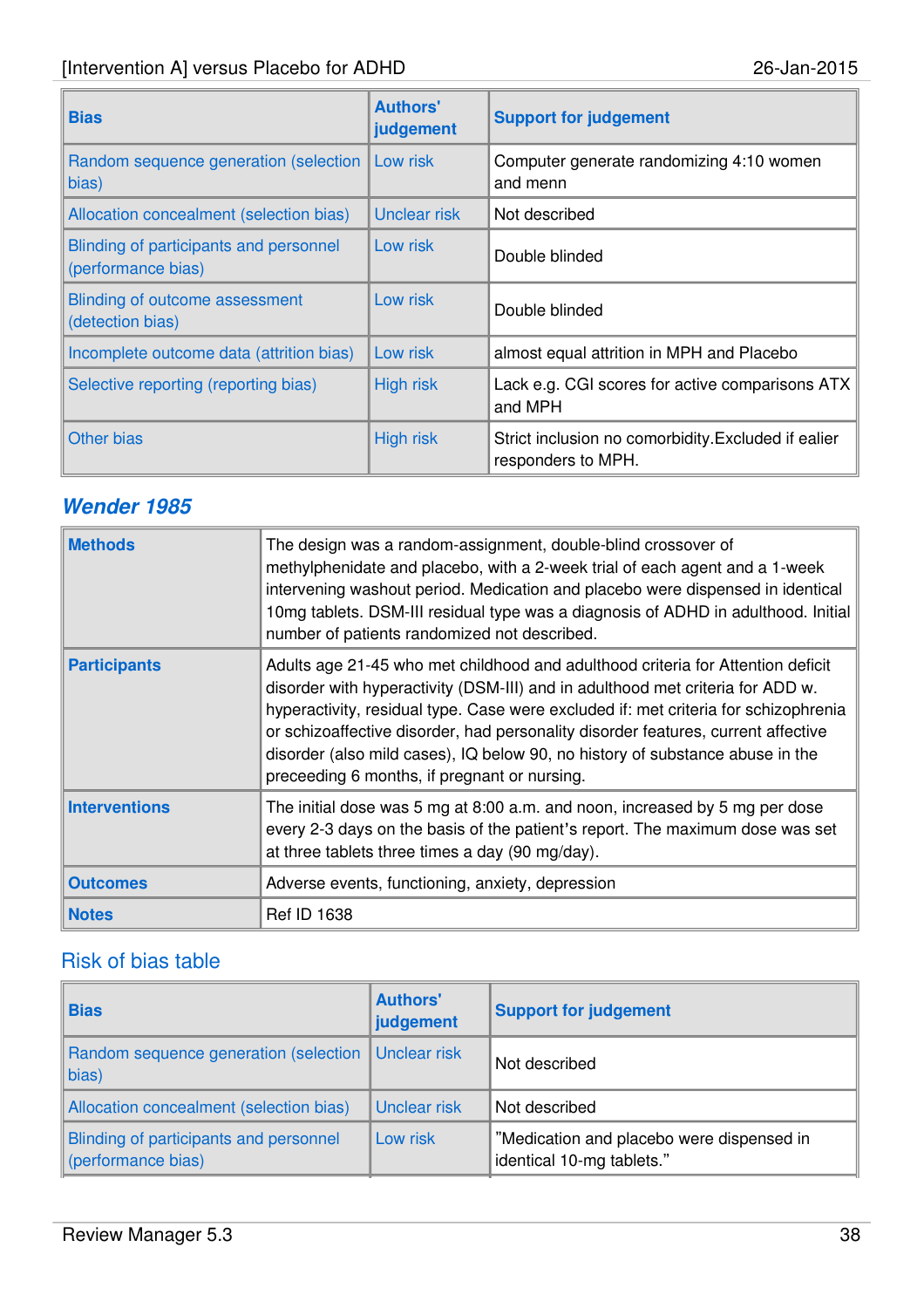| Blinding of outcome assessment<br>detection bias) | Low risk         | "Medication and placebo were dispensed in<br>identical 10-mg tablets." |
|---------------------------------------------------|------------------|------------------------------------------------------------------------|
| Incomplete outcome data (attrition bias)          | Unclear risk     | Initial number of patients randomized not<br>described                 |
| Selective reporting (reporting bias)              | Low risk         | Measures reported                                                      |
| Other bias                                        | <b>High risk</b> | Non-responders not included                                            |

## **Winhusen 2010**

| <b>Methods</b>       |                                                                                                                                                                                                                                                                                                                                                                                                                                                                                                                                                                                                                                                                                                                                                                                                                                                                                                                                                                                                                              |
|----------------------|------------------------------------------------------------------------------------------------------------------------------------------------------------------------------------------------------------------------------------------------------------------------------------------------------------------------------------------------------------------------------------------------------------------------------------------------------------------------------------------------------------------------------------------------------------------------------------------------------------------------------------------------------------------------------------------------------------------------------------------------------------------------------------------------------------------------------------------------------------------------------------------------------------------------------------------------------------------------------------------------------------------------------|
| <b>Participants</b>  | Adults age 18-55 in good physical health who met DSM-IV criteria for ADHD and<br>had an ADHD-RS score of at least score of 22, smoked at least 10 cigarettes a<br>day and had been a regular smoker for at least 3 months. Exclusion criteria was<br>significant suicidal/homocidal risk, used other tobacco products than cigarettes,<br>positive urine test for drugs, met criteria for DSM-IV abuse or dependence of<br>drugs other than nicotine, had current major depression, anxiety (except<br>phobias), antisocial personality disorder, lifetime diagnosis of bipolar disorder or<br>psychosis. Further exclusion criteria were history of narrow angle glaucoma or<br>seizure disorder, tics and family history of Tourettes, past treatment for ADHD<br>with psychomotor stimulants, used smoking cessation counseling programs or<br>medications the past 30 days know to affect treatment with OROS-MPH, women<br>who were pregnant, breastfeeding or unwilling to use an adequate method of<br>birth control. |
| <b>Interventions</b> | OROS-MPH 18 mg/d up to a maximum of 72 mg/d or to highest dose tolerated                                                                                                                                                                                                                                                                                                                                                                                                                                                                                                                                                                                                                                                                                                                                                                                                                                                                                                                                                     |
| <b>Outcomes</b>      | ADHD symptoms, substance abuse, adverse events                                                                                                                                                                                                                                                                                                                                                                                                                                                                                                                                                                                                                                                                                                                                                                                                                                                                                                                                                                               |
| <b>Notes</b>         | ref ID 1723                                                                                                                                                                                                                                                                                                                                                                                                                                                                                                                                                                                                                                                                                                                                                                                                                                                                                                                                                                                                                  |

| <b>Bias</b>                                                  | <b>Authors'</b><br>judgement | <b>Support for judgement</b>                                                              |
|--------------------------------------------------------------|------------------------------|-------------------------------------------------------------------------------------------|
| Random sequence generation<br>(selection bias)               | Low risk                     | "Randomizationstratified by site, and completed by<br>computer at a centralized location. |
| Allocation concealment (selection<br>bias)                   | Low risk                     | "Randomizationstratified by site, and completed by<br>computer at a centralized location. |
| Blinding of participants and<br>personnel (performance bias) | Low risk                     | Placebo and medication once daily                                                         |
| Blinding of outcome assessment<br>(detection bias)           | Low risk                     | Placebo and medication once daily                                                         |
| Incomplete outcome data (attrition<br>bias)                  | Low risk                     | Minimal attrition, attrition equal for MPH and placebo                                    |
| Selective reporting (reporting bias)                         | Low risk                     | None detected                                                                             |
| Other bias                                                   | Low risk                     | None detected                                                                             |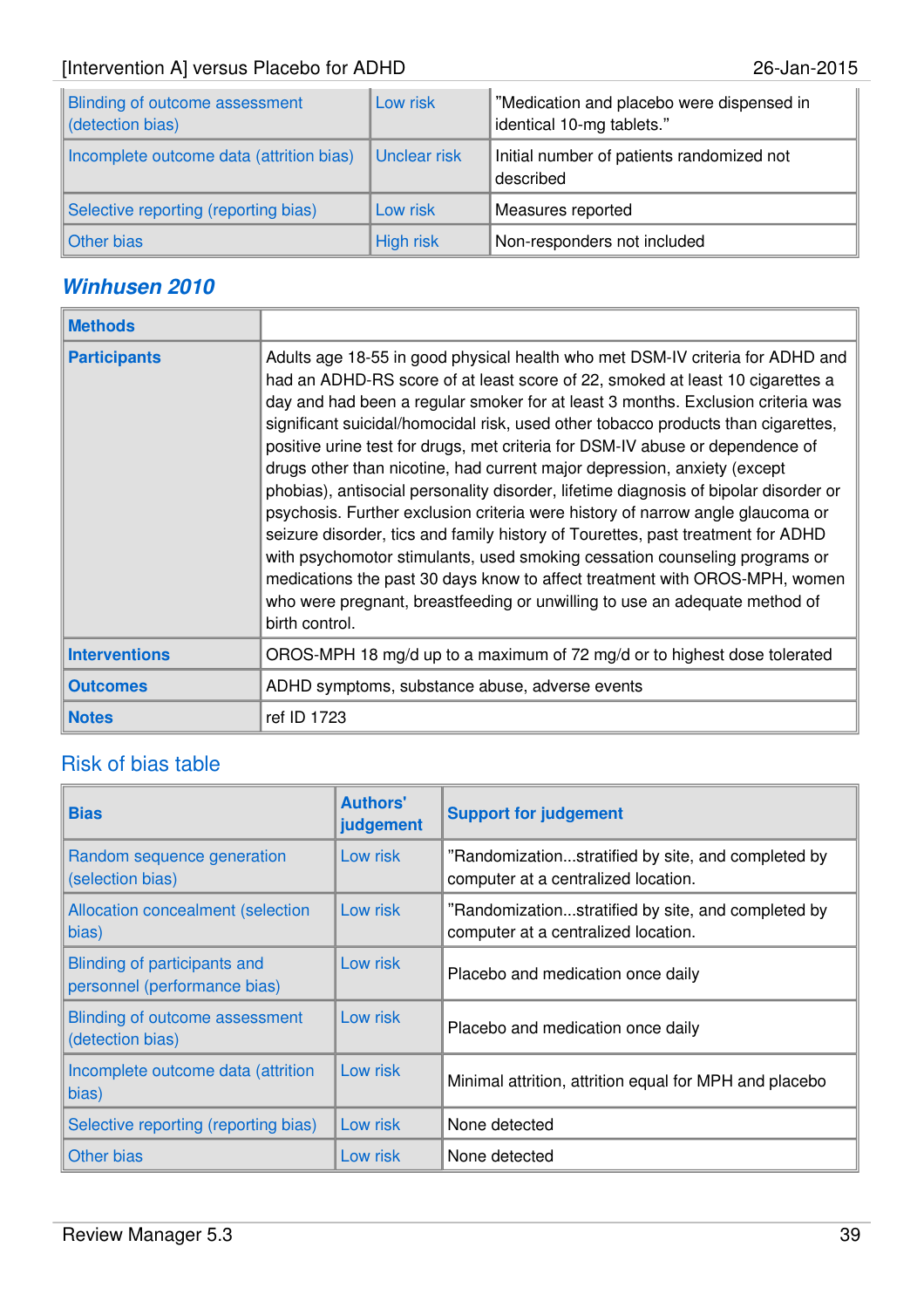### **Characteristics of excluded studies**

**Footnotes** 

## **Characteristics of studies awaiting classification**

**Footnotes** 

### **Characteristics of ongoing studies**

**Footnotes** 

# **Summary of findings tables**

# **Additional tables**

# **References to studies**

### **Included studies**

### **Adler 2009**

[Other: Ref ID 1621] [Empty]

### **Biederman 2006**

[Other: Ref ID] [Empty]

### **Biederman 2010**

[Other: Ref ID 1652] [Empty]

### **Bouffard 2003**

[Other: Ref ID 1623] [Empty]

### **Carpentier 2005**

[Other: Ref ID] [Empty]

**Casas 2013**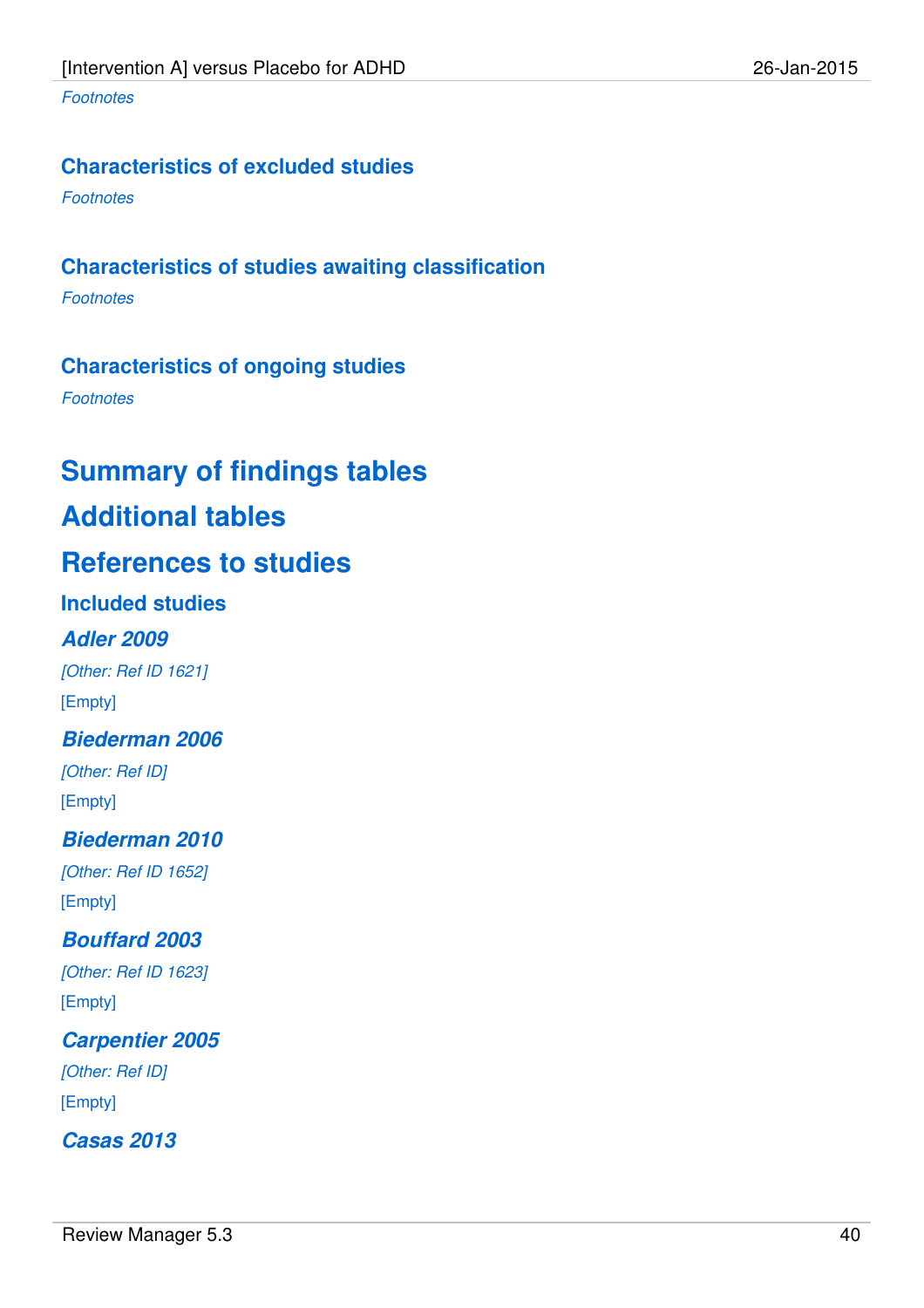[Other: Ref Id 1658]

[Empty]

# **Ginsberg 2012**

[Other: ; Other: Ref ID 1673] [Empty]

# **Ginsberg 2012 A**

[Other: Ref ID 1672] [Empty]

# **Gualtieri 1985**

[Other: Ref ID 1625] [Empty]

# **Huss 2014**

[Other: Ref ID 1748] [Empty]

### **Jain 2007**

[Other: Ref ID 1641] [Empty]

# **Konstenius 2010**

[Other: Ref ID 1684] [Empty]

# **Konstenius 2013**

[Other: Ref ID 1855] [Empty]

### **Kooij 2004** [Other: Ref ID 1639]

[Empty]

# **Kuperman 2001**

[Other: Ref ID 1627] [Empty]

# **Levin 2006**

[Other: Ref ID 1628] [Empty]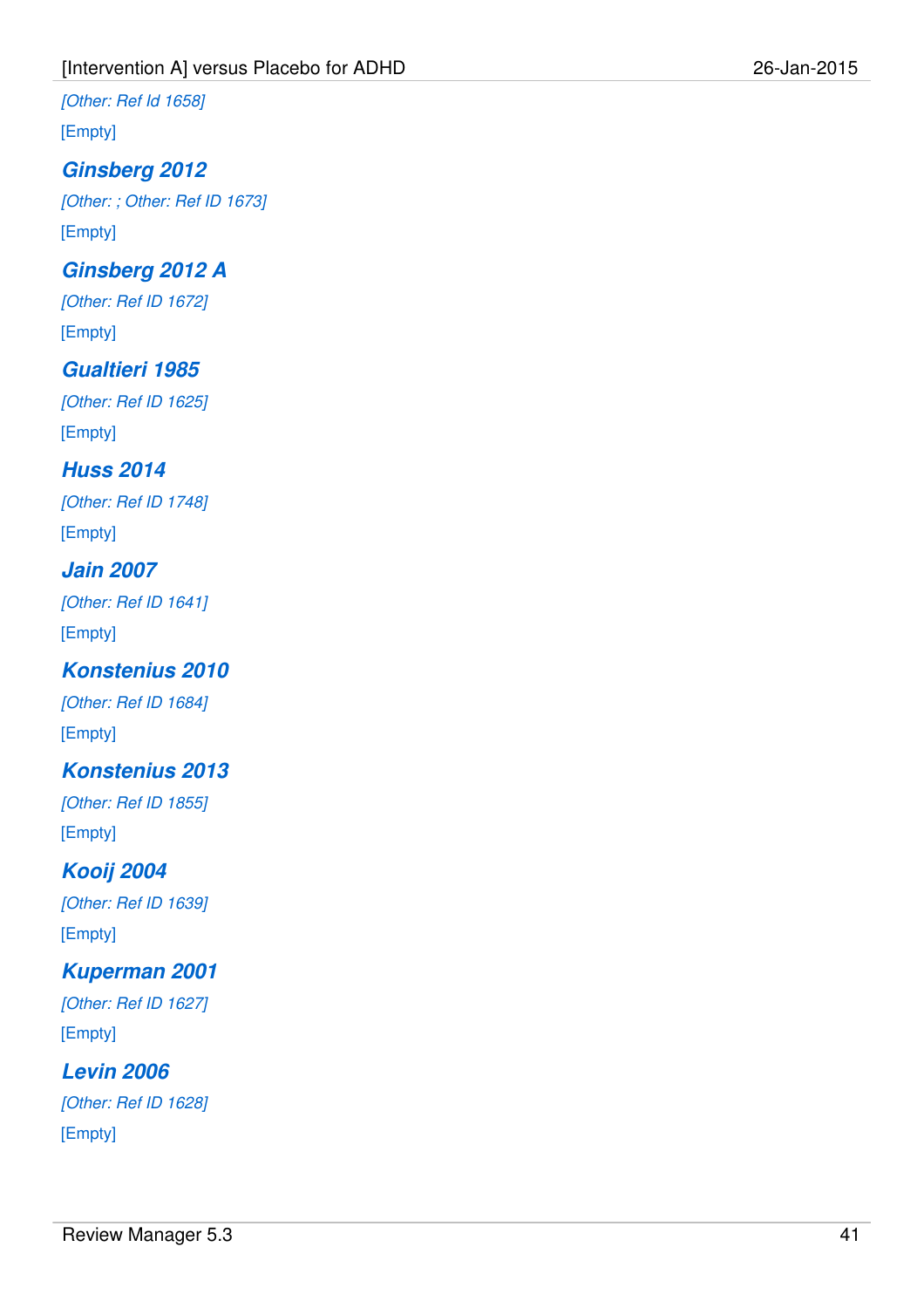### **Levin 2007**

[Other: Ref ID 1629] [Empty]

# **Medori 2008**

[Other: Ref ID 1630] [Empty]

### **Reimherr 2007**

[Other: Ref ID 1640] [Empty]

### **Retz 2012**

[Other: Ref ID] [Empty]

# **Rösler 2009**

[Other: Ref Di 1632] [Empty]

# **Rösler 2010**

[Other: Ref ID 1698] [Empty]

### **Rösler 2013**

[Other: Ref ID 1697] [Empty]

### **Schubiner 2002**

[Other: Ref ID 1633] [Empty]

### **Spencer 1995**

[Other: Ref ID 1634] [Empty]

### **Spencer 2005**

[Other: Ref Id 1635] [Empty]

**Spencer 2007** [Other: Ref ID 1636] [Empty]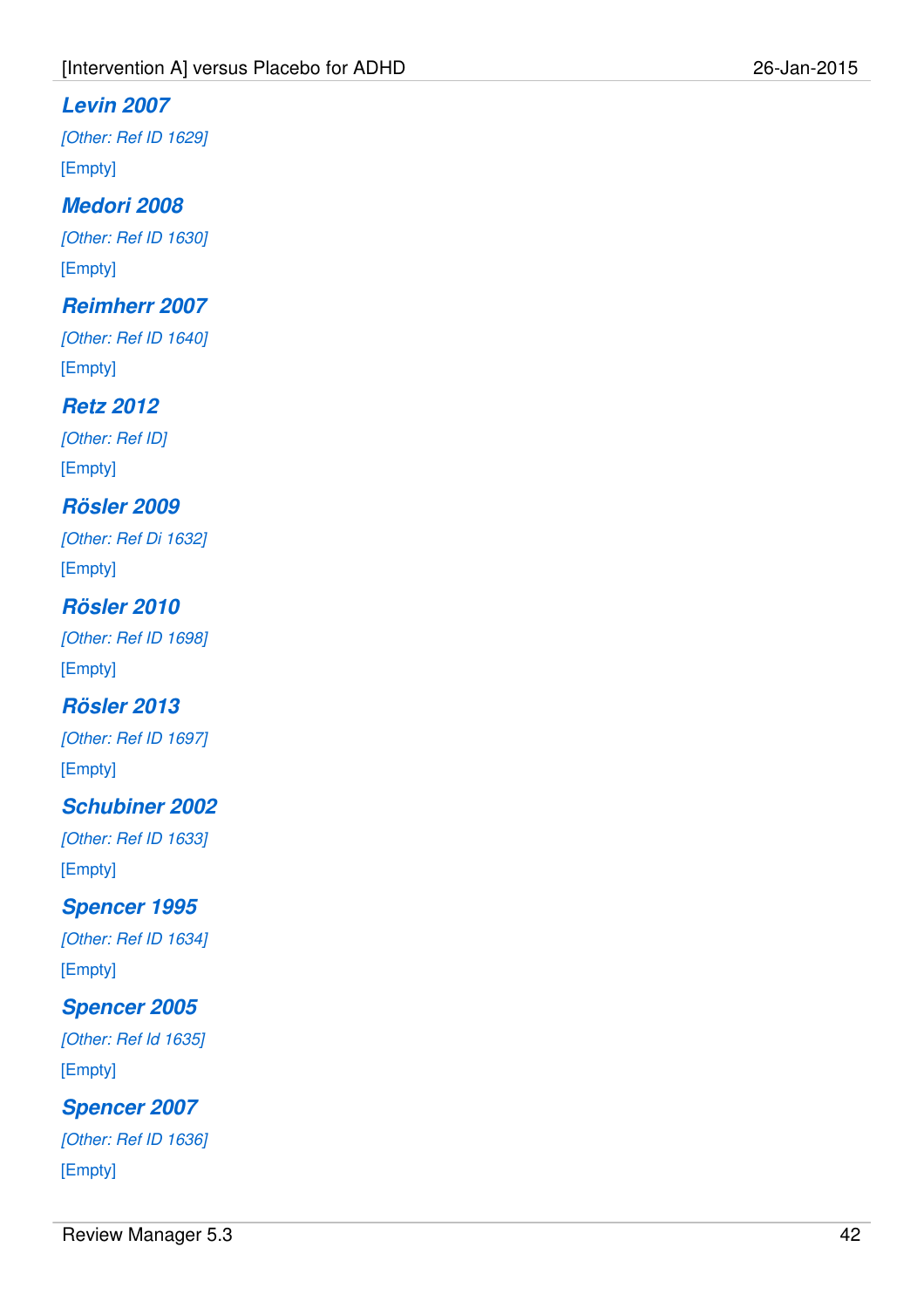### **Tennenbaum 2002**

[Other: Ref ID 1637] [Empty]

### **Weisler 2012**

[Other: ref ID 1717] [Empty]

### **Wender 1985**

[Other: Ref ID] [Empty]

### **Winhusen 2010**

[Other: Ref ID 1723]

[Empty]

### **Excluded studies**

### **Studies awaiting classification**

**Ongoing studies**

# **Other references**

### **Additional references**

### **Other published versions of this review**

# **Data and analyses**

# **1 Methylphenidate versus placebo**

| <b>Outcome or Subgroup</b>                                  | <b>Studies</b> | <b>Participa</b><br>nts | <b>Statistical Method</b>                    | <b>Effect Estimate</b>     |
|-------------------------------------------------------------|----------------|-------------------------|----------------------------------------------|----------------------------|
| 1.1 ADHD Symptoms (ADHD<br>RS)                              | 13             |                         | Std. Mean Difference (IV,<br>Random, 95% CI) | $-0.56$ $[-0.68, -0.43]$   |
| 1.2 ADHD Symptoms<br>(Connor's Adult ADHD Rating<br>Scale)  | 8              |                         | Std. Mean Difference (IV,<br>Random, 95% CI) | $-0.50$ [ $-0.69, -0.32$ ] |
| 1.3 ADHD Function (Global<br><b>Assessment of Function)</b> | $\overline{4}$ |                         | Std. Mean Difference (IV,<br>Random, 95% CI) | $-0.87$ [ $-1.20, -0.55$ ] |
| 1.4 ADHD Function (CGI<br>Investigator rated)               | $\overline{4}$ |                         | Std. Mean Difference (IV,<br>Random, 95% CI) | $-0.36$ $[-0.53, -0.19]$   |
| 1.5 Depression                                              | 11             |                         | Std. Mean Difference (IV,<br>Random, 95% CI) | $0.10$ [-0.08, 0.28]       |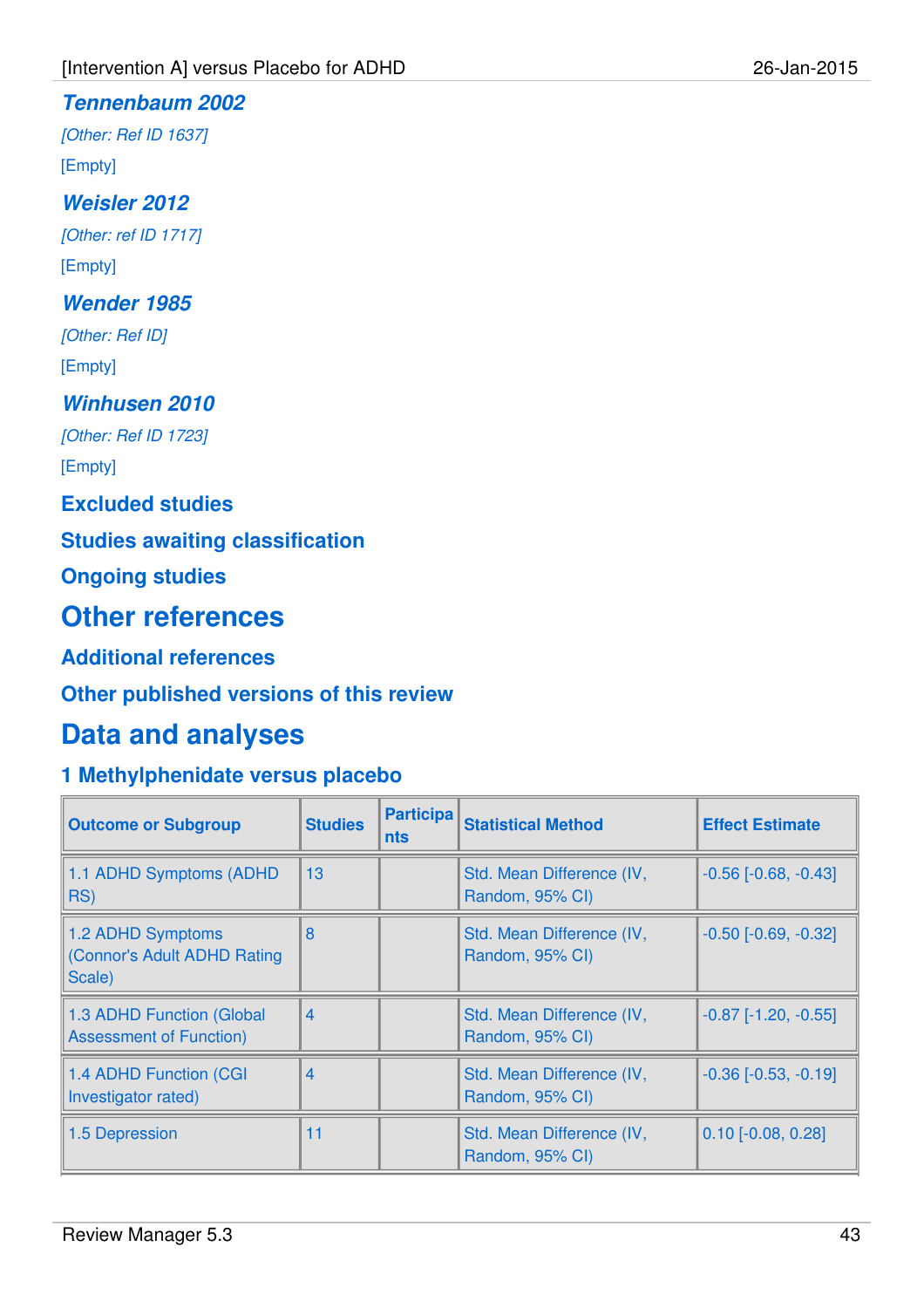| 1.6 Anxiety                                           | 10             |      | Std. Mean Difference (IV,<br>Random, 95% CI) | $0.05$ [-0.16, 0.25] |
|-------------------------------------------------------|----------------|------|----------------------------------------------|----------------------|
| 1.7 Any drug use                                      | 3              | 167  | Odds Ratio (M-H, Random,<br>95% CI)          | $0.87$ [0.34, 2.23]  |
| 1.8 Systolic blood pressure                           | 14             |      | Std. Mean Difference (IV,<br>Random, 95% CI) | $0.15$ [0.06, 0.25]  |
| 1.9 Diastolic blood pressure                          | 13             |      | Std. Mean Difference (IV,<br>Random, 95% CI) | $0.15$ [0.05, 0.24]  |
| 1.10 Pulse                                            | 14             |      | Std. Mean Difference (IV,<br>Random, 95% CI) | $0.38$ [0.27, 0.48]  |
| 1.11 Insomnia                                         | 17             | 3222 | Odds Ratio (M-H, Random,<br>95% CI)          | 2.13 [1.66, 2.73]    |
| 1.12 Decreased appetite<br>(+"anorexia")              | 17             | 3278 | Odds Ratio (M-H, Random,<br>95% CI)          | 4.95 [3.87, 6.33]    |
| 1.13 Dry mouth                                        | 14             | 2959 | Odds Ratio (M-H, Random,<br>95% CI)          | 5.53 [4.01, 7.62]    |
| 1.14 Nausea                                           | 9              | 2013 | Odds Ratio (M-H, Random,<br>95% CI)          | 2.79 [1.90, 4.10]    |
| 1.15 Cardiovascular<br>complications                  | $\overline{7}$ | 944  | Odds Ratio (M-H, Random,<br>95% CI)          | 3.25 [1.85, 5.73]    |
| 1.16 Sexual (reduced libido,<br>erectile dysfunction) | 3              | 532  | Odds Ratio (M-H, Random,<br>95% CI)          | 4.10 [1.20, 14.05]   |
| 1.17 Urinary difficulties                             | $\overline{4}$ | 569  | Odds Ratio (M-H, Random,<br>95% CI)          | 2.45 [0.83, 7.24]    |
| 1.18 Palpitations                                     | $\overline{7}$ | 1778 | Odds Ratio (M-H, Random,<br>95% CI)          | 3.72 [1.83, 7.56]    |

# **Figures**

**Figure 1 (Analysis 1.1)**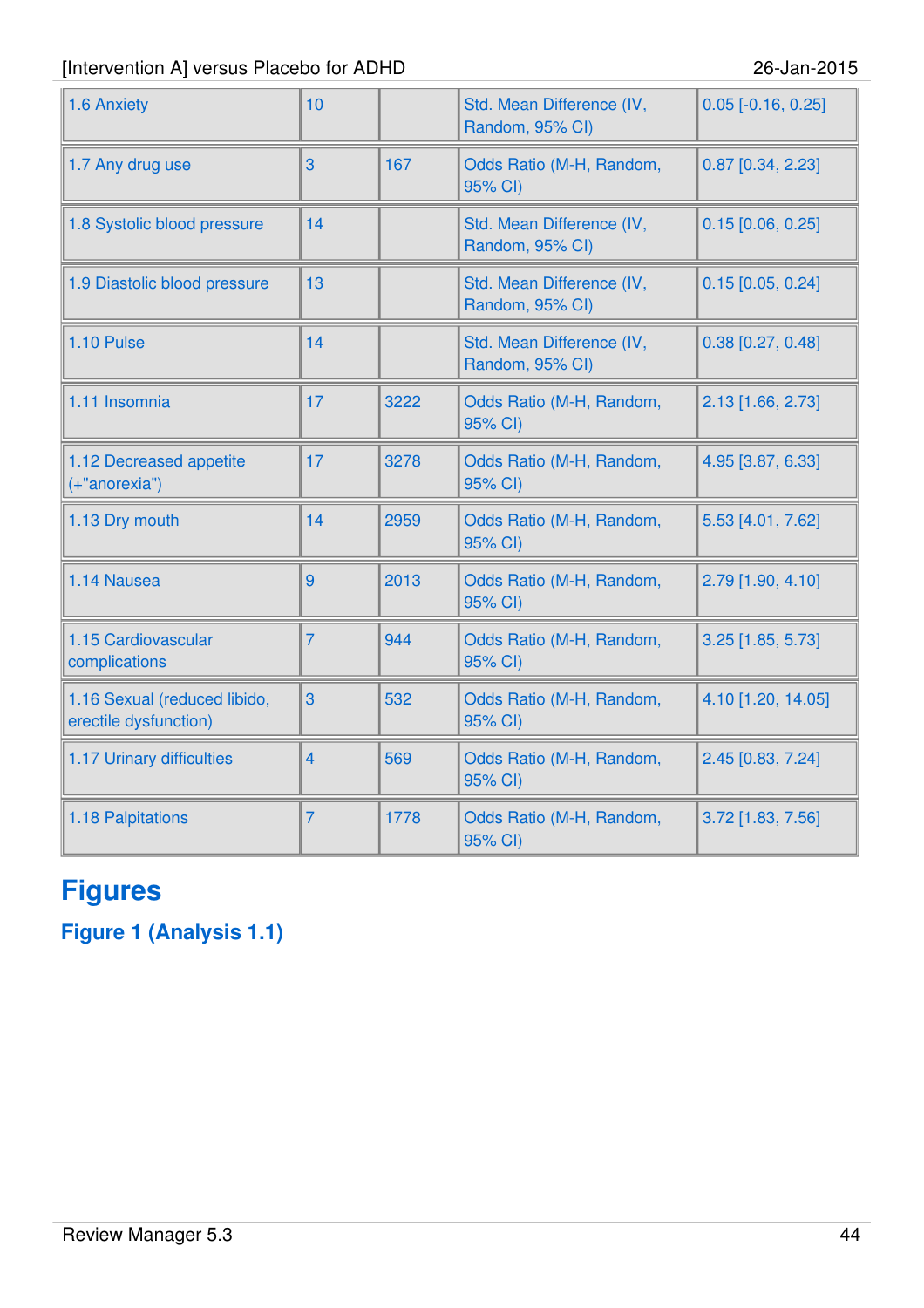|                          |                                                                                                  |        |        | Std. Mean Difference          | Std. Mean Difference                  |
|--------------------------|--------------------------------------------------------------------------------------------------|--------|--------|-------------------------------|---------------------------------------|
| <b>Study or Subgroup</b> | Std. Mean Difference                                                                             | SE     | Weight | IV, Random, 95% CI            | IV, Random, 95% CI                    |
| Adler 2009               | $-0.3315$                                                                                        | 0.134  | 10.1%  | $-0.33$ [ $-0.59, -0.07$ ]    |                                       |
| Biederman 2006           | $-0.769$                                                                                         | 0.1749 | 7.6%   | $-0.77$ [-1.11, -0.43]        |                                       |
| Biederman 2010           | $-0.6133$                                                                                        | 0.1371 | 9.9%   | $-0.61$ [ $-0.88, -0.34$ ]    |                                       |
| Carpentier 2005          | $-0.2924$                                                                                        | 0.3264 | 3.1%   | $-0.29$ [ $-0.93$ , $0.35$ ]  |                                       |
| Gualtieri 1985           | $-0.2931$                                                                                        | 0.5035 | 1.4%   | $-0.29$ [-1.28, 0.69]         |                                       |
| <b>Huss 2014</b>         | $-0.5263$                                                                                        | 0.1606 | 8.4%   | $-0.53$ [ $-0.84$ , $-0.21$ ] |                                       |
| Huss 2014                | $-0.627$                                                                                         | 0.162  | 8.3%   | $-0.63$ [ $-0.94$ , $-0.31$ ] |                                       |
| Huss 2014                | $-0.4807$                                                                                        | 0.1609 | 8.4%   | $-0.48$ [ $-0.80, -0.17$ ]    |                                       |
| Kooij 2004               | $-0.289$                                                                                         | 0.3017 | 3.5%   | $-0.29$ [ $-0.88$ , $0.30$ ]  |                                       |
| Kuperman 2001            | 0.2261                                                                                           | 0.4665 | 1.6%   | $0.23$ [-0.69, 1.14]          |                                       |
| Reimherr 2007            | $-0.6713$                                                                                        | 0.326  | 3.1%   | $-0.67$ [-1.31, $-0.03$ ]     |                                       |
| Spencer 2005             | $-1.4003$                                                                                        | 0.2309 | 5.3%   | $-1.40$ [-1.85, $-0.95$ ]     |                                       |
| Spencer 2007             | $-0.4928$                                                                                        | 0.2735 | 4.1%   | $-0.49$ [-1.03, 0.04]         |                                       |
| Spencer 2007             | $-0.4908$                                                                                        | 0.2754 | 4.0%   | $-0.49$ [-1.03, 0.05]         |                                       |
| Spencer 2007             | $-0.7522$                                                                                        | 0.2797 | 3.9%   | $-0.75$ [-1.30, $-0.20$ ]     |                                       |
| Weisler 2012             | $-0.5463$                                                                                        | 0.1717 | 7.8%   | $-0.55$ [ $-0.88, -0.21$ ]    |                                       |
| Winhusen 2010            | $-0.4341$                                                                                        | 0.1417 | 9.6%   | $-0.43[-0.71, -0.16]$         |                                       |
| Total (95% CI)           |                                                                                                  |        | 100.0% | $-0.56$ [ $-0.68, -0.43$ ]    |                                       |
|                          | Heterogeneity: Tau <sup>2</sup> = 0.02; Chi <sup>2</sup> = 24.25, df = 16 (P = 0.08); $P = 34\%$ |        |        |                               | 5                                     |
|                          | Test for overall effect: $Z = 8.92$ (P < 0.00001)                                                |        |        |                               |                                       |
|                          |                                                                                                  |        |        |                               | Favours [experimental] Favours [conti |
| Risk of bias legend      |                                                                                                  |        |        |                               |                                       |

(A) Random sequence generation (selection bias)

(B) Allocation concealment (selection bias)

(C) Blinding of participants and personnel (performance bias)

(D) Blinding of outcome assessment (detection bias)

(E) Incomplete outcome data (attrition bias)

(F) Selective reporting (reporting bias)

(G) Other bias

Forest plot of comparison: 1 Methylphenidate versus placebo, outcome: 1.1 ADHD Symptoms (ADHD RS).

### **Figure 2 (Analysis 1.2)**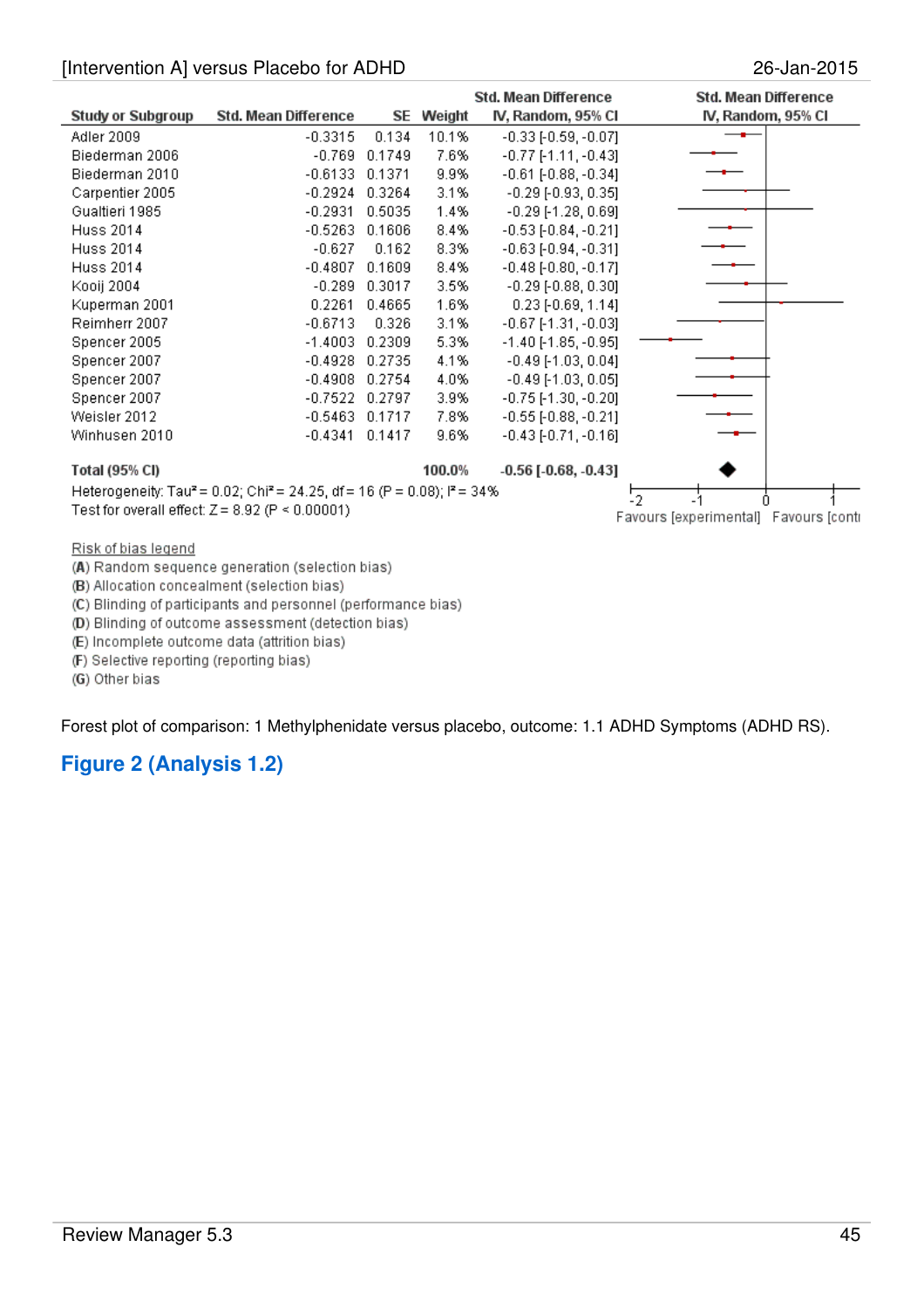|                          |                                                                                                            |        |           | Std. Mean Difference          | <b>Std. Mean Difference</b>           |
|--------------------------|------------------------------------------------------------------------------------------------------------|--------|-----------|-------------------------------|---------------------------------------|
| <b>Study or Subgroup</b> | Std. Mean Difference                                                                                       |        | SE Weight | IV, Random, 95% CI            | IV, Random, 95% CI                    |
| Bouffard 2003            | $-0.5362$ 0.2631                                                                                           |        | 7.9%      | $-0.54$ [-1.05, $-0.02$ ]     |                                       |
| Casas 2013               | -0.4309                                                                                                    | 0.2206 | 9.6%      | $-0.43$ [ $-0.86, 0.00$ ]     |                                       |
| Casas 2013               | $-0.2816$ $0.2192$                                                                                         |        | 9.6%      | $-0.28[-0.71, 0.15]$          |                                       |
| Ginsberg 2012 A          | $-2.4917$                                                                                                  | 0.5024 | 3.0%      | $-2.49[-3.48, -1.51]$         |                                       |
| Jain 2007                | $-0.3177$                                                                                                  | 0.228  | 9.2%      | $-0.32$ [ $-0.76$ , $0.13$ ]  |                                       |
| Konstenius 2010          | $-0.2253$ $0.4098$                                                                                         |        | 4.2%      | $-0.23$ [-1.03, 0.58]         |                                       |
| Medori 2008              | $-0.4185$ 0.2045                                                                                           |        | 10.3%     | $-0.42$ [ $-0.82$ , $-0.02$ ] |                                       |
| Medori 2008              | $-0.6063$                                                                                                  | 0.2069 | 10.2%     | $-0.61$ [-1.01, $-0.20$ ]     |                                       |
| Medori 2008              | $-0.3112$ $0.2043$                                                                                         |        | 10.3%     | $-0.31$ [ $-0.71$ , $0.09$ ]  |                                       |
| Rösler 2009              | $-0.5982$ $0.1453$                                                                                         |        | 13.5%     | $-0.60$ [ $-0.88, -0.31$ ]    |                                       |
| Weisler 2012             | $-0.4928$ 0.1711                                                                                           |        | 12.0%     | $-0.49$ [ $-0.83$ , $-0.16$ ] |                                       |
| <b>Total (95% CI)</b>    |                                                                                                            |        | 100.0%    | $-0.50$ [ $-0.69, -0.32$ ]    |                                       |
|                          | Heterogeneity: Tau <sup>2</sup> = 0.05; Chi <sup>2</sup> = 19.63, df = 10 (P = 0.03); l <sup>2</sup> = 49% |        |           |                               | $-2^{\circ}$                          |
|                          | Test for overall effect: $Z = 5.28$ (P < 0.00001)                                                          |        |           |                               | Favours [experimental] Favours [conti |

#### Risk of bias legend

(A) Random sequence generation (selection bias)

(B) Allocation concealment (selection bias)

(C) Blinding of participants and personnel (performance bias)

(D) Blinding of outcome assessment (detection bias)

(E) Incomplete outcome data (attrition bias)

(F) Selective reporting (reporting bias)

(G) Other bias

Forest plot of comparison: 1 Methylphenidate versus placebo, outcome: 1.2 ADHD Symptoms (Connor's Adult ADHD Rating Scale).

### **Figure 3 (Analysis 1.3)**

|                          |                                                                                                          |                  | Std. Mean Difference          | <b>Std. Mean Difference</b>                  |  |
|--------------------------|----------------------------------------------------------------------------------------------------------|------------------|-------------------------------|----------------------------------------------|--|
| <b>Study or Subgroup</b> | Std. Mean Difference                                                                                     | <b>SE</b> Weight | IV, Random, 95% CI            | IV, Random, 95% CI                           |  |
| Ginsberg 2012            | $-1.9765$ 0.4564                                                                                         | 9.7%             | $-1.98$ [ $-2.87$ , $-1.08$ ] |                                              |  |
| Kooij 2004               | $-0.3684$ $0.3027$                                                                                       | 16.5%            | $-0.37$ [ $-0.96$ , $0.22$ ]  |                                              |  |
| Spencer 2007             | $-0.9157$ 0.2833                                                                                         | 17.7%            | $-0.92$ [-1.47, $-0.36$ ]     |                                              |  |
| Spencer 2007             | $-0.9342$ 0.2815                                                                                         | 17.8%            | $-0.93$ [-1.49, -0.38]        |                                              |  |
| Spencer 2007             | $-0.6219$ $0.2773$                                                                                       | 18.0%            | $-0.62$ [-1.17, $-0.08$ ]     |                                              |  |
| Wender 1985              | $-0.8904$ $0.2444$                                                                                       | 20.3%            | $-0.89$ [-1.37, -0.41]        |                                              |  |
| Total (95% CI)           |                                                                                                          | 100.0%           | $-0.87$ [ $-1.20, -0.55$ ]    |                                              |  |
|                          | Heterogeneity: Tau <sup>2</sup> = 0.08; Chi <sup>2</sup> = 9.47, df = 5 (P = 0.09); l <sup>2</sup> = 47% |                  |                               |                                              |  |
|                          | Test for overall effect: $Z = 5.24$ (P < 0.00001)                                                        |                  |                               | - 4<br>Favours [experimental] Favours [conti |  |

Risk of bias legend

(A) Random sequence generation (selection bias)

(B) Allocation concealment (selection bias)

(C) Blinding of participants and personnel (performance bias)

(D) Blinding of outcome assessment (detection bias)

(E) Incomplete outcome data (attrition bias)

(F) Selective reporting (reporting bias)

(G) Other bias

Forest plot of comparison: 1 Methylphenidate versus placebo, outcome: 1.3 ADHD Function (Global Assessment of Function).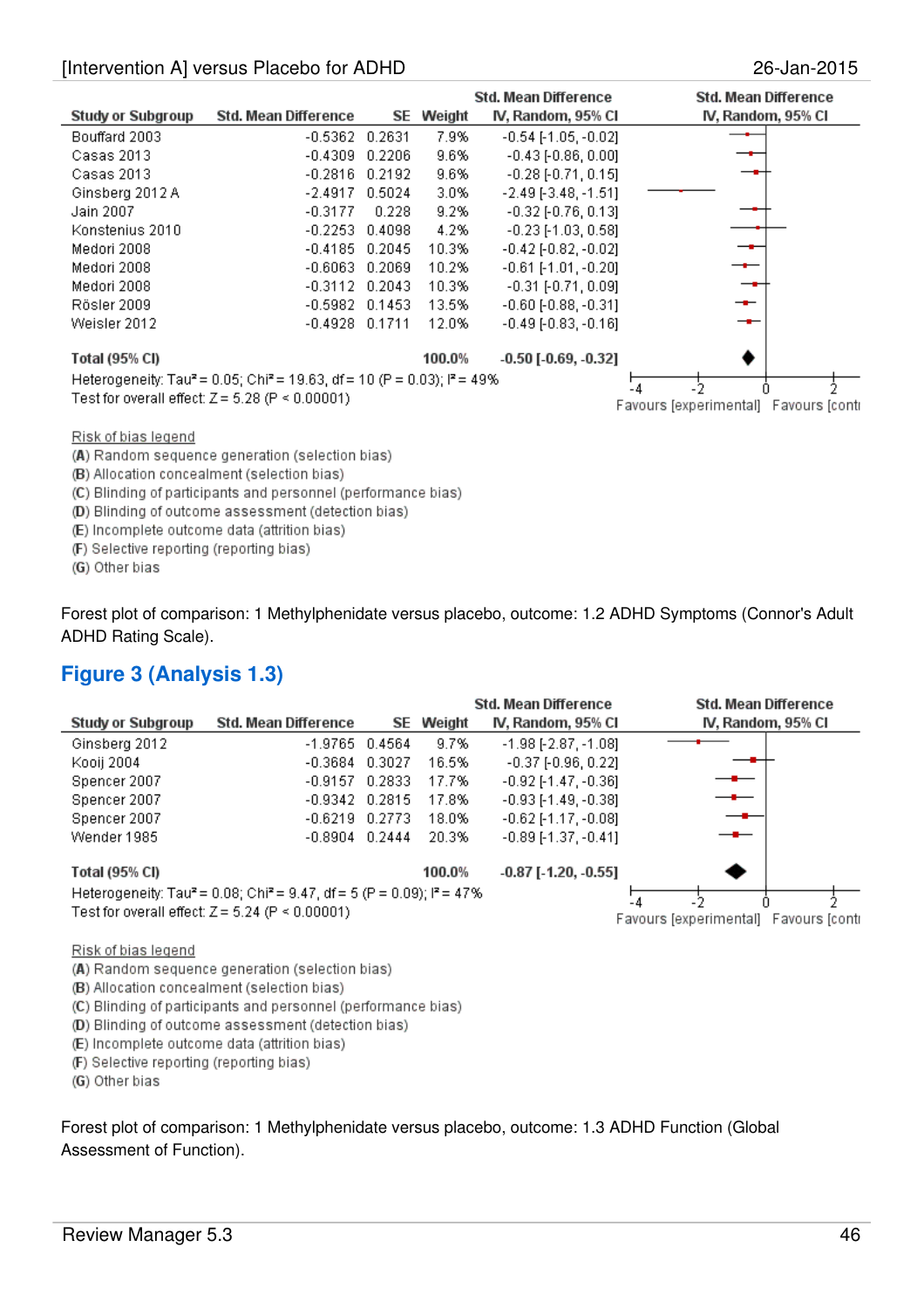### **Figure 4 (Analysis 1.4)**

|                                                        |                                                                                               |        |        | Std. Mean Difference          | <b>Std. Mean Difference</b>           |
|--------------------------------------------------------|-----------------------------------------------------------------------------------------------|--------|--------|-------------------------------|---------------------------------------|
| <b>Study or Subgroup</b>                               | Std. Mean Difference                                                                          | SE.    | Weight | IV, Random, 95% CI            | IV, Random, 95% Cl                    |
| Carpentier 2005                                        | $-0.4293$                                                                                     | 0.3286 | 6.9%   | $-0.43$ [-1.07, 0.21]         |                                       |
| Casas 2013                                             | $-0.097$                                                                                      | 0.2183 | 15.7%  | $-0.10$ [ $-0.52$ , $0.33$ ]  |                                       |
| Casas 2013                                             | $-0.2518$                                                                                     | 0.219  | 15.6%  | $-0.25$ [ $-0.68$ , $0.18$ ]  |                                       |
| Kooii 2004                                             | $-0.2941$                                                                                     | 0.3017 | 8.2%   | $-0.29$ [ $-0.89$ , $0.30$ ]  |                                       |
| Rösler 2013                                            | $-0.4726$ 0.1182                                                                              |        | 53.6%  | $-0.47$ [ $-0.70$ , $-0.24$ ] | --                                    |
| Total (95% CI)                                         |                                                                                               |        | 100.0% | $-0.36$ [ $-0.53$ , $-0.19$ ] |                                       |
|                                                        | Heterogeneity: Tau <sup>2</sup> = 0.00; Chi <sup>2</sup> = 2.69, df = 4 (P = 0.61); $P = 0\%$ |        |        |                               | $-2$                                  |
| Test for overall effect: $Z = 4.18$ (P $\leq 0.0001$ ) |                                                                                               |        |        |                               | Favours [experimental] Favours [conti |

Risk of bias legend

(A) Random sequence generation (selection bias)

(B) Allocation concealment (selection bias)

(C) Blinding of participants and personnel (performance bias)

(D) Blinding of outcome assessment (detection bias)

(E) Incomplete outcome data (attrition bias)

(F) Selective reporting (reporting bias)

(G) Other bias

Forest plot of comparison: 1 Methylphenidate versus placebo, outcome: 1.4 ADHD Function (CGI Investigator rated).

### **Figure 5 (Analysis 1.5)**

|                                                |                                                                                                  |               |        | <b>Std. Mean Difference</b>  | Std. Mean Difference                  |
|------------------------------------------------|--------------------------------------------------------------------------------------------------|---------------|--------|------------------------------|---------------------------------------|
| <b>Study or Subgroup</b>                       | <b>Std. Mean Difference</b>                                                                      | SE            | Weight | IV, Random, 95% CI           | IV, Random, 95% CI                    |
| Biederman 2006                                 |                                                                                                  | 0.2272 0.1692 | 12.0%  | $0.23$ [-0.10, 0.56]         |                                       |
| Biederman 2010                                 | 0.1028                                                                                           | 0.1341        | 14.2%  | $0.10$ [ $-0.16$ , $0.37$ ]  |                                       |
| Casas 2013                                     | 0.0945                                                                                           | 0.2247        | 9.1%   | $0.09$ [-0.35, 0.53]         |                                       |
| Casas 2013                                     | 0.0921                                                                                           | 0.2246        | 9.1%   | $0.09$ [-0.35, 0.53]         |                                       |
| Gualtieri 1985                                 | $-0.708$                                                                                         | 0.5204        | 2.7%   | $-0.71$ [-1.73, 0.31]        |                                       |
| Jain 2007                                      | $-0.1958$                                                                                        | 0.227         | 9.0%   | $-0.20$ [ $-0.64$ , $0.25$ ] |                                       |
| Konstenius 2010                                | 0.6368                                                                                           | 0.4204        | 3.8%   | $0.64$ [-0.19, 1.46]         |                                       |
| Kooij 2004                                     | 0.9903                                                                                           | 0.3193        | 5.8%   | $0.99$ [0.36, 1.62]          |                                       |
| Kuperman 2001                                  | 0.2444                                                                                           | 0.4668        | 3.2%   | $0.24$ [-0.67, 1.16]         |                                       |
| Rösler 2010                                    | $-0.1853$                                                                                        | 0.1126        | 15.6%  | $-0.19[-0.41, 0.04]$         |                                       |
| Tennenbaum 2002                                | 0.2888                                                                                           | 0.2903        | 6.6%   | $0.29$ [-0.28, 0.86]         |                                       |
| Wender 1985                                    | $-0.0318$                                                                                        | 0.2325        | 8.8%   | $-0.03$ [ $-0.49, 0.42$ ]    |                                       |
| Total (95% CI)                                 |                                                                                                  |               | 100.0% | $0.10$ [ $-0.08$ , $0.28$ ]  |                                       |
|                                                | Heterogeneity: Tau <sup>2</sup> = 0.04; Chi <sup>2</sup> = 20.58, df = 11 (P = 0.04); $P = 47\%$ |               |        |                              | 12.                                   |
| Test for overall effect: $Z = 1.10$ (P = 0.27) |                                                                                                  |               |        |                              | Favours lexperimental) Favours lconti |

#### Risk of bias legend

(A) Random sequence generation (selection bias)

(B) Allocation concealment (selection bias)

(C) Blinding of participants and personnel (performance bias)

(D) Blinding of outcome assessment (detection bias)

(E) Incomplete outcome data (attrition bias)

(F) Selective reporting (reporting bias)

(G) Other bias

Forest plot of comparison: 1 Methylphenidate versus placebo, outcome: 1.5 Depression (Hamilton, Beck, and SCL-90 scales).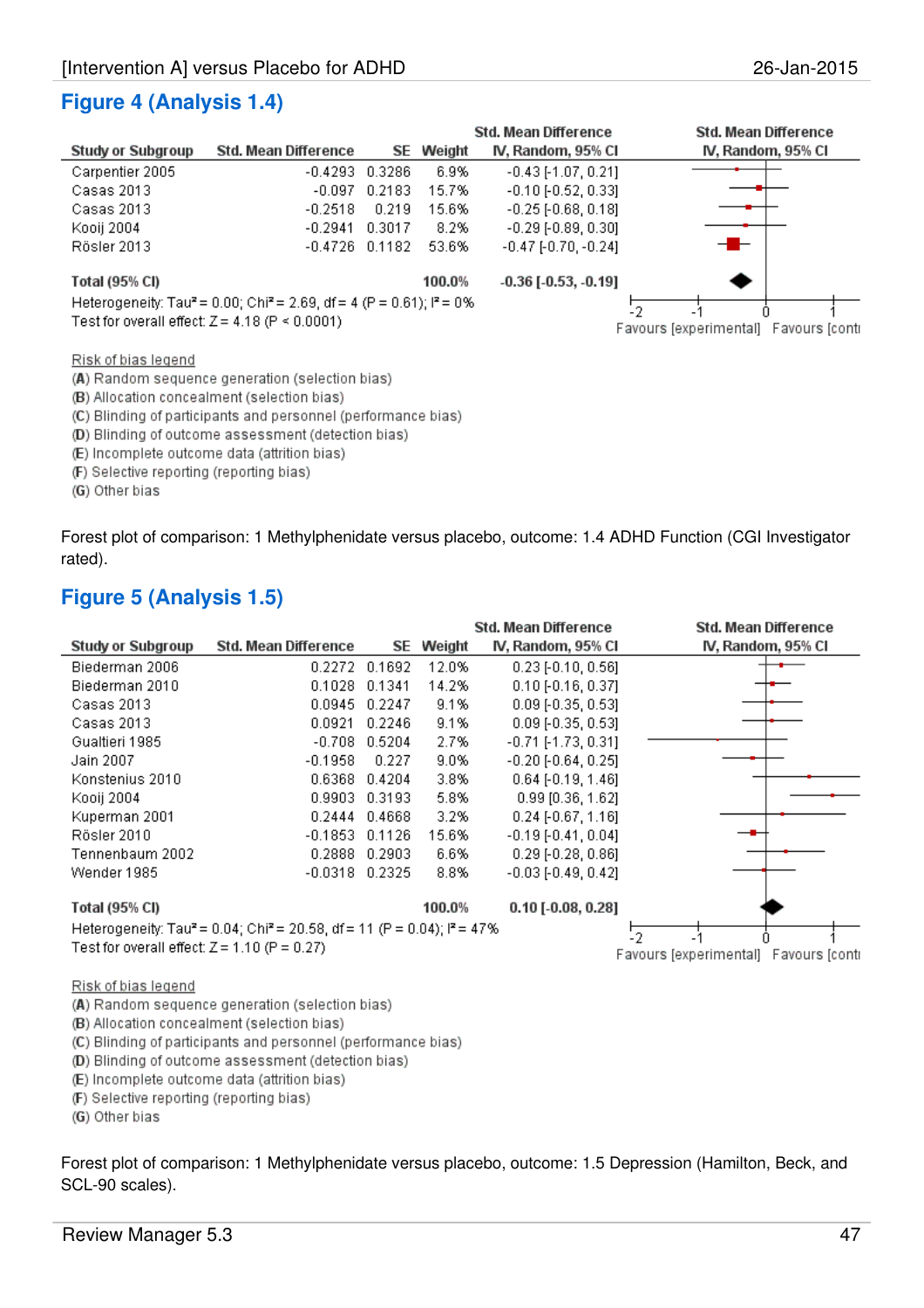# **Figure 6 (Analysis 1.6)**

|                                                                                                   |                      |               |        | Std. Mean Difference         | <b>Std. Mean Difference</b>           |
|---------------------------------------------------------------------------------------------------|----------------------|---------------|--------|------------------------------|---------------------------------------|
| <b>Study or Subgroup</b>                                                                          | Std. Mean Difference | SE.           | Weight | IV, Random, 95% CI           | IV, Random, 95% CI                    |
| Biederman 2006                                                                                    | 0.3496               | 0.17          | 11.4%  | $0.35$ [0.02, 0.68]          |                                       |
| Biederman 2010                                                                                    | 0.2019               | 0.1343        | 12.9%  | $0.20$ [-0.06, 0.47]         |                                       |
| Casas 2013                                                                                        | $-0.175$             | 0.2249        | 9.3%   | $-0.17[-0.62, 0.27]$         |                                       |
| Casas 2013                                                                                        | 0.0196               | 0.2245        | 9.3%   | $0.02$ [-0.42, 0.46]         |                                       |
| Jain 2007                                                                                         | $-0.0606$            | 0.2265        | 9.2%   | $-0.06$ [ $-0.50$ , $0.38$ ] |                                       |
| Konstenius 2010                                                                                   | $-0.1089$            | 0.4086        | 4.7%   | $-0.11$ [ $-0.91$ , $0.69$ ] |                                       |
| Kooij 2004                                                                                        |                      | 0.6253 0.2161 | 9.6%   | $0.63$ [0.20, 1.05]          |                                       |
| Kuperman 2001                                                                                     | $-0.0432$            | 0.4647        | 3.9%   | $-0.04$ [ $-0.95, 0.87$ ]    |                                       |
| Rösler 2010                                                                                       | $-0.1903$            | 0.1126        | 13.7%  | $-0.19[-0.41, 0.03]$         |                                       |
| Tennenbaum 2002.                                                                                  | 0.3986               | 0.2918        | 7.2%   | $0.40$ [-0.17, 0.97]         |                                       |
| Wender 1985                                                                                       | $-0.6039$            | 0.238         | 8.8%   | $-0.60$ [-1.07, $-0.14$ ]    |                                       |
| <b>Total (95% CI)</b>                                                                             |                      |               | 100.0% | $0.05$ [-0.16, 0.25]         |                                       |
| Heterogeneity: Tau <sup>2</sup> = 0.07; Chi <sup>2</sup> = 26.40, df = 10 (P = 0.003); $P = 62\%$ | 12                   |               |        |                              |                                       |
| Test for overall effect: $Z = 0.46$ (P = 0.64)                                                    |                      |               |        |                              | Favours lexperimental) Favours lconti |

Risk of bias legend

(A) Random sequence generation (selection bias)

(B) Allocation concealment (selection bias)

(C) Blinding of participants and personnel (performance bias)

(D) Blinding of outcome assessment (detection bias)

(E) Incomplete outcome data (attrition bias)

(F) Selective reporting (reporting bias)

(G) Other bias

.

Forest plot of comparison: 1 Methylphenidate versus placebo, outcome: 1.6 Anxiety (HAM-A, Beck, SLC-90 scales)

### **Figure 7 (Analysis 1.7)**

|                                                                                                          | Experimental |       | Control |       |                    | <b>Odds Ratio</b>   | Odds Ratio                          |
|----------------------------------------------------------------------------------------------------------|--------------|-------|---------|-------|--------------------|---------------------|-------------------------------------|
| <b>Study or Subgroup</b>                                                                                 | Events       | Total | Events  | Total | Weight             | M-H, Random, 95% CI | M-H, Random, 95% CI                 |
| Konstenius 2010                                                                                          | 4            | 12    | 4       | 12    | 25.8%              | $1.00$ [0.18, 5.46] |                                     |
| Konstenius 2010                                                                                          | 11           | 12    | 9       | 12    | 13.7%              | 3.67 [0.32, 41.59]  |                                     |
| Konstenius 2013                                                                                          | 18           | 27    | 23      | 27    | 38.3%              | $0.35$ [0.09, 1.31] |                                     |
| Levin 2006                                                                                               | 30           | 32    | 30      | 33.   | 22.1%              | 1.50 [0.23, 9.63]   |                                     |
| Total (95% CI)                                                                                           |              | 83    |         | 84    | 100.0%             | $0.87$ [0.34, 2.23] |                                     |
| Total events                                                                                             | 63           |       | 66      |       |                    |                     |                                     |
| Heterogeneity: Tau <sup>2</sup> = 0.14; Chi <sup>2</sup> = 3.52, df = 3 (P = 0.32); l <sup>2</sup> = 15% |              |       |         |       | în n1<br>n 1<br>10 |                     |                                     |
| Test for overall effect: $Z = 0.29$ (P = 0.78)                                                           |              |       |         |       |                    |                     | Favours [experimental] Favours [con |

#### Risk of bias legend

- (A) Random sequence generation (selection bias)
- (B) Allocation concealment (selection bias)
- (C) Blinding of participants and personnel (performance bias)
- (D) Blinding of outcome assessment (detection bias)
- (E) Incomplete outcome data (attrition bias)
- (F) Selective reporting (reporting bias)

(G) Other bias

Forest plot of comparison: 1 Methylphenidate versus placebo, outcome: 1.7 Any drug use.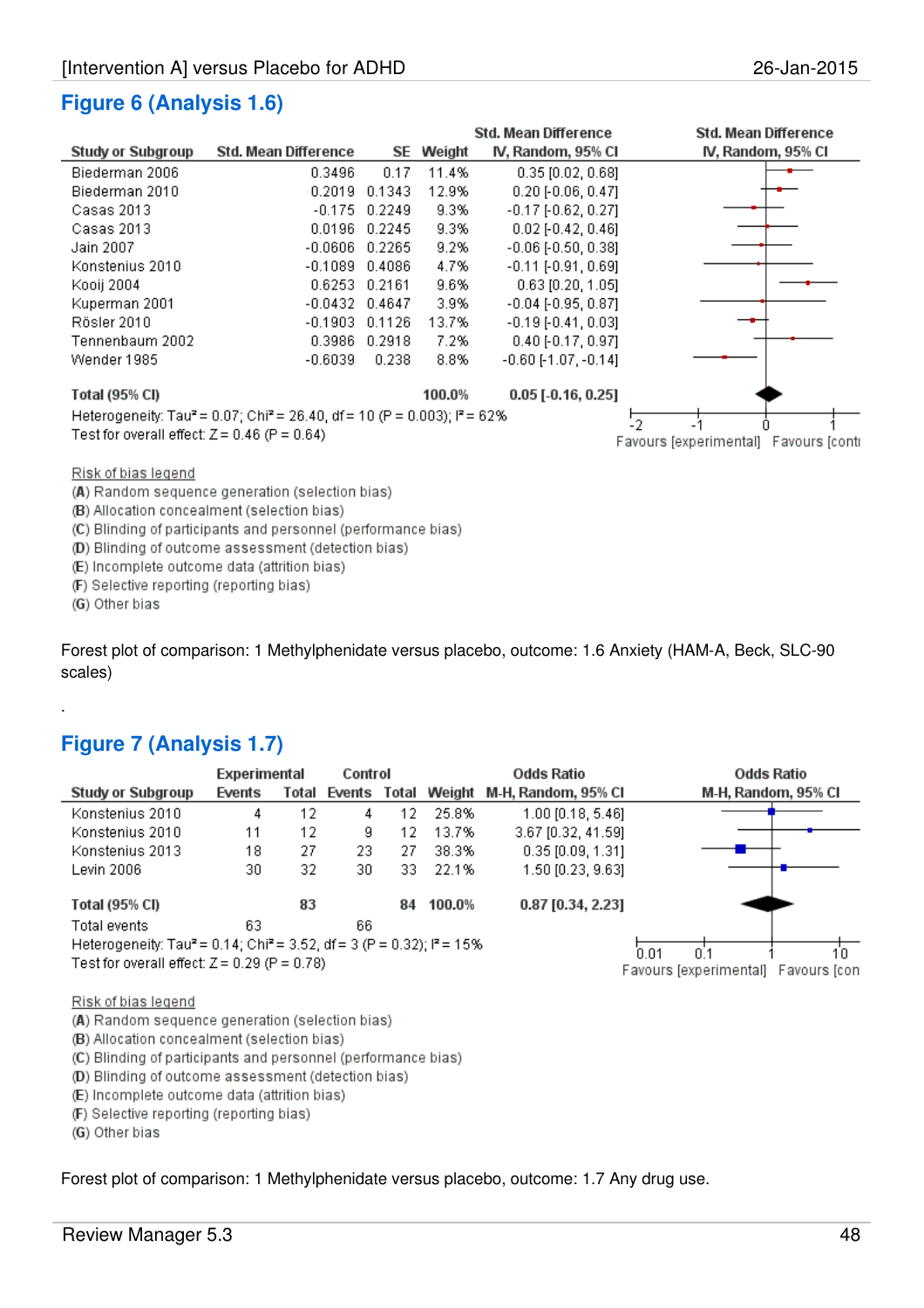|                                                 |                                                                                                 |               |        | Std. Mean Difference         | Std. Mean Difference                  |
|-------------------------------------------------|-------------------------------------------------------------------------------------------------|---------------|--------|------------------------------|---------------------------------------|
| <b>Study or Subgroup</b>                        | Std. Mean Difference                                                                            | SE            | Weight | IV, Random, 95% CI           | IV, Random, 95% CI                    |
| Adler 2009                                      | $-0.0747$ 0.1331                                                                                |               | 12.9%  | $-0.07[-0.34, 0.19]$         |                                       |
| Biederman 2006                                  | 0.4064                                                                                          | 0.1704        | 7.9%   | $0.41$ [0.07, 0.74]          |                                       |
| Bouffard 2003                                   | 0.4287                                                                                          | 0.2614        | 3.3%   | $0.43$ [-0.08, 0.94]         |                                       |
| Casas 2013                                      | 0.3092                                                                                          | 0.1789        | 7.1%   | $0.31$ [ $-0.04$ , $0.66$ ]  |                                       |
| Casas 2013                                      |                                                                                                 | 0.278 0.1777  | 7.2%   | $0.28$ [-0.07, 0.63]         |                                       |
| Ginsberg 2012                                   |                                                                                                 | 0.3012 0.3675 | 1.7%   | $0.30$ [-0.42, 1.02]         |                                       |
| Jain 2007                                       | $-0.0283$                                                                                       | 0.2429        | 3.9%   | $-0.03$ [ $-0.50, 0.45$ ]    |                                       |
| Kooij 2004                                      | 0.3265                                                                                          | 0.3022        | 2.5%   | $0.33$ [-0.27, 0.92]         |                                       |
| Reimherr 2007                                   |                                                                                                 | 0.2465 0.3176 | 2.3%   | $0.25$ [-0.38, 0.87]         |                                       |
| Retz 2012                                       | $-0.0829$                                                                                       | 0.1573        | 9.2%   | $-0.08$ [ $-0.39$ , $0.23$ ] |                                       |
| Rösler 2009                                     | 0.0735                                                                                          | 0.1428        | 11.2%  | $0.07$ [-0.21, 0.35]         |                                       |
| Spencer 1995                                    | 0.5598                                                                                          | 0.3011        | 2.5%   | $0.56$ [-0.03, 1.15]         |                                       |
| Spencer 2005                                    | 0.1579                                                                                          | 0.1831        | 6.8%   | $0.16$ [-0.20, 0.52]         |                                       |
| Spencer 2007                                    | 0.1044                                                                                          | 0.158         | 9.2%   | $0.10$ [-0.21, 0.41]         |                                       |
| Winhusen 2010                                   | 0.1843                                                                                          | 0.137         | 12.2%  | $0.18$ [-0.08, 0.45]         |                                       |
| Total (95% CI)                                  |                                                                                                 |               | 100.0% | $0.15$ [0.06, 0.25]          |                                       |
|                                                 | Heterogeneity: Tau <sup>2</sup> = 0.00; Chi <sup>2</sup> = 13.17, df = 14 (P = 0.51); $P = 0\%$ |               | 12.    |                              |                                       |
| Test for overall effect: $Z = 3.22$ (P = 0.001) |                                                                                                 |               |        |                              | Favours [experimental] Favours [conti |
| Risk of bias legend                             |                                                                                                 |               |        |                              |                                       |

(A) Random sequence generation (selection bias)

(B) Allocation concealment (selection bias)

(C) Blinding of participants and personnel (performance bias)

(D) Blinding of outcome assessment (detection bias)

(E) Incomplete outcome data (attrition bias)

(F) Selective reporting (reporting bias)

(G) Other bias

Forest plot of comparison: 1 Methylphenidate versus placebo, outcome: 1.8 Systolic blood pressure.

### **Figure 9 (Analysis 1.9)**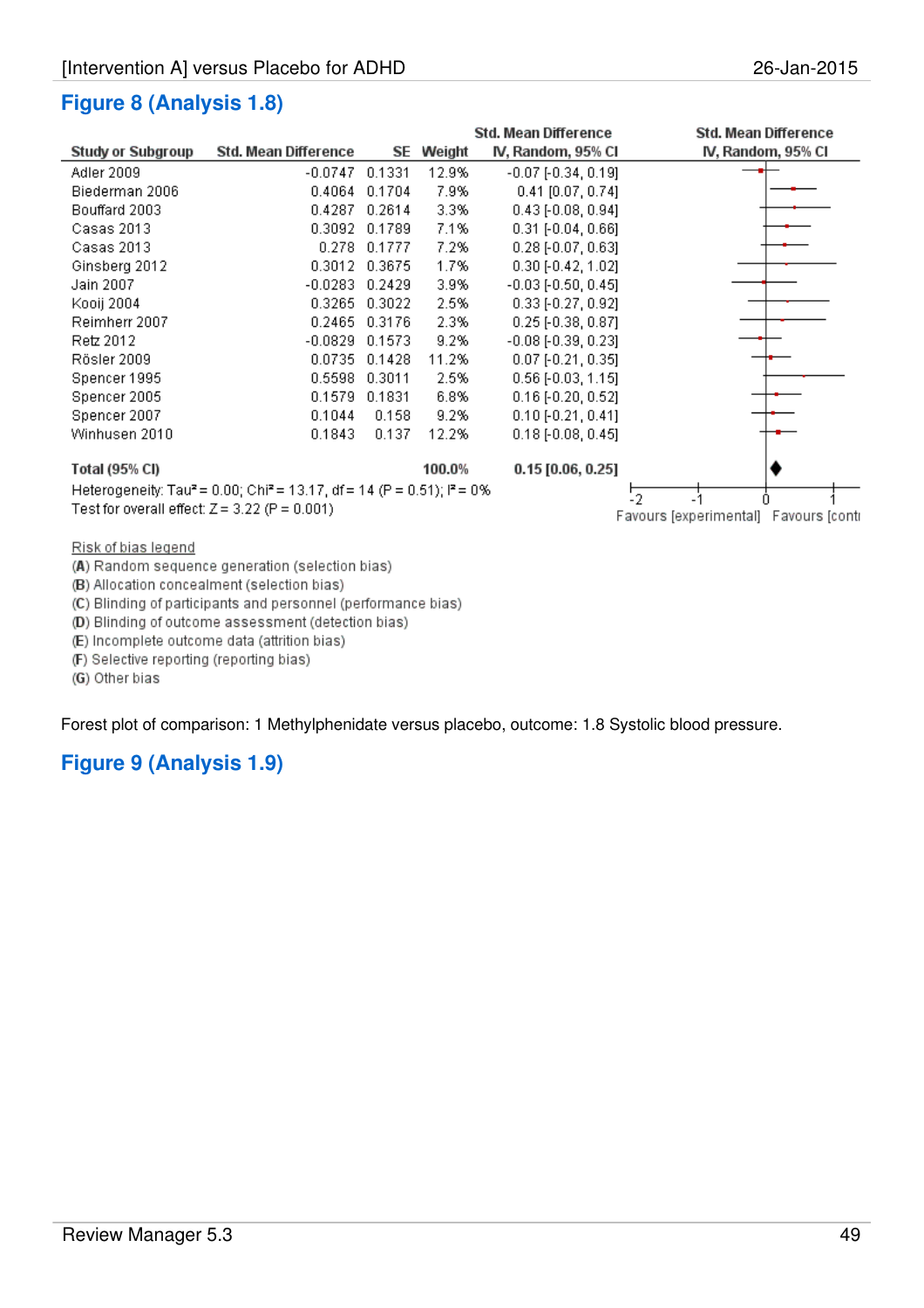| Study or Subgroup                               | Std. Mean Difference                                                                                      | SE.    | Weight | Std. Mean Difference<br>IV, Random, 95% CI | Std. Mean Difference<br>IV, Random, 95% CI |
|-------------------------------------------------|-----------------------------------------------------------------------------------------------------------|--------|--------|--------------------------------------------|--------------------------------------------|
| Adler 2009                                      | 0.0984                                                                                                    | 0.1332 | 13.4%  | $0.10$ [-0.16, 0.36]                       |                                            |
| Biederman 2006                                  | 0.5656                                                                                                    | 0.1721 | 8.0%   | $0.57$ [0.23, 0.90]                        |                                            |
|                                                 | θ.                                                                                                        |        |        |                                            |                                            |
| Bouffard 2003                                   |                                                                                                           | 0.2582 | 3.6%   | $0.00$ [ $-0.51$ , $0.51$ ]                |                                            |
| Casas 2013                                      | 0.1255                                                                                                    | 0.1781 | 7.5%   | $0.13$ [-0.22, 0.47]                       |                                            |
| Casas 2013                                      | 0.0416                                                                                                    | 0.1769 | 7.6%   | $0.04$ [-0.31, 0.39]                       |                                            |
| Ginsberg 2012                                   | 0.4344                                                                                                    | 0.3701 | 1.7%   | $0.43$ [-0.29, 1.16]                       |                                            |
| Jain 2007                                       | $-0.1005$                                                                                                 | 0.2266 | 4.6%   | $-0.10[-0.54, 0.34]$                       |                                            |
| Reimherr 2007                                   | 0.2265                                                                                                    | 0.3174 | 2.4%   | $0.23$ [-0.40, 0.85]                       |                                            |
| Retz 2012                                       | 0.                                                                                                        | 0.1572 | 9.6%   | $0.00$ [ $-0.31$ , $0.31$ ]                |                                            |
| Rösler 2009                                     | 0.                                                                                                        | 0.1428 | 11.6%  | $0.00$ [ $-0.28$ , $0.28$ ]                |                                            |
| Spencer 1995                                    | 0.2319                                                                                                    | 0.296  | 2.7%   | $0.23$ [-0.35, 0.81]                       |                                            |
| Spencer 2005                                    | 0.2207                                                                                                    | 0.2105 | 5.3%   | $0.22$ [-0.19, 0.63]                       |                                            |
| Spencer 2007                                    | 0.0845                                                                                                    | 0.1579 | 9.5%   | $0.08$ [-0.22, 0.39]                       |                                            |
| Winhusen 2010                                   | 0.3317                                                                                                    | 0.137  | 12.6%  | $0.33$ $[0.06, 0.60]$                      |                                            |
| Total (95% CI)                                  |                                                                                                           |        | 100.0% | $0.15$ [0.05, 0.24]                        |                                            |
|                                                 | Heterogeneity: Tau <sup>2</sup> = 0.00; Chi <sup>2</sup> = 12.71, df = 13 (P = 0.47); i <sup>2</sup> = 0% |        |        |                                            |                                            |
| Test for overall effect: $Z = 3.02$ (P = 0.003) |                                                                                                           | 12     |        |                                            |                                            |
|                                                 |                                                                                                           |        |        |                                            | Favours [experimental] Favours [conti      |

Risk of bias legend

(A) Random sequence generation (selection bias)

(B) Allocation concealment (selection bias)

(C) Blinding of participants and personnel (performance bias)

(D) Blinding of outcome assessment (detection bias)

(E) Incomplete outcome data (attrition bias)

(F) Selective reporting (reporting bias)

(G) Other bias

Forest plot of comparison: 1 Methylphenidate versus placebo, outcome: 1.9 Diastolic blood pressure.

### **Figure 10 (Analysis 1.10)**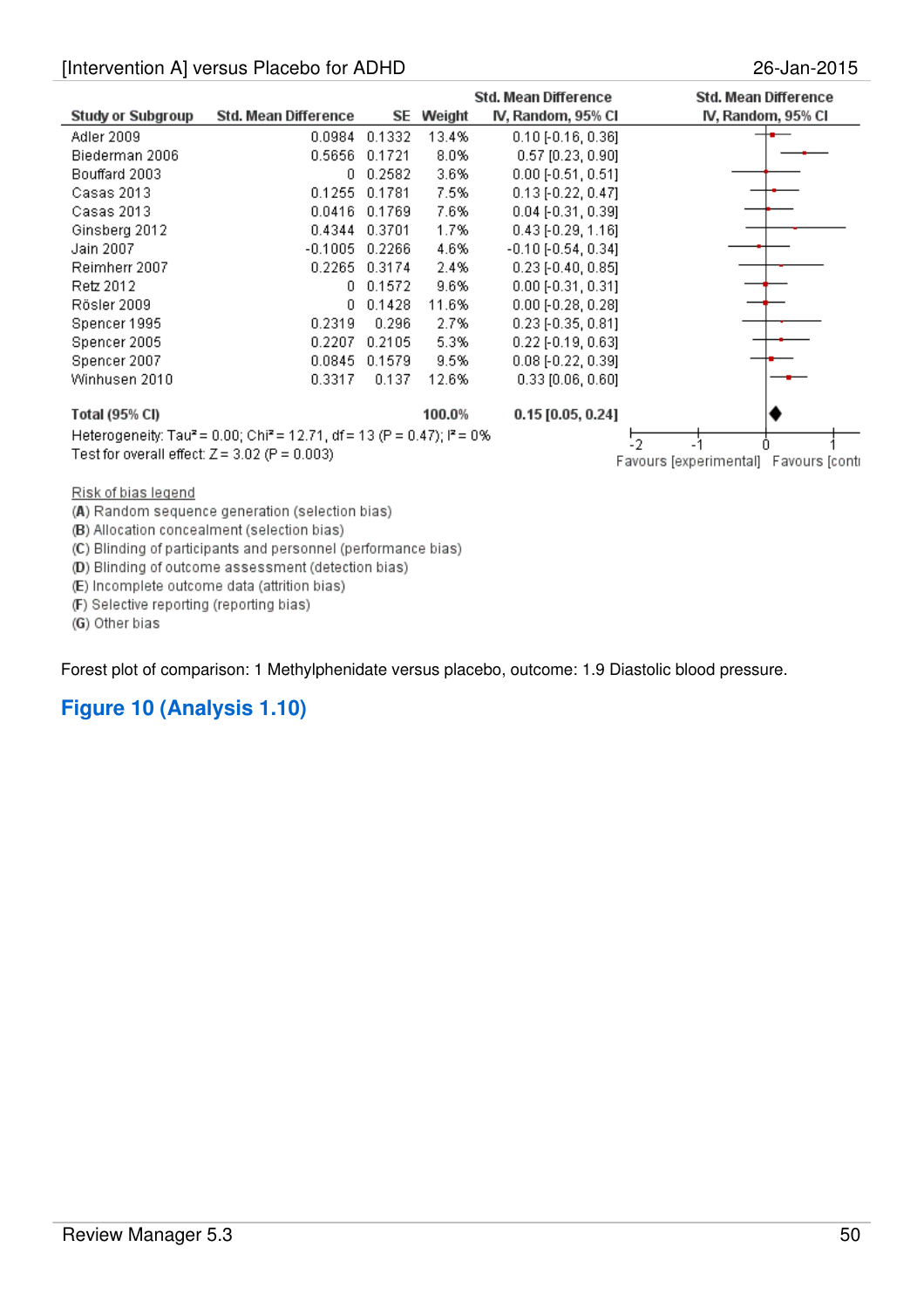|                          |                                                                                                            |        |        | Std. Mean Difference | Std. Mean Difference                               |
|--------------------------|------------------------------------------------------------------------------------------------------------|--------|--------|----------------------|----------------------------------------------------|
| <b>Study or Subgroup</b> | Std. Mean Difference                                                                                       | SE.    | Weight | IV, Random, 95% CI   | IV, Random, 95% CI                                 |
| Adler 2009               | 0.5717                                                                                                     | 0.1358 | 11.7%  | $0.57$ [0.31, 0.84]  |                                                    |
| Biederman 2006           | 0.6207                                                                                                     | 0.1728 | 8.0%   | $0.62$ [0.28, 0.96]  |                                                    |
| Bouffard 2003            | 0.3948                                                                                                     | 0.2609 | 3.8%   | $0.39$ [-0.12, 0.91] |                                                    |
| Casas 2013               | 0.301                                                                                                      | 0.1778 | 7.6%   | $0.30$ [-0.05, 0.65] |                                                    |
| Casas 2013               | 0.2642                                                                                                     | 0.1786 | 7.5%   | $0.26$ [-0.09, 0.61] |                                                    |
| Ginsberg 2012            | 0.2544                                                                                                     | 0.3668 | 2.0%   | $0.25$ [-0.46, 0.97] |                                                    |
| Jain 2007                | 0.0916                                                                                                     | 0.2266 | 5.0%   | $0.09$ [-0.35, 0.54] |                                                    |
| Kooij 2004               | 0.9903                                                                                                     | 0.3193 | 2.6%   | $0.99$ [0.36, 1.62]  |                                                    |
| Reimherr 2007            | 0.1668                                                                                                     | 0.3168 | 2.7%   | $0.17$ [-0.45, 0.79] |                                                    |
| Retz 2012                | 0.3781                                                                                                     | 0.1587 | 9.1%   | $0.38$ [0.07, 0.69]  |                                                    |
| Rösler 2009              | 0.1813                                                                                                     | 0.143  | 10.8%  | $0.18$ [-0.10, 0.46] |                                                    |
| Spencer 1995             | 0.4096                                                                                                     | 0.2982 | 3.0%   | $0.41$ [-0.17, 0.99] |                                                    |
| Spencer 2005             | 0.5347                                                                                                     | 0.2131 | 5.5%   | $0.53$ [0.12, 0.95]  |                                                    |
| Spencer 2007             | 0.5445                                                                                                     | 0.1601 | 9.0%   | $0.54$ [0.23, 0.86]  |                                                    |
| Winhusen 2010            | 0.1708                                                                                                     | 0.1363 | 11.6%  | $0.17$ [-0.10, 0.44] |                                                    |
| Total (95% CI)           |                                                                                                            |        | 100.0% | $0.38$ [0.27, 0.48]  |                                                    |
|                          | Heterogeneity: Tau <sup>2</sup> = 0.01; Chi <sup>2</sup> = 16.27, df = 14 (P = 0.30); l <sup>2</sup> = 14% |        |        |                      |                                                    |
|                          | Test for overall effect: $Z = 7.12$ (P $\leq 0.00001$ )                                                    |        |        |                      | $\cdot$ 2<br>Favours [experimental] Favours [conti |

Risk of bias legend

(A) Random sequence generation (selection bias)

(B) Allocation concealment (selection bias)

(C) Blinding of participants and personnel (performance bias)

(D) Blinding of outcome assessment (detection bias)

(E) Incomplete outcome data (attrition bias)

(F) Selective reporting (reporting bias)

(G) Other bias

Forest plot of comparison: 1 Methylphenidate versus placebo, outcome: 1.10 Pulse.

### **Figure 11 (Analysis 1.11)**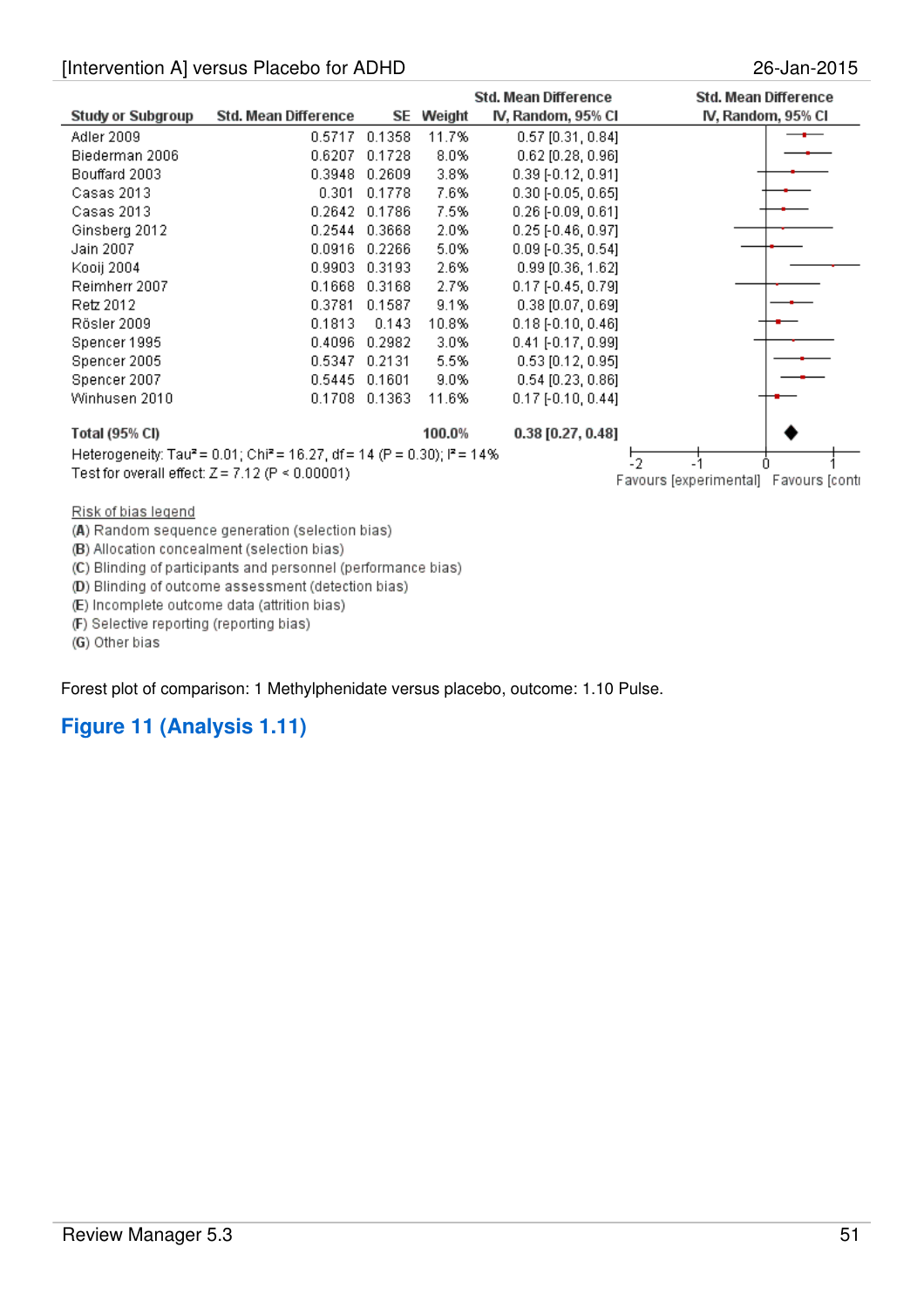|                                                                                                 | Experimental<br>Control |       |              | <b>Odds Ratio</b> | <b>Odds Ratio</b>                                  |                        |                     |
|-------------------------------------------------------------------------------------------------|-------------------------|-------|--------------|-------------------|----------------------------------------------------|------------------------|---------------------|
| <b>Study or Subgroup</b>                                                                        | Events                  | Total | Events Total |                   | Weight                                             | M-H, Random, 95% CI    | M-H, Random, 95% CI |
| Adler 2009                                                                                      | 10                      | 110   | 6            | 116               | 5.7%                                               | 1.83 [0.64, 5.23]      |                     |
| Biederman 2006                                                                                  | 12                      | 67    | 5            | 74                | 5.1%                                               | $3.01$ [1.00, $9.06$ ] |                     |
| Biederman 2010                                                                                  | 12                      | 109   | 4            | 114               | 4.6%                                               | 3.40 [1.06, 10.90]     |                     |
| Bouffard 2003                                                                                   | 8                       | 30    | 9            | 30                | 4.9%                                               | $0.85$ [0.28, 2.61]    |                     |
| Casas 2013                                                                                      | 28                      | 181   | 11           | 97                | 11.2%                                              | 1.43 [0.68, 3.02]      |                     |
| Huss 2014                                                                                       | 44                      | 542   | 7            | 180               | 9.4%                                               | 2.18 [0.97, 4.94]      |                     |
| Jain 2007                                                                                       | 11                      | 39    | 4            | 39                | 4.0%                                               | 3.44 [0.99, 11.97]     |                     |
| Konstenius 2013                                                                                 | 6                       | 27    | 2            | 27                | 2.2%                                               | 3.57 [0.65, 19.59]     |                     |
| Kooij 2004                                                                                      | 15                      | 45    | 10           | 45                | 7.1%                                               | 1.75 [0.69, 4.47]      |                     |
| Levin 2007                                                                                      | 5                       | 53    | 1            | 53                | 1.3%                                               | 5.42 [0.61, 48.04]     |                     |
| Medori 2008                                                                                     | 41                      | 305   | 7            | 96                | 8.9%                                               | 1.97 [0.86, 4.56]      |                     |
| Reimherr 2007                                                                                   | 9                       | 20    | 3            | 20                | 2.7%                                               | 4.64 [1.02, 21.00]     |                     |
| Rösler 2009                                                                                     | 66                      | 183   | 10           | 67                | 11.5%                                              | 3.22 [1.54, 6.72]      |                     |
| Schubiner 2002                                                                                  | 15                      | 24    | 8            | 24                | 4.4%                                               | 3.33 [1.02, 10.90]     |                     |
| Spencer 2005                                                                                    | 25                      | 104   | 7            | 42                | 7.2%                                               | 1.58 [0.63, 4.00]      |                     |
| Spencer 2007                                                                                    | 27                      | 165   | 6            | 53                | 7.0%                                               | 1.53 [0.60, 3.94]      |                     |
| Weisler 2012                                                                                    | 4                       | 68    | 3            | 73                | 2.6%                                               | 1.46 [0.31, 6.77]      |                     |
| Total (95% CI)                                                                                  |                         | 2072  |              |                   | 1150 100.0%                                        | 2.13 [1.66, 2.73]      |                     |
| <b>Total events</b>                                                                             | 338                     |       | 103          |                   |                                                    |                        |                     |
| Heterogeneity: Tau <sup>2</sup> = 0.00; Chi <sup>2</sup> = 10.44, df = 16 (P = 0.84); $P = 0\%$ |                         |       |              | 10.               |                                                    |                        |                     |
| Test for overall effect: $Z = 5.92$ (P < 0.00001)                                               |                         |       |              |                   | 0.1<br>0.01<br>Favours [experimental] Favours [con |                        |                     |
|                                                                                                 |                         |       |              |                   |                                                    |                        |                     |
| Risk of hiss lenend                                                                             |                         |       |              |                   |                                                    |                        |                     |

<u>Risk of blas legend</u>

(A) Random sequence generation (selection bias)

(B) Allocation concealment (selection bias)

(C) Blinding of participants and personnel (performance bias)

(D) Blinding of outcome assessment (detection bias)

(E) Incomplete outcome data (attrition bias)

(F) Selective reporting (reporting bias)

(G) Other bias

Forest plot of comparison: 1 Methylphenidate versus placebo, outcome: 1.11 Insomnia.

## **Figure 12 (Analysis 1.12)**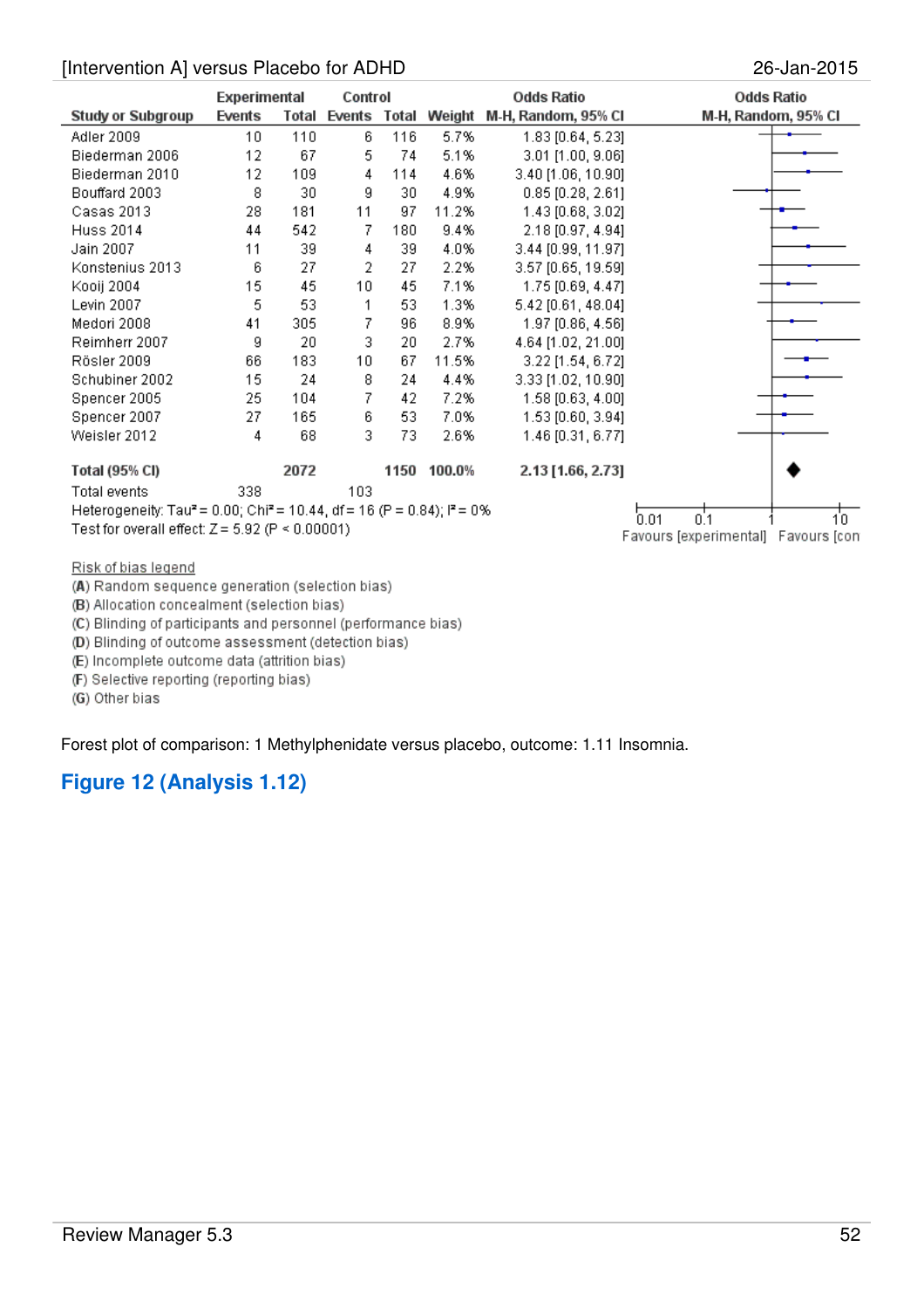|                                                                                                           | <b>Experimental</b> |       | Control |     |                     | <b>Odds Ratio</b>    | <b>Odds Ratio</b>                   |     |
|-----------------------------------------------------------------------------------------------------------|---------------------|-------|---------|-----|---------------------|----------------------|-------------------------------------|-----|
| <b>Study or Subgroup</b>                                                                                  | Events              | Total |         |     | Events Total Weight | M-H, Random, 95% CI  | M-H, Random, 95% CI                 |     |
| Adler 2009                                                                                                | 28                  | 110   | 7       | 116 | 7.9%                | 5.32 [2.21, 12.77]   |                                     |     |
| Biederman 2006                                                                                            | 23                  | 67    | 2       | 74  | 2.7%                | 18.82 [4.23, 83.73]  |                                     |     |
| Biederman 2010                                                                                            | 26                  | 109   | 6       | 114 | 7.0%                | 5.64 [2.22, 14.33]   |                                     |     |
| Bouffard 2003                                                                                             | 12                  | 30    | 6       | 30  | 4.5%                | 2.67 [0.84, 8.46]    |                                     |     |
| Casas 2013                                                                                                | 61                  | 181   | 9       | 97  | 10.7%               | 4.97 [2.34, 10.54]   |                                     |     |
| <b>Huss 2014</b>                                                                                          | 136                 | 542   | 8       | 180 | 11.2%               | 7.20 [3.45, 15.02]   |                                     |     |
| Jain 2007                                                                                                 | 11                  | 39    | 3       | 39  | 3.2%                | 4.71 [1.20, 18.53]   |                                     |     |
| Konstenius 2013                                                                                           | 7                   | 27    | 0       | 27  | 0.7%                | 20.12 [1.09, 372.82] |                                     |     |
| Kooij 2004                                                                                                | 10                  | 45    | 2       | 45  | 2.4%                | 6.14 [1.26, 29.89]   |                                     |     |
| Medori 2008                                                                                               | 77                  | 305   | 7       | 96  | 9.2%                | 4.29 [1.91, 9.67]    |                                     |     |
| Reimherr 2007                                                                                             | 5                   | 20    | 0       | 20  | 0.7%                | 14.55 [0.75, 283.37] |                                     |     |
| Retz 2012                                                                                                 | 40                  | 84    | 10      | 78  | 9.7%                | 6.18 [2.81, 13.62]   |                                     |     |
| Rösler 2009                                                                                               | 70                  | 183   | 9       | 67  | 10.4%               | 3.99 [1.86, 8.56]    |                                     |     |
| Schubiner 2002                                                                                            | 12                  | 24    | 6       | 24  | 4.1%                | 3.00 [0.88, 10.18]   |                                     |     |
| Spencer 2005                                                                                              | 28                  | 104   | 3       | 42  | 3.9%                | 4.79 [1.37, 16.75]   |                                     |     |
| Spencer 2007                                                                                              | 30                  | 165   | 6       | 53  | 6.9%                | 1.74 [0.68, 4.44]    |                                     |     |
| Weisler 2012                                                                                              | 21                  | 68    | 4       | 73  | 4.7%                | 7.71 [2.49, 23.90]   |                                     |     |
| <b>Total (95% CI)</b>                                                                                     |                     | 2103  |         |     | 1175 100.0%         | 4.95 [3.87, 6.33]    |                                     |     |
| Total events                                                                                              | 597                 |       | 88      |     |                     |                      |                                     |     |
| Heterogeneity: Tau <sup>2</sup> = 0.00; Chi <sup>2</sup> = 13.60, df = 16 (P = 0.63); l <sup>2</sup> = 0% |                     |       |         |     |                     |                      |                                     |     |
| Test for overall effect: $Z = 12.73$ (P < 0.00001)                                                        |                     |       |         |     |                     |                      | 0.1<br>0.01                         | 10. |
|                                                                                                           |                     |       |         |     |                     |                      | Favours [experimental] Favours [con |     |
| Risk of bias legend                                                                                       |                     |       |         |     |                     |                      |                                     |     |
| (A) Random sequence generation (selection bias).                                                          |                     |       |         |     |                     |                      |                                     |     |

(A) Random sequence generation (selection bias)

(B) Allocation concealment (selection bias)

(C) Blinding of participants and personnel (performance bias)

(D) Blinding of outcome assessment (detection bias)

(E) Incomplete outcome data (attrition bias)

(F) Selective reporting (reporting bias)

(G) Other bias

Forest plot of comparison: 1 Methylphenidate versus placebo, outcome: 1.12 Decreased appetite (+"anorexia").

# **Figure 13 (Analysis 1.13)**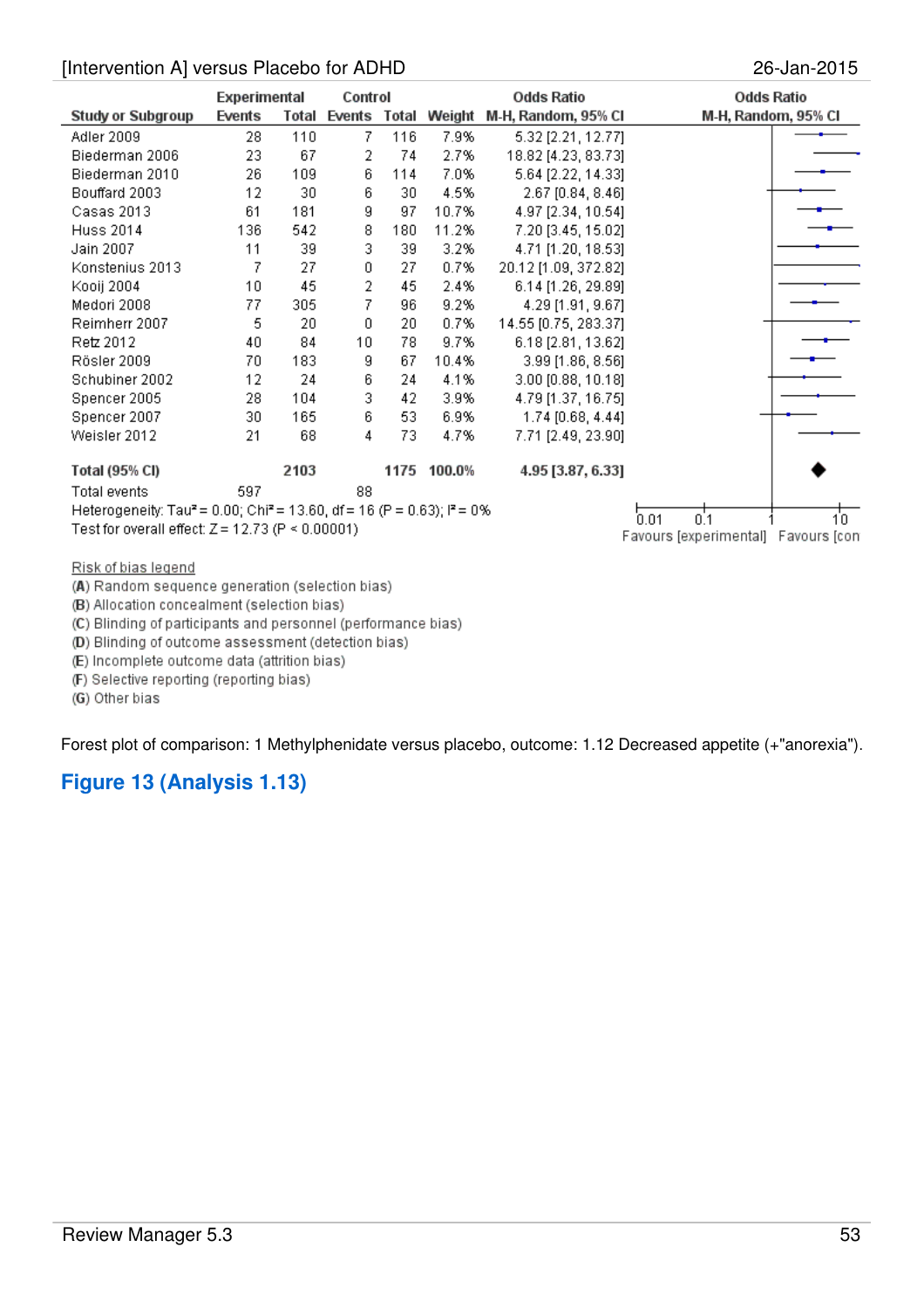| <b>Experimental</b> |       | Control      |                                                    |        | Odds Ratio           |                                                                                                 | Odds Ratio                                                                                      |
|---------------------|-------|--------------|----------------------------------------------------|--------|----------------------|-------------------------------------------------------------------------------------------------|-------------------------------------------------------------------------------------------------|
| Events              | Total | Events       |                                                    | Weight | M-H, Random, 95% CI  |                                                                                                 |                                                                                                 |
| 22                  | 110   | 6            | 116                                                | 11.6%  | 4.58 [1.78, 11.79]   |                                                                                                 |                                                                                                 |
| 23.                 | 67    | 5.           | 74                                                 | 9.6%   | 7.21 [2.55, 20.38]   |                                                                                                 |                                                                                                 |
| 20                  | 62    | 2            | 34                                                 | 4.4%   | 7.62 [1.66, 35.00]   |                                                                                                 |                                                                                                 |
| 32                  | 181   | 3            | 97                                                 | 7.0%   | 6.73 [2.00, 22.60]   |                                                                                                 |                                                                                                 |
| 110                 | 542   | 4            | 180                                                | 10.1%  | 11.20 [4.07, 30.85]  |                                                                                                 |                                                                                                 |
| 6                   | 39    | 1            | 39                                                 | 2.2%   | 6.91 [0.79, 60.38]   |                                                                                                 |                                                                                                 |
| 2                   | 27    | 0            | 27                                                 | 1.1%   | 5.39 [0.25, 117.77]  |                                                                                                 |                                                                                                 |
| 36                  | 305   | 2            | 96                                                 | 5.0%   | 6.29 [1.49, 26.63]   |                                                                                                 |                                                                                                 |
| 3                   | 20    | 1            | 20                                                 | 1.9%   | 3.35 [0.32, 35.36]   |                                                                                                 |                                                                                                 |
| 32                  | 84    | 11           | 78                                                 | 17.2%  | 3.75 [1.73, 8.14]    |                                                                                                 |                                                                                                 |
| 70.                 | 183   | 9            | 67                                                 | 17.8%  | 3.99 [1.86, 8.56]    |                                                                                                 |                                                                                                 |
| 36.                 | 104   | $\mathbf{0}$ | 42                                                 | 1.3%   | 45.29 [2.71, 757.46] |                                                                                                 |                                                                                                 |
| 26.                 | 165   | 2            | 53.                                                | 4.8%   | 4.77 [1.09, 20.82]   |                                                                                                 |                                                                                                 |
| 14                  | 74    | 3            | 73                                                 | 6.2%   |                      |                                                                                                 |                                                                                                 |
|                     | 1963  |              | 996                                                | 100.0% | 5.53 [4.01, 7.62]    |                                                                                                 |                                                                                                 |
| 432                 |       | 49           |                                                    |        |                      |                                                                                                 |                                                                                                 |
|                     |       |              |                                                    |        |                      |                                                                                                 |                                                                                                 |
|                     |       |              |                                                    |        |                      |                                                                                                 | 10.                                                                                             |
|                     |       |              | Test for overall effect: $Z = 10.42$ (P < 0.00001) |        | Total                | Heterogeneity: Tau <sup>2</sup> = 0.00; Chi <sup>2</sup> = 7.10, df = 13 (P = 0.90); $I^2$ = 0% | M-H, Random, 95% CI<br>5.44 [1.49, 19.85]<br>0.1<br>0.01<br>Favours [experimental] Favours [con |

Risk of bias legend

(A) Random sequence generation (selection bias)

(B) Allocation concealment (selection bias)

(C) Blinding of participants and personnel (performance bias)

(D) Blinding of outcome assessment (detection bias)

(E) Incomplete outcome data (attrition bias)

(F) Selective reporting (reporting bias)

(G) Other bias

Forest plot of comparison: 1 Methylphenidate versus placebo, outcome: 1.13 Dry mouth.

### **Figure 14 (Analysis 1.14)**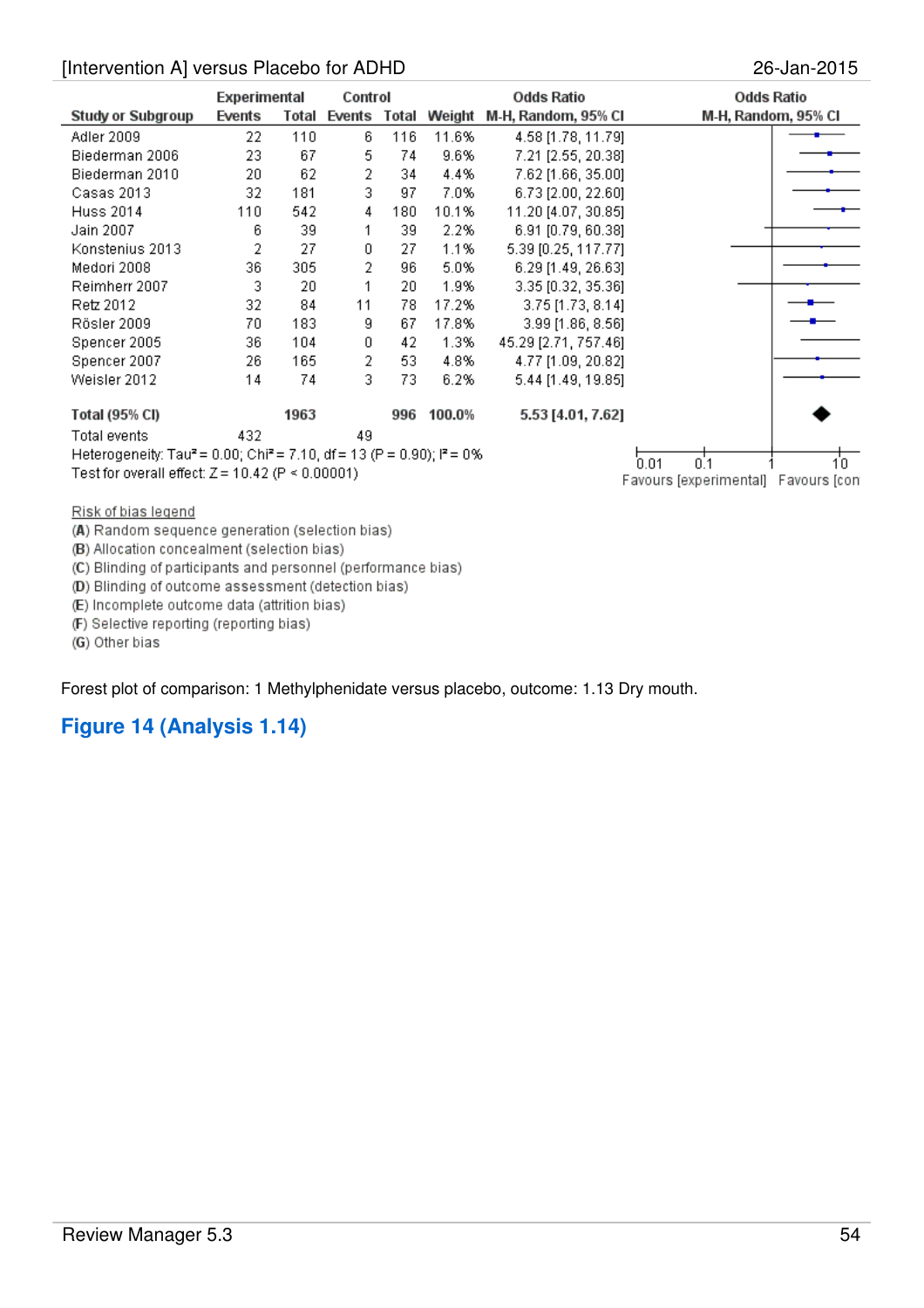|                                                                                               |        | Experimental<br>Control |              |     |                                     | <b>Odds Ratio</b>   | <b>Odds Ratio</b>   |
|-----------------------------------------------------------------------------------------------|--------|-------------------------|--------------|-----|-------------------------------------|---------------------|---------------------|
| <b>Study or Subgroup</b>                                                                      | Events | Total                   | Events Total |     | Weight                              | M-H, Random, 95% Cl | M-H, Random, 95% CI |
| Adler 2009                                                                                    | 14     | 110                     | 3.           | 116 | 9.1%                                | 5.49 [1.53, 19.68]  |                     |
| Casas 2013                                                                                    | 32     | 181                     | 8            | 97  | 22.1%                               | 2.39 [1.05, 5.41]   |                     |
| <b>Huss 2014</b>                                                                              | 58     | 542                     | g            | 180 | 28.2%                               | 2.28 [1.10, 4.69]   |                     |
| Reimherr 2007                                                                                 | 4      | 20                      | 2            | 20. | 4.4%                                | 2.25 [0.36, 13.97]  |                     |
| Retz 2012                                                                                     | 14     | 84                      | 3            | 78  | 8.9%                                | 5.00 [1.38, 18.14]  |                     |
| Rösler 2009                                                                                   | 16     | 183                     | 2            | 67  | 6.6%                                | 3.11 [0.70, 13.92]  |                     |
| Schubiner 2002                                                                                | 8      | 24                      | 5            | 24  | 8.7%                                | 1.90 [0.52, 6.97]   |                     |
| Spencer 2005                                                                                  | 15     | 104                     | 3            | 42  | 8.8%                                | $2.19$ [0.60, 8.00] |                     |
| Weisler 2012                                                                                  |        | 68                      | 1            | 73. | 3.3%                                | 8.26 [0.99, 69.03]  |                     |
| <b>Total (95% CI)</b>                                                                         |        | 1316                    |              | 697 | 100.0%                              | 2.79 [1.90, 4.10]   |                     |
| Total events                                                                                  | 168    |                         | 36.          |     |                                     |                     |                     |
| Heterogeneity: Tau <sup>2</sup> = 0.00; Chi <sup>2</sup> = 3.87, df = 8 (P = 0.87); $P = 0\%$ |        |                         |              |     | 10.<br>0.01<br>0.1                  |                     |                     |
| Test for overall effect: $Z = 5.24$ (P < 0.00001)                                             |        |                         |              |     | Favours [experimental] Favours [con |                     |                     |

Risk of bias legend

 $\overline{\phantom{a}}$ 

(A) Random sequence generation (selection bias)

(B) Allocation concealment (selection bias)

(C) Blinding of participants and personnel (performance bias)

(D) Blinding of outcome assessment (detection bias)

(E) Incomplete outcome data (attrition bias)

(F) Selective reporting (reporting bias)

(G) Other bias

Forest plot of comparison: 1 Methylphenidate versus placebo, outcome: 1.14 Nausea.

### **Figure 15 (Analysis 1.15)**

|                                                                                               | Experimental |       | Control |       | Odds Ratio                               |                     | Odds Ratio                          |  |
|-----------------------------------------------------------------------------------------------|--------------|-------|---------|-------|------------------------------------------|---------------------|-------------------------------------|--|
| <b>Study or Subgroup</b>                                                                      | Events       | Total | Events  | Total | Weight                                   | M-H, Random, 95% CI | M-H, Random, 95% CI                 |  |
| Biederman 2006                                                                                | 6            | 67    |         | 74    | 7.0%                                     | 7.18 [0.84, 61.28]  |                                     |  |
| Biederman 2010                                                                                | 12           | 62    | 4       | 34    | 21.5%                                    | 1.80 [0.53, 6.09]   |                                     |  |
| Konstenius 2013                                                                               |              | 27    | 2.      | 27    | 5.3%                                     | $0.48$ [0.04, 5.64] |                                     |  |
| Kooij 2004                                                                                    | 4            | 45    | 1       | 45    | 6.4%                                     | 4.29 [0.46, 40.01]  |                                     |  |
| Retz 2012                                                                                     | 25           | 84    | 6.      | 78    | 35.1%                                    | 5.08 [1.96, 13.22]  |                                     |  |
| Rösler 2009                                                                                   | 13           | 183   | 1       | 67    | 7.6%                                     | 5.05 [0.65, 39.35]  |                                     |  |
| Weisler 2012                                                                                  | 8            | 78    | 3.      | 73    | 17.1%                                    | 2.67 [0.68, 10.47]  |                                     |  |
| Total (95% CI)                                                                                |              | 546   |         | 398   | 100.0%                                   | 3.25 [1.85, 5.73]   |                                     |  |
| Total events                                                                                  | 69           |       | 18      |       |                                          |                     |                                     |  |
| Heterogeneity: Tau <sup>2</sup> = 0.00; Chi <sup>2</sup> = 4.91, df = 6 (P = 0.55); $P = 0\%$ |              |       |         |       | 0 <sup>1</sup><br>n <sub>01</sub><br>10. |                     |                                     |  |
| Test for overall effect: $Z = 4.09$ (P $\leq 0.0001$ )                                        |              |       |         |       |                                          |                     | Favours [experimental] Favours [con |  |

Risk of bias legend

(A) Random sequence generation (selection bias)

(B) Allocation concealment (selection bias)

(C) Blinding of participants and personnel (performance bias)

(D) Blinding of outcome assessment (detection bias)

(E) Incomplete outcome data (attrition bias)

(F) Selective reporting (reporting bias)

(G) Other bias

.

Forest plot of comparison: 1 Methylphenidate versus placebo, outcome: 1.15 Cardiovascular complications (chest pain where specified)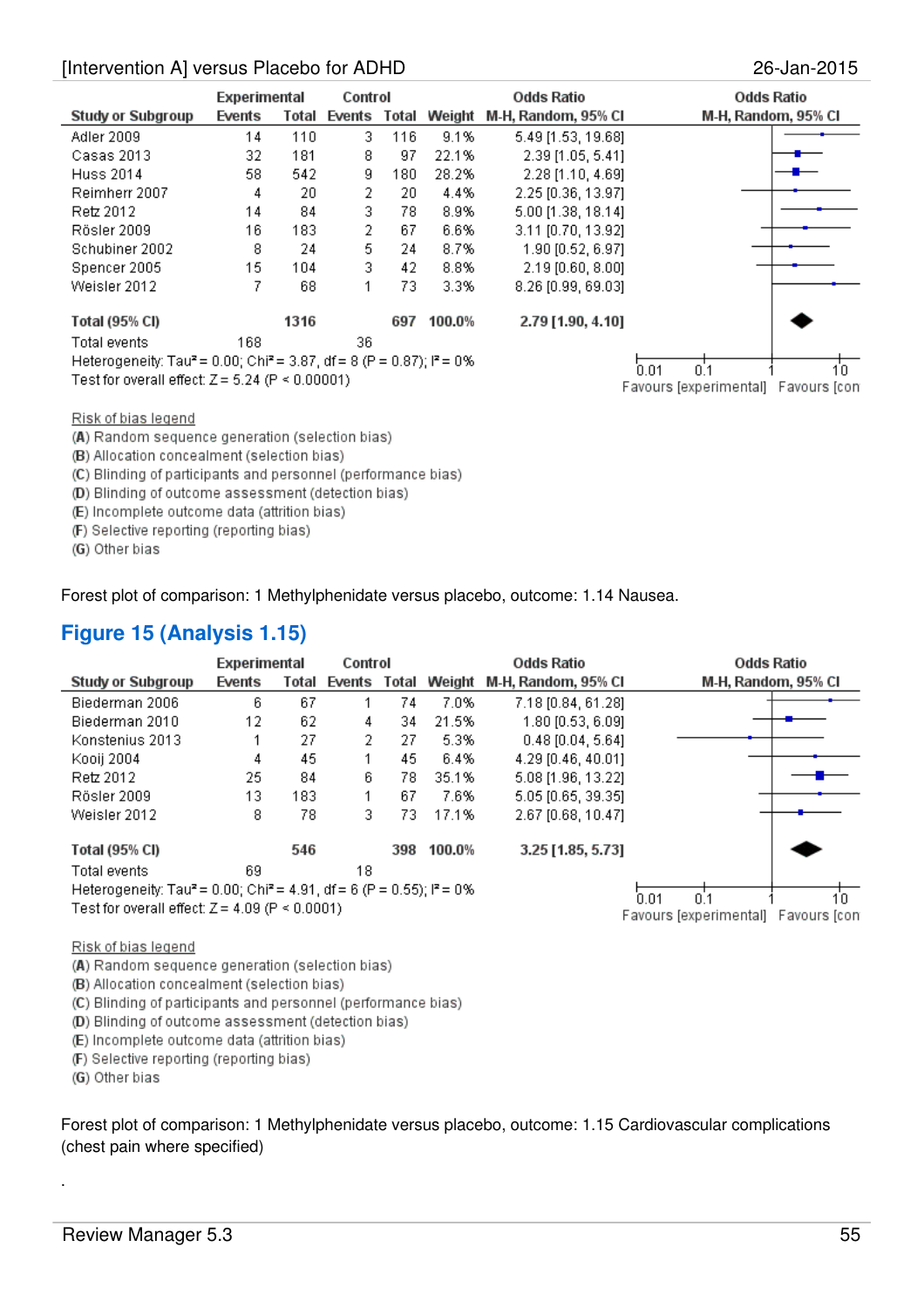### **Figure 16 (Analysis 1.16)**

|                                                                                                         | Experimental |       |    | Control |                     | Odds Ratio          | Odds Ratio                          |  |
|---------------------------------------------------------------------------------------------------------|--------------|-------|----|---------|---------------------|---------------------|-------------------------------------|--|
| <b>Study or Subgroup</b>                                                                                | Events       | Total |    |         | Events Total Weight | M-H, Random, 95% CI | M-H, Random, 95% CI                 |  |
| Biederman 2006                                                                                          |              | 67    | 0. | 74      | 14.7%               | 3.36 [0.13, 83.92]  |                                     |  |
| Rösler 2009                                                                                             | 20           | 183   | 2  | 67      | 69.1%               | 3.99 [0.91, 17.55]  |                                     |  |
| Weisler 2012                                                                                            | 2            | 68    | 0. | 73      | 16.3%               | 5.53 [0.26, 117.21] |                                     |  |
| Total (95% CI)                                                                                          |              | 318   |    | 214     | 100.0%              | 4.10 [1.20, 14.05]  |                                     |  |
| Total events                                                                                            | 23           |       | 2  |         |                     |                     |                                     |  |
| Heterogeneity: Tau <sup>2</sup> = 0.00; Chi <sup>2</sup> = 0.05, df = 2 (P = 0.97); l <sup>2</sup> = 0% |              |       |    |         |                     |                     | 0 <sup>1</sup><br>0.01<br>10        |  |
| Test for overall effect: $Z = 2.25$ (P = 0.02)                                                          |              |       |    |         |                     |                     | Favours [experimental] Favours [con |  |
| Risk of bias legend                                                                                     |              |       |    |         |                     |                     |                                     |  |

(A) Random sequence generation (selection bias)

(B) Allocation concealment (selection bias)

(C) Blinding of participants and personnel (performance bias)

(D) Blinding of outcome assessment (detection bias)

(E) Incomplete outcome data (attrition bias)

(F) Selective reporting (reporting bias)

(G) Other bias

Forest plot of comparison: 1 Methylphenidate versus placebo, outcome: 1.16 Sexual (reduced libido, erectile dysfunction).

### **Figure 17 (Analysis 1.17)**

|                                                                                                         | Experimental |       | Control      |    | <b>Odds Ratio</b> |                     | <b>Odds Ratio</b>                   |
|---------------------------------------------------------------------------------------------------------|--------------|-------|--------------|----|-------------------|---------------------|-------------------------------------|
| <b>Study or Subgroup</b>                                                                                | Events       | Total | Events Total |    | Weight            | M-H, Random, 95% Cl | M-H, Random, 95% CI                 |
| Biederman 2006                                                                                          | 11           | 62    |              | 34 | 26.9%             | 7.12 [0.88, 57.74]  |                                     |
| Biederman 2010                                                                                          | 0            | 67    |              | 74 | 11.4%             | $0.36$ [0.01, 9.06] |                                     |
| Reimherr 2007                                                                                           | 3            | 41    | 2            | 41 | 34.6%             | 1.54 [0.24, 9.73]   |                                     |
| Rösler 2009                                                                                             | g            | 183   |              | 67 | 27.1%             | 3.41 [0.42, 27.47]  |                                     |
| Total (95% CI)                                                                                          |              | 353   |              |    | 216 100.0%        | 2.45 [0.83, 7.24]   |                                     |
| Total events                                                                                            | 23           |       | 5            |    |                   |                     |                                     |
| Heterogeneity: Tau <sup>2</sup> = 0.00; Chi <sup>2</sup> = 2.73, df = 3 (P = 0.43); l <sup>2</sup> = 0% |              |       |              |    | 0.01<br>n 1<br>10 |                     |                                     |
| Test for overall effect: $Z = 1.62$ (P = 0.11)                                                          |              |       |              |    |                   |                     | Favours lexperimental) Favours lcon |

Risk of bias legend

(A) Random sequence generation (selection bias)

(B) Allocation concealment (selection bias)

(C) Blinding of participants and personnel (performance bias)

(D) Blinding of outcome assessment (detection bias)

(E) Incomplete outcome data (attrition bias)

(F) Selective reporting (reporting bias)

(G) Other bias

Forest plot of comparison: 1 Methylphenidate versus placebo, outcome: 1.17 Urinary difficulties.

### **Figure 18 (Analysis 1.18)**